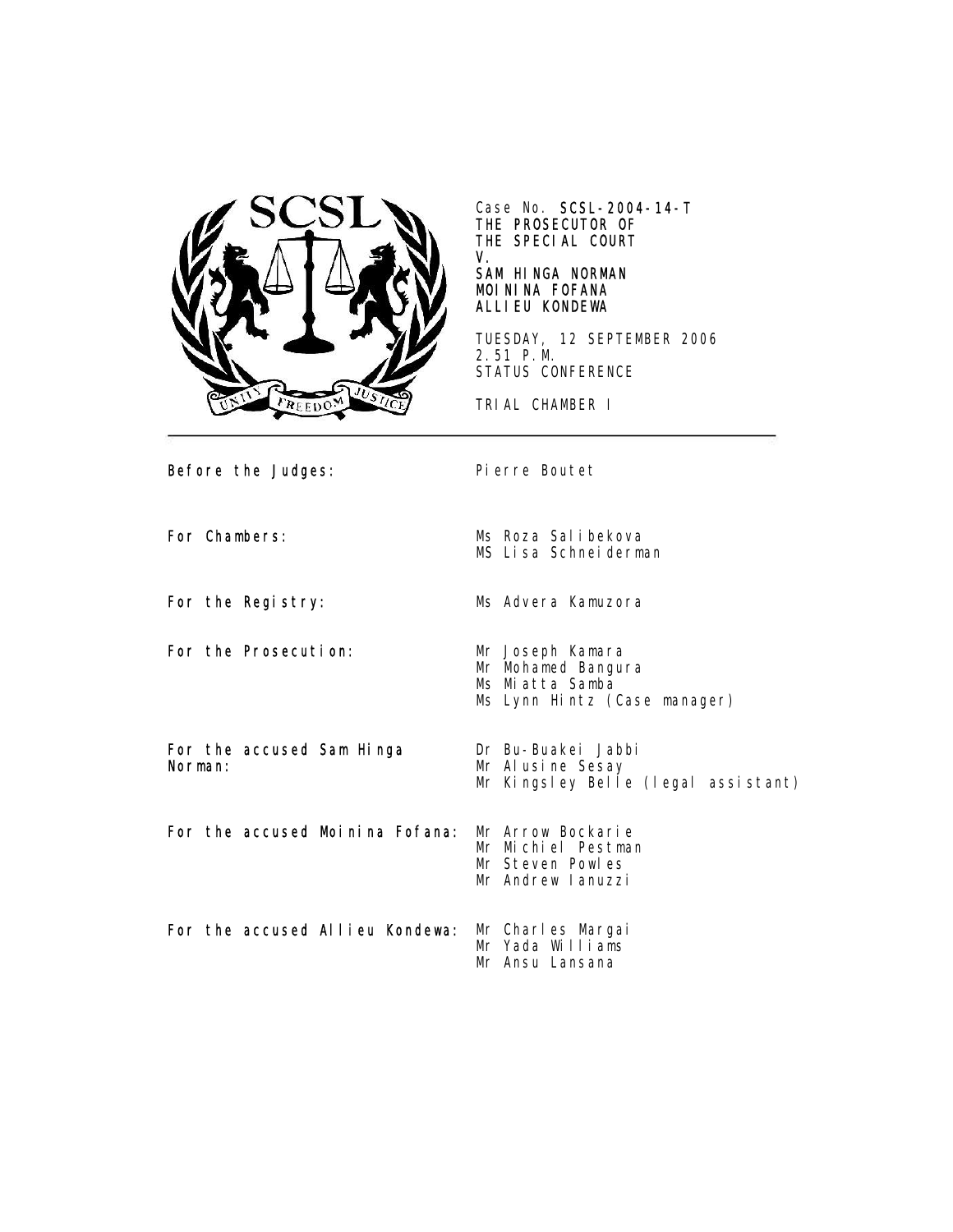1 2 3 4 5 6 7 8 9 10 14:49:32 11 12 13 14 15 14:49:56 16 17 18 19 20 14:50:12 21 22 23 24 25 14:50:27 26 27 28 29 14:48:10 [CDF12SEP06A - CR] Tuesday, 12 September 2006 [The accused Fofana and Kondewa not present] [Status Conference] [Open session] [Upon commencing at 2.51 p.m.] PRESIDING JUDGE: Good afternoon to all of you. We're going to start to proceed with the status conference, this CDF status conference of 12 September 2006, by asking for the representation by counsel for each accused, starting with the first accused. MR SESAY: Aluseine Sesay for the first accused. PRESIDING JUDGE: Thank you. Second accused? MR PESTMAN: Arrow Bockarie for the second accused, Steven Powles, for the first time, Andrew Ianuzzi, and myself Michiel Pestman. PRESIDING JUDGE: Thank you. MR MARGAI: May it please, My Lord, Charles Margai, Yada Williams and Ansu Lansana for the third. PRESIDING JUDGE: Thank you, Mr Margai. For the Prosecution? MR KAMARA: My Lord, for the Prosecution Joseph Kamara, Mohamed Bangura, Miatta Samba, and Lynn Hintz. PRESIDING JUDGE: Thank you. For the record, I note that only the first accused is present in Court at this particular moment. Can I hear from counsel for the second accused and then for the third accused, as to why the second and third accused, respectively, are not in Court at this particular moment. MR PESTMAN: We received an email from Dr Harding from the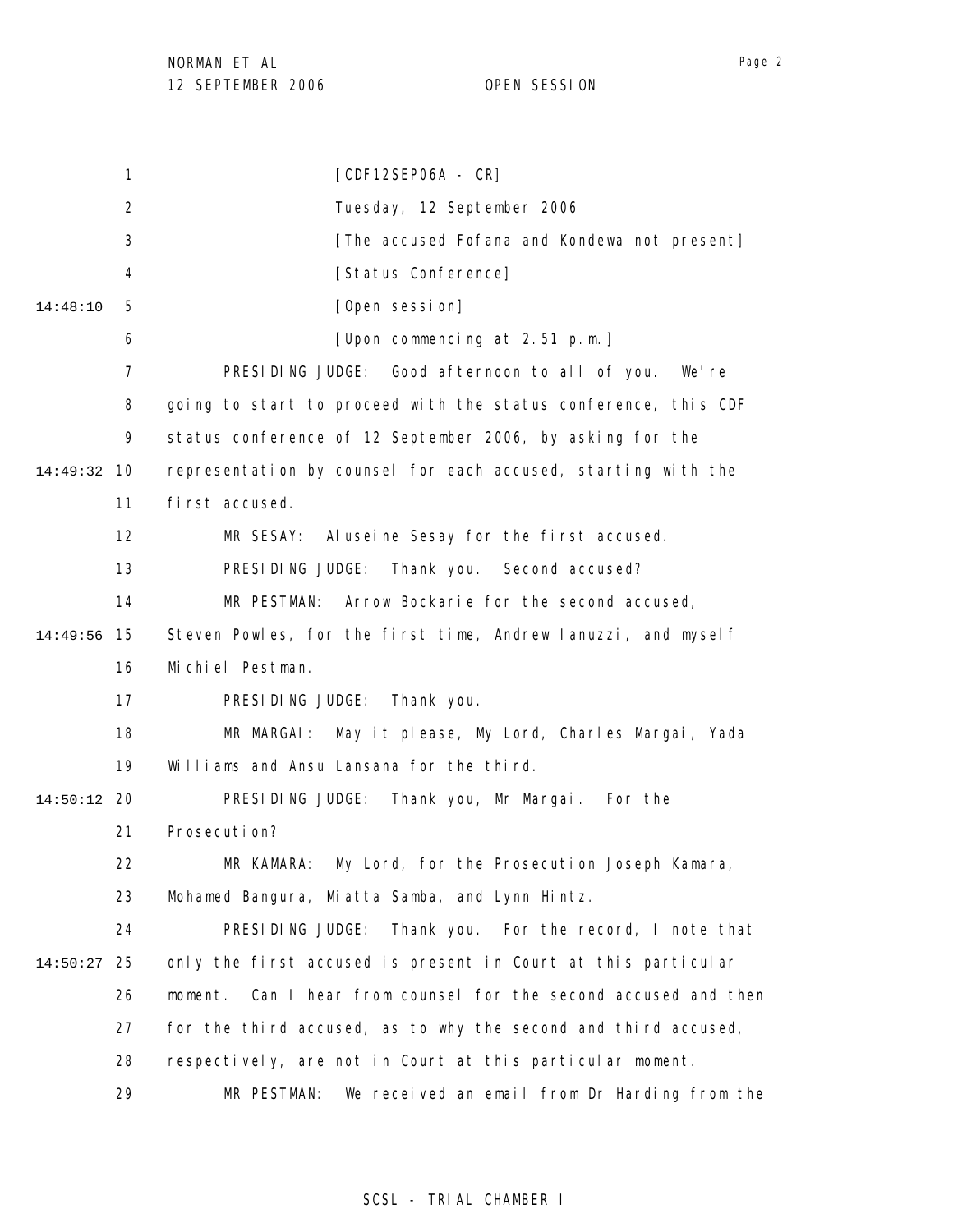1 2 3 4 5 6 7 8 9 10 14:51:27 11 12 13 14 15 14:51:41 16 17 18 19 20 14:52:04 21 22 23 24 25 14:52:15 26 27 28 29 14:51:10 Detention Centre. I understand it has been forwarded to all parties concerned. We've distributed copies of the email, also, to the other accused. He's in quarantine at the moment; he has chicken pox. He fell ill on Sunday. We haven't been able to talk to him yet. We arrived on Sunday, when he was already in quarantine. I understand that the doctor expects him to recover by Monday. PRESIDING JUDGE: Monday next week? MR PESTMAN: Monday next week, yes. PRESIDING JUDGE: What's the situation with respect to his representation at this time? MR PESTMAN: He would like to be present during the hearing of the witnesses, we would like him to be present, the witnesses would like him to be present. We would like to be able to talk to him before we start hearing the first witness. So we would like to ask the Court whether it is possible to postpone the hearing, or starting the hearing of the first witness until next Monday, when, hopefully, he will be recovered and able to attend trial. PRESIDING JUDGE: Does that mean that you are unable even to speak to him at this particular moment? MR PESTMAN: We're not allowed in. PRESIDING JUDGE: Yes, but is it possible, at least, to communicate with him by phone or some other means? MR PESTMAN: I went to the detention centre on Monday, and he was basically delirious. We could not talk to him. He had a temperature of 40 degrees. It was not possible to converse with him. PRESIDING JUDGE: It's because of his medical condition

## SCSL - TRIAL CHAMBER I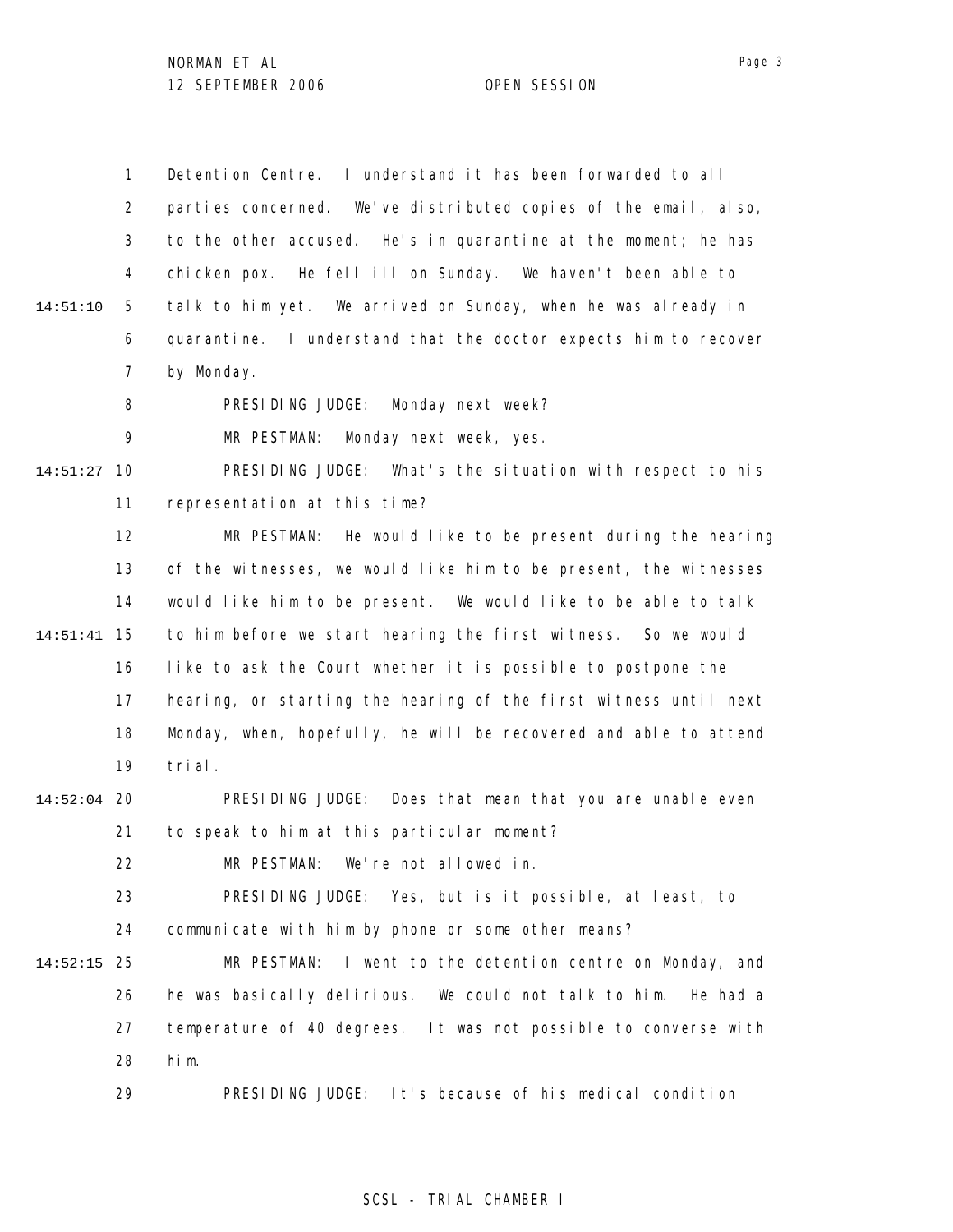1 that it was not possible to do that?

2 MR PESTMAN: Yes.

3 4 5 6 7 8 9 10 14:53:09 11 12 13 14 15 14:53:29 16 17 18 19 20 14:53:42 21 22 23 24 25 14:54:01 26 27 28 14:52:52 PRESIDING JUDGE: If you say that, according to the doctor, he might recover enough to be able to attend on Monday -- MR PESTMAN: Well, that's the expectation. I'm not a medical expert, but I understand that, within a week, at least, he should not be contagious any more, and the temperature should have dropped by Monday, which maybe allows him to be present and we would be able to talk to him before Monday, hopefully. PRESIDING JUDGE: But you don't know that, for the moment? MR PESTMAN: No, we don't. PRESIDING JUDGE: What about this afternoon? You have not received any particular instructions from your client as to his absence or presence in Court this afternoon? MR PESTMAN: No, but I think we can continue with the status conference. If I remember correctly, he wasn't present at the last status conference. I think we can continue to deal with the status conference. The hearing of the witnesses is the most important issue. PRESIDING JUDGE: I agree with you, unless there are matters that need to be discussed at the status conference. Honestly, it's not as critical. MR PESTMAN: As far as I understand the agenda, there is nothing that we cannot deal with today, unless there are surprises we haven't been able to cover or prepare ourselves for. PRESIDING JUDGE: I don't think there are surprises. If there are surprises, they are consequential to what you have filed.

29 MR PESTMAN: I hope this is the only surprise.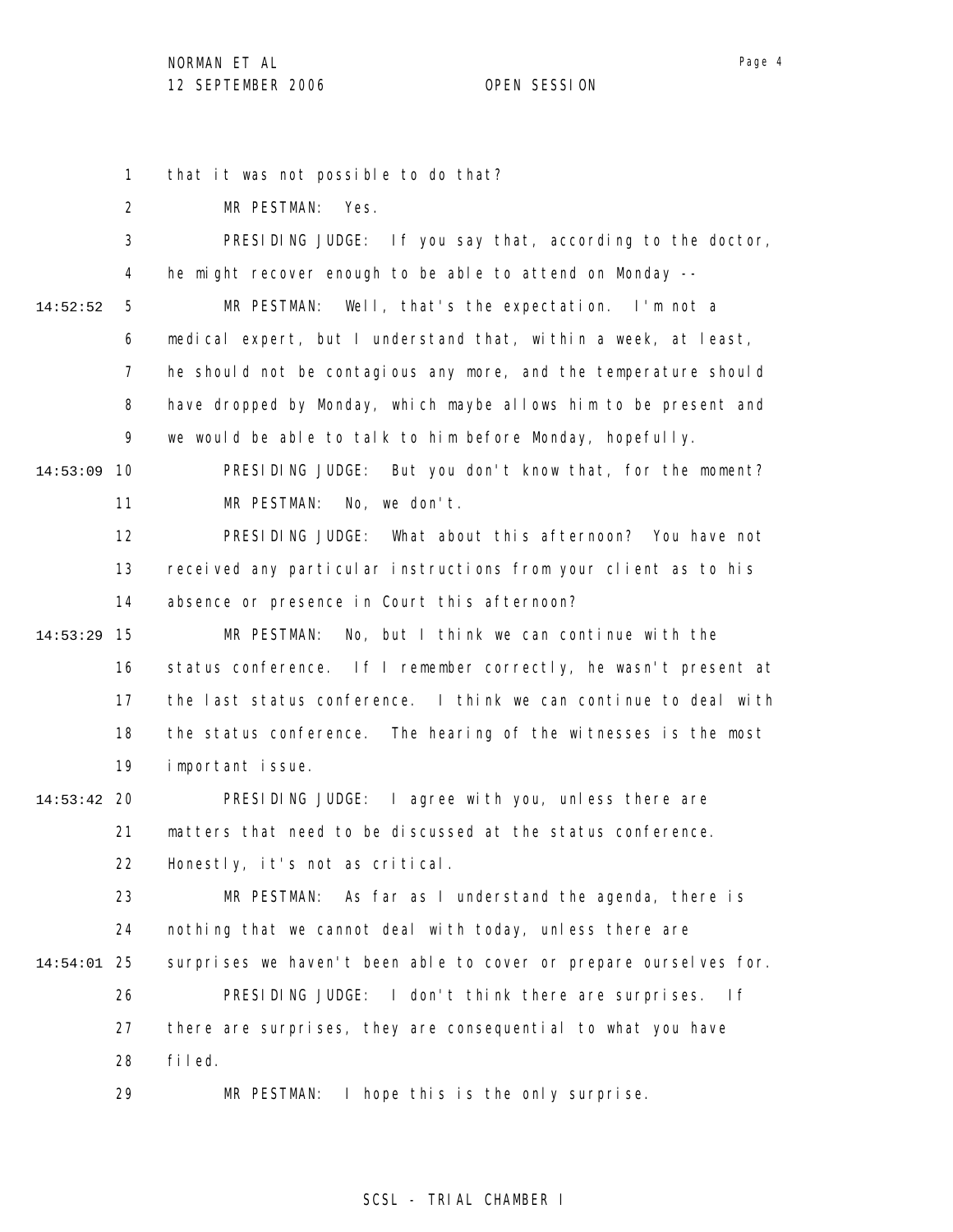1 2 3 4 5 6 7 8 9 10 14:54:54 11 12 13 14 15 14:55:15 16 17 18 19 20 14:55:30 21 22 23 24 25 14:55:47 26 27 28 29 14:54:28 PRESIDING JUDGE: Very well. Thank you very much, Mr Pestman. Mr Margai, may I hear you for the third accused? MR MARGAI: Yes, My Lord. I take full responsibility for the absence of the third accused in Court, because we did not see him to discuss the status conference with him. It has always been our practice to look at the agenda and see whether there is anything personal to discuss with him that needs to be brought to the attention of the Court. In fact, just this afternoon when I met with my team, I was inquiring whether, in fact, the agenda had been received. I'm only seeing it now here in Chambers. I take full responsibility for his absence, but I believe we can proceed, his absence notwithstanding. But we shall definitely brief him on whatever is discussed here, as far as it is -- PRESIDING JUDGE: There will be some issues, obviously, related to the third accused, but the issues have to do more with how you intend to proceed and witnesses to be called, and these kind of matters. MR MARGAI: That has been addressed, and we shall apprise the Bench of it. PRESIDING JUDGE: I don't intend to go into any more details. What you have is an agenda here. It is just to highlight some of these matters, but we're not intending to get into some lengthy discussions on these matters. At least, this is my hope. MR MARGAI: As My Lord pleases. PRESIDING JUDGE: Thank you very much. Dr Jabbi, good afternoon. MR JABBI: Good afternoon, My Lord. My Lord, first of all, if I may apologise for coming so late. It was because of

## SCSL - TRIAL CHAMBER I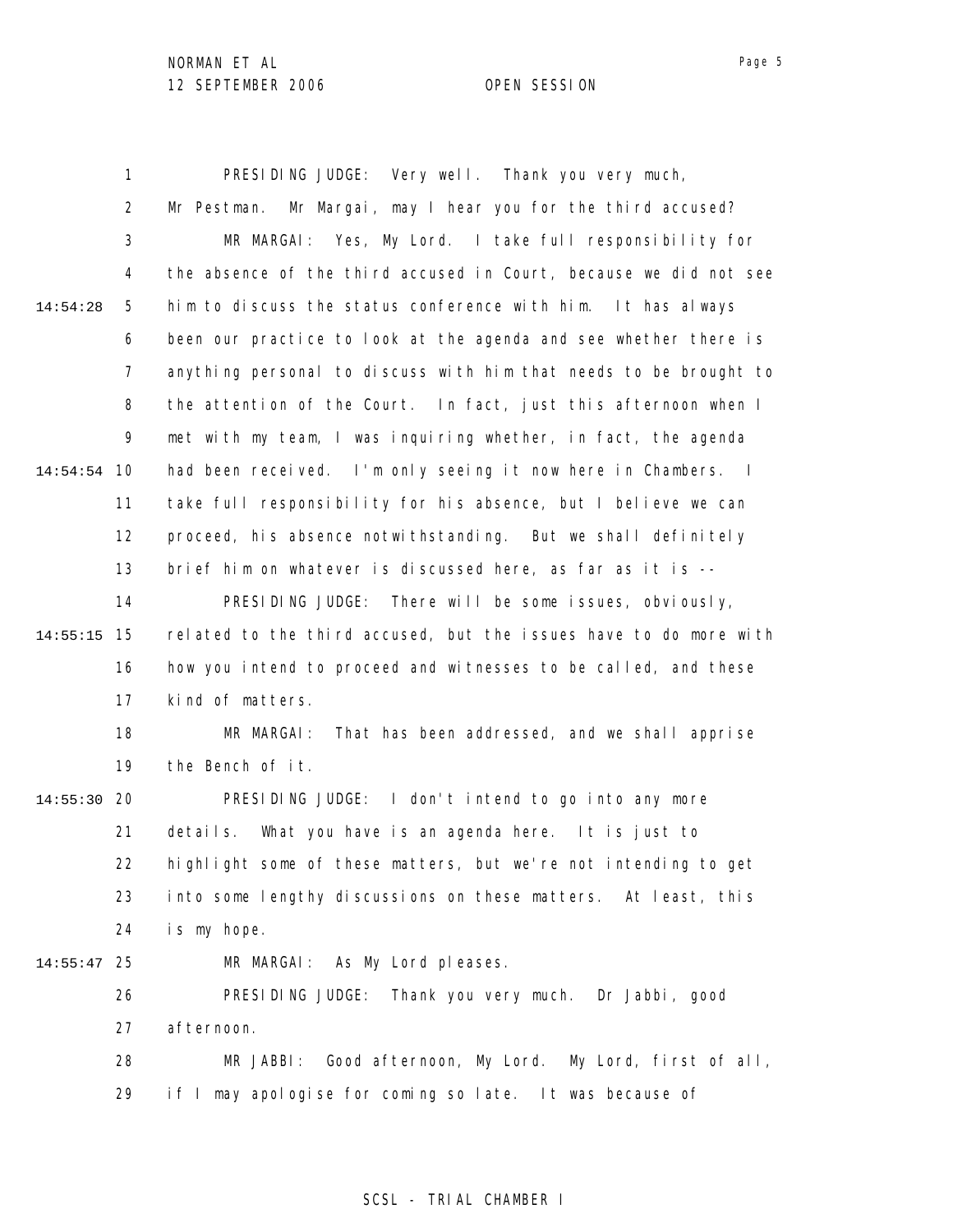1

circumstances completely beyond my control that made that

2 3 4 5 6 7 8 9 10 14:58:02 11 12 13 14 15 14:58:27 16 17 18 19 20 14:58:41 21 22 23 24 25 14:58:58 26 27 28 29 14:57:47 possible. PRESIDING JUDGE: I just asked, before you came in, for representation for each accused. Obviously you were absent at the time, but I take it you are here on behalf of the first accused? MR JABBI: Yes, My Lord. PRESIDING JUDGE: Thank you, Dr Jabbi. You may be seated. The first item I have on the agenda for this status conference had to do, indeed, with the health of the second accused, given the stage that we are at in these procedures. I take it, Mr Pestman, when I asked you for representation that your position, or the position of your client, at this stage, is and will be that the session be postponed for a few days to wait for the improvement of the health of your client? MR PESTMAN: Yes, Your Honour. That's correct. PRESIDING JUDGE: So you're making this as an official application? MR PESTMAN: Yes. We were hoping that that would not cause unnecessary delays. We have a number of witnesses. For your information, we will probably cut down the list even more. PRESIDING JUDGE: I will be coming to that. I will ask these questions, don't worry. MR PESTMAN: It's an official application, yes. PRESIDING JUDGE: I just want to make sure that this is quite clear and well understood. I appreciate the position you're in. At least, if you are unable to even communicate with your client, at this important aspect of the trial, where you are about to start his defence, it makes your position a difficult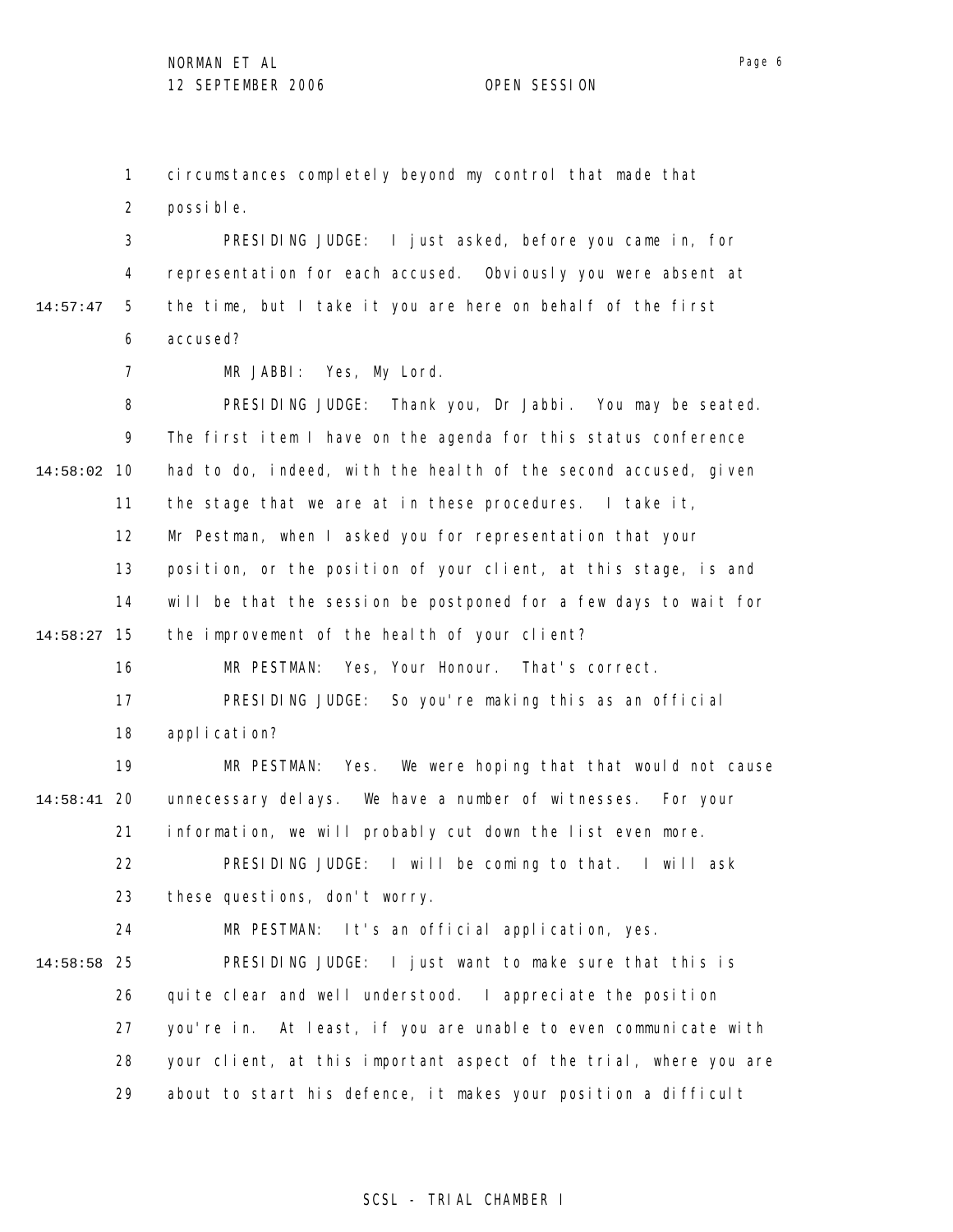1 2 3 one. So I will discuss these matters with my brother judges, but with a recommendation that we might look at it and should be looking at it in a favourable light.

4

MR PESTMAN: Thank you, Your Honour.

5 6 7 8 9 14:59:39 PRESIDING JUDGE: Thank you. Now, I would like to come to the first accused. During the seventh trial session, the first accused concluded representation of his case, with the exception of one witness, which was Major General Abdu One Mohamed, who was also a common witness to the second accused.

10 15:00:01 11 12 13 14 15 15:00:25 16 17 18 19 20 15:00:46 21 22 23 24 25 15:01:13 26 27 The Chamber, in its decision on the Norman motion to defer further evidence and the closing of its case to the September trial session, dated 14 June, granted the first accused's request to defer the calling of that witness until this particular session, the September - December trial session as this witness was unable to attend the Court, due to his health. And, at that time, the Court was informed that the witness would be only able to do so in September, and, therefore, ordered the first accused to call this witness, as the first witness to commence, giving his testimony in Court on 13 September 2006. The Chamber also ordered the first accused to close its case upon the completion of the testimony of that witness, Major General Abdu One Mohamed. On 8 September 2006, counsel for Norman filed, and I quote, "The first accused requests to admit certain documents in lieu of the oral testimony of Major General Abdu One Mohamed pursuant to Rules 89(C) and 92bis and request for clarification on procedure for closing." Therein, counsel for Norman informed the Chamber that it

28 29 now appears -- and I am quoting from your application -- that "Major General Mohamed will not be able to attend the Special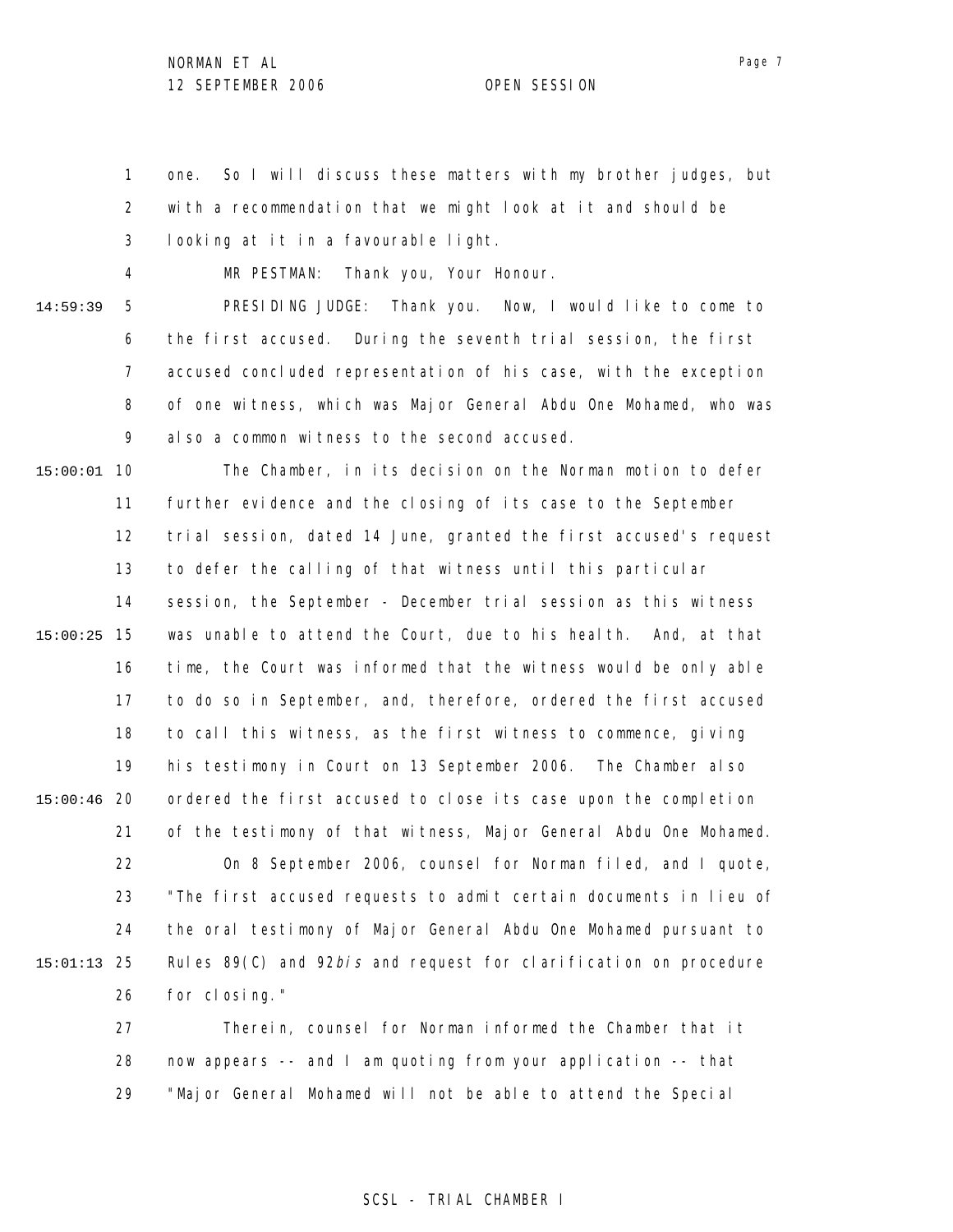1 2 Court to give testimony" when the trial resumes on 13th September 2006 "because of continuing poor health."

3 4 5 6 7 15:01:55 Therefore, counsel for Norman requests the Chamber to admit into evidence a witness statement of Major General Mohamed, dated 2 March 2006, and two exhibits, which were disclosed to the parties and filed with the Court on 3 August 2006, pursuant to Rules 92*bis* and 89(C) in lieu of his oral testimony.

8 9 10 15:02:24 11 12 13 14 15 15:02:43 16 On 11 September 2006, the Chamber received the Fofana response to Norman request to admit documents pursuant to Rule 92bis wherein counsel for Fofana do not object to the admission of the aforesaid statement and the two exhibits, according to Rule  $92bi$   $s(C)$ . The Prosecution and counsel for Kondewa must bring their objections, if any, to the admission of these documents within five days from the date of the filing of the notice, that is, before Wednesday, 13 September 2006, by 4.00 p.m., which is tomorrow.

17 18 19 20 15:03:08 21 Can I ask if you would be prepared to give some indication as to the position you're going to be putting forward, Mr Margai, first. Are you objecting, or will you likely not object? I don't want to put you in a bind and put you in a commitment that you may not be able to comply with tomorrow.

22 23 24 MR WILLIAMS: Your Honour, we shall not be objecting to the application by the first accused, and we shall file the necessary papers by 4.00 p.m. tomorrow.

- 25 15:03:36 26 27 PRESIDING JUDGE: Okay. Fine. Thank you. Can I ask the same of the Prosecution again, if your position will be to admit, or to deny, whatever it is, or object?
	- 28 29 MR KAMARA: My Lord, that application is under review at the moment. Our only worry is that he's a common witness to the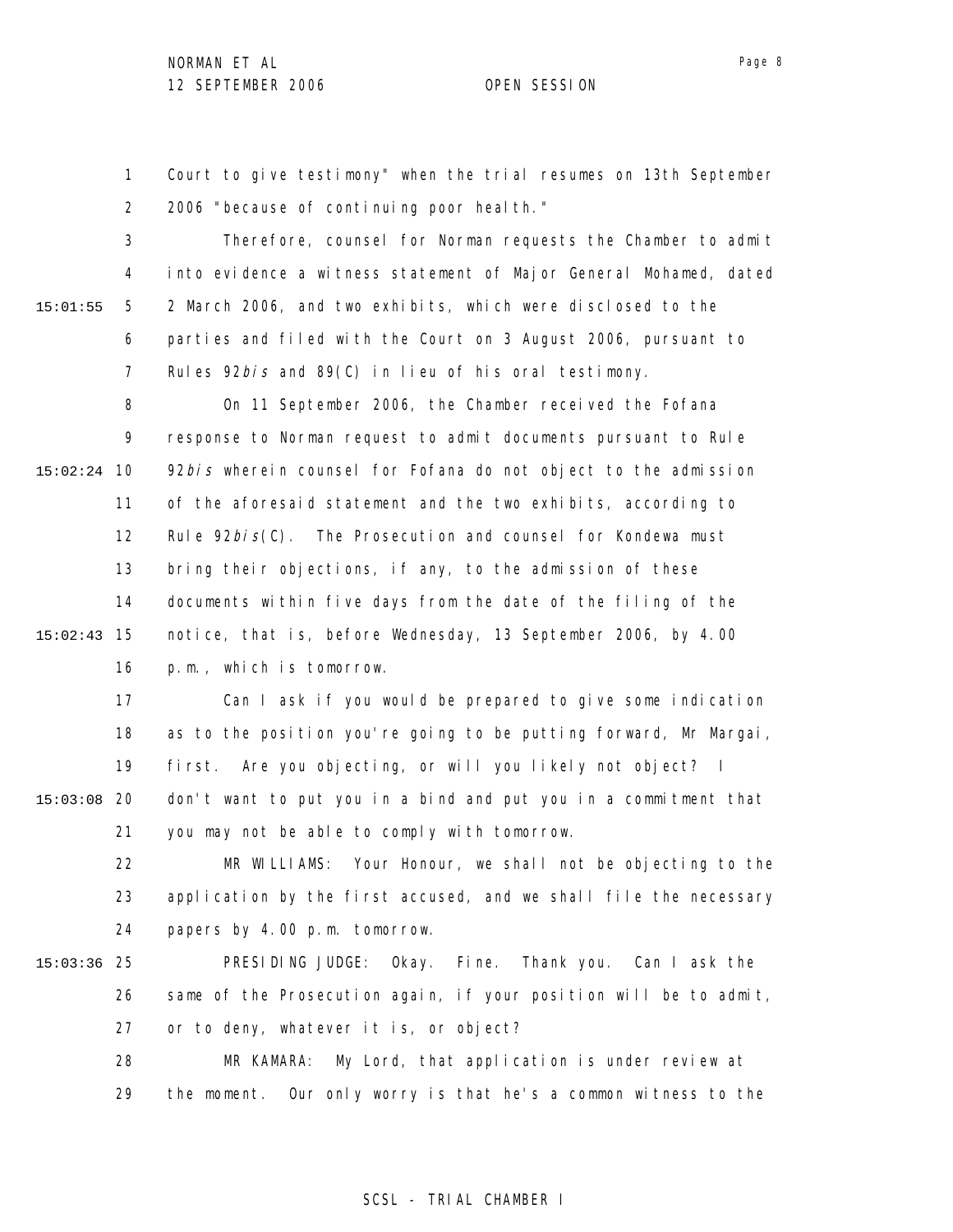1 2 3 4 5 6 7 8 9 10 15:04:14 11 12 13 14 15 15:04:41 16 17 18 19 20 15:05:01 21 22 23 24 25 15:05:20 26 27 28 29 15:03:59 second, and we do not want to make a commitment that gets us locked in a situation that we cannot reverse ourselves. The application is under review, and we'll file something before the end of the day. PRESIDING JUDGE: Tomorrow? Today? MR KAMARA: Today. If I may also draw your attention, My Lord, to the fact that, even if we are, in principle, not objecting to the Rule  $92b/s$  application, we would want to reserve our right to call that witness for cross-examination, as events unfold before this Court. PRESIDING JUDGE: That's fine. MR KAMARA: Thank you, My Lord. PRESIDING JUDGE: In his request of 8 September 2006, counsel for Norman also sought guidance from the Chamber as to the timing and procedure for closure of their case in light, at that time, of the pending decision of the Appeals Chamber concerning a subpoena to His Excellency the President, and further submit that in the event that the Chamber orders the first accused to close his case prior to, and so on. I take it that it does not have an application any more, as, on 11 September, that is yesterday, the Appeals Chamber issued its decision on interlocutory appeal against Trial Chamber decision, refusing to subpoena the President of Sierra Leone. The decision dismisses the appeals lodged by both appellants, the first and second accused, to issue a subpoena to His Excellency, Dr Tejan Kabbah, President of the Republic of Sierra Leone, to testify on behalf of these accused. In light of this decision by the Appeals Chamber, the Chamber orders counsel for Norman to close their case tomorrow,

### SCSL - TRIAL CHAMBER I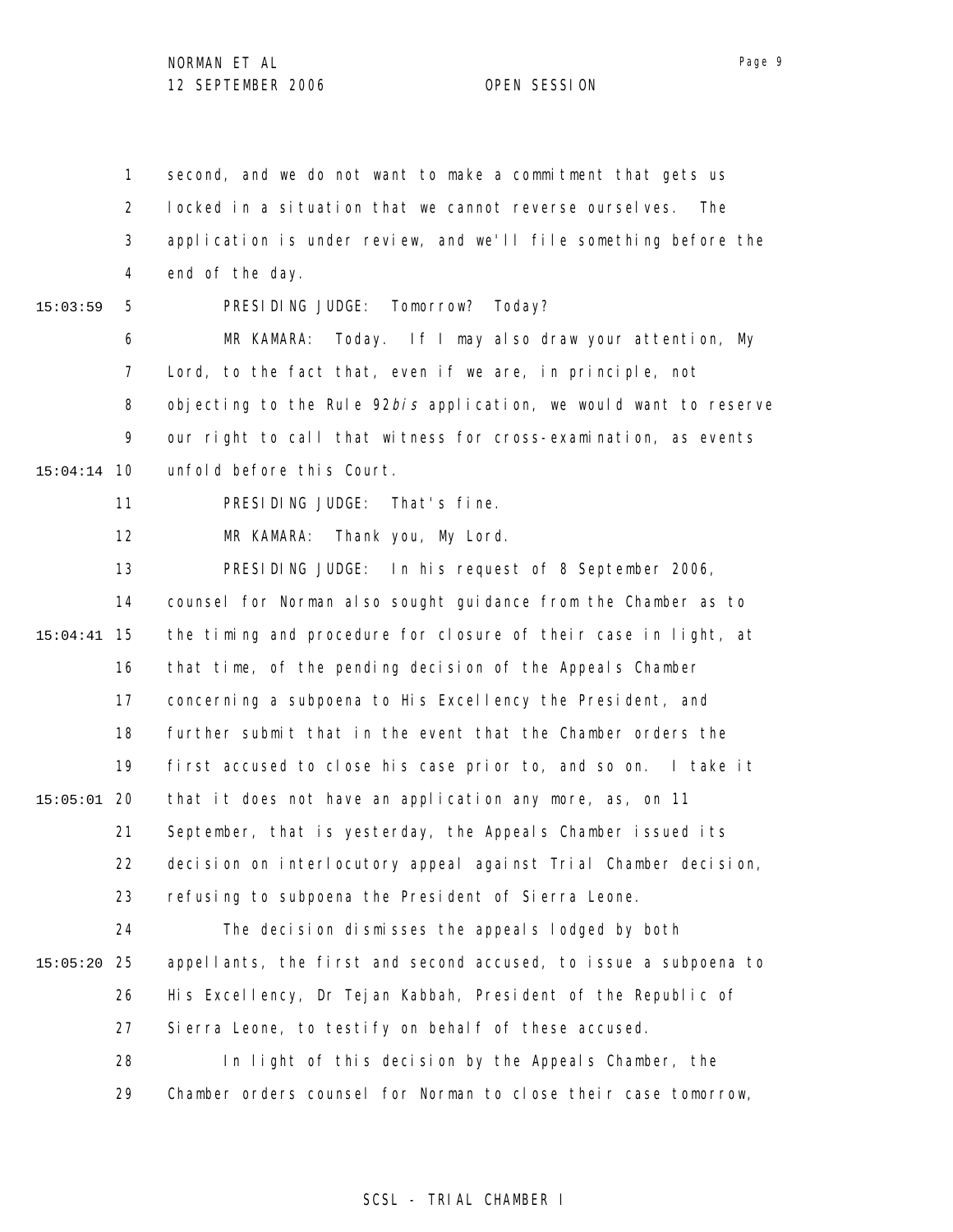1 12 September 2006.

|          | $\overline{2}$ | Do you have any comments, Dr Jabbi? We will issue that            |
|----------|----------------|-------------------------------------------------------------------|
|          | 3              | order in writing, if need be. This is, essentially, in            |
|          | 4              | compliance with a prior decision of the Court as to the closing   |
| 15:05:59 | 5              | of your case after the evidence of Major General Mohamed, if you  |
|          | 6              | were to call him, but he's not coming.                            |
|          | $\overline{7}$ | My Lord, notwithstanding the issuance of the<br>MR JABBI:         |
|          | 8              | decision on the subpoena, we'd also want to seek proper guidance  |
|          | 9              | of the Court in respect of our closing, in the light of the 92bis |
| 15:06:32 | 10             | process not having been completed yet. There is a process in      |
|          | 11             | course, at present, the 92bis application, and Your Lordship has  |
|          | 12             | not made orders that the other parties file their responses --    |
|          | 13             | PRESIDING JUDGE: I didn't make orders. This decision              |
|          | 14             | accorded with the procedure. That's all it is. I just repeated    |
| 15:07:02 | 15             | the time frames that are in existence. That's all it was.<br>So   |
|          | 16             | that is why when I referred to Wednesday, 4.00 p.m., it is        |
|          | 17             | because it is the five days after. It's not a new order I've      |
|          | 18             | issued. It's just a reminder that you have until tomorrow.        |
|          | 19             | MR JABBI: Yes, My Lord. So, My Lord, in the light of that         |
| 15:07:22 | -20            | process being on course, for the moment, we want some guidance as |
|          | 21             | to whether we need to wait for its completion before closing the  |
|          | 22             | case.                                                             |
|          | 23             | PRESIDING JUDGE: I think it might be more prudent to wait         |
| 15:07:46 | 24             | for that before you effectively close your case, and we will wait |
|          | 25             | until the end of the day tomorrow, after 4.00 tomorrow, and we'll |
|          | 26             | see then where we go.<br>Normally on a Wednesday, we sit only in  |
|          | 27             | the morning, but given what is happening, given the circumstances |
|          | 28             | of the health of the second accused, it is unlikely that we're    |

29 going to sit, certainly tomorrow morning. As I said to

## Page 10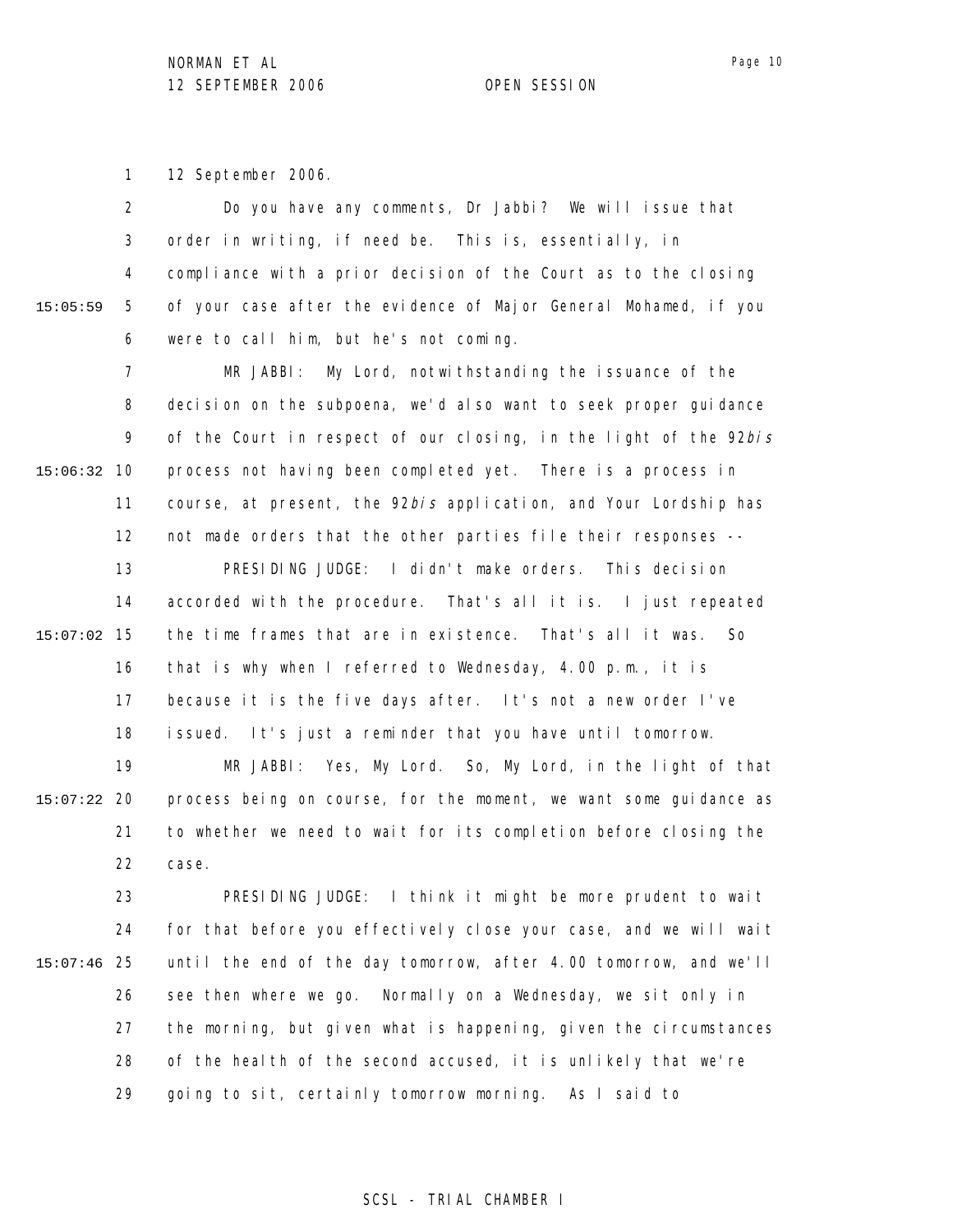|          | 1              | Mr Pestman, your colleague, I would wish to confer with my               |
|----------|----------------|--------------------------------------------------------------------------|
|          | $\overline{2}$ | brother judges before we issue that direction about sitting.<br>$\sim$ 1 |
|          | 3              | reserve the decision of the closing of your case until the 4.00          |
|          | 4              | time frame is over tomorrow. We'll get to that issue after that.         |
| 15:08:30 | 5              | Thank you very much, My Lord.<br>MR JABBI:                               |
|          | 6              | PRESIDING JUDGE: I mean, we're talking here of a very                    |
|          | 7              | short time frame, Dr Jabbi. If it is after 4.00, or whatever it          |
|          | 8              | is, we are talking either tomorrow or Thursday. We are not               |
|          | 9              | tal king weeks here.                                                     |
| 15:08:47 | 10             | MR JABBI: Thank you, My Lord.                                            |
|          | 11             | PRESIDING JUDGE: I just want that to be clear with you.                  |
|          | 12             | You have to close your case before we start with the case for the        |
|          | 13             | second accused. Although you may gain some time, by a day or             |
|          | 14             | two, that's all we're talking about.                                     |
| 15:09:01 | 15             | MR JABBI: Yes, indeed, My Lord.                                          |
|          | 16             | PRESIDING JUDGE: Thank you. Coming to you, Mr Pestman, or                |
|          | 17             | counsel for the second accused, whoever wants to speak on these          |
|          | 18             | i ssues.                                                                 |
|          | 19             | On 20th July, we issued the scheduling order concerning the              |
| 15:09:29 | 20             | preparation and presentation of the Defence case for the second          |
|          | 21             | and third accused, ordering counsel for Fofana and counsel for           |
|          | 22             | Kondewa to file their respective Defence materials by 21st August        |
|          | 23             | 2006 and 31st August 2006, respectively.                                 |
|          | 24             | On 21st August 2006, counsel for Fofana filed the Fofana                 |
| 15:09:53 | 25             | materials, filed pursuant to the scheduling order of 20 July,            |
|          | 26             | which contained the following materials: A proposed order of             |
|          | 27             | witnesses for the eighth trial session as appendix A, the renewed        |
|          | 28             | witness list, which contains witness names, points of the                |
|          | 29             | indictment to which they will testify, the estimated length for          |

# SCSL - TRIAL CHAMBER I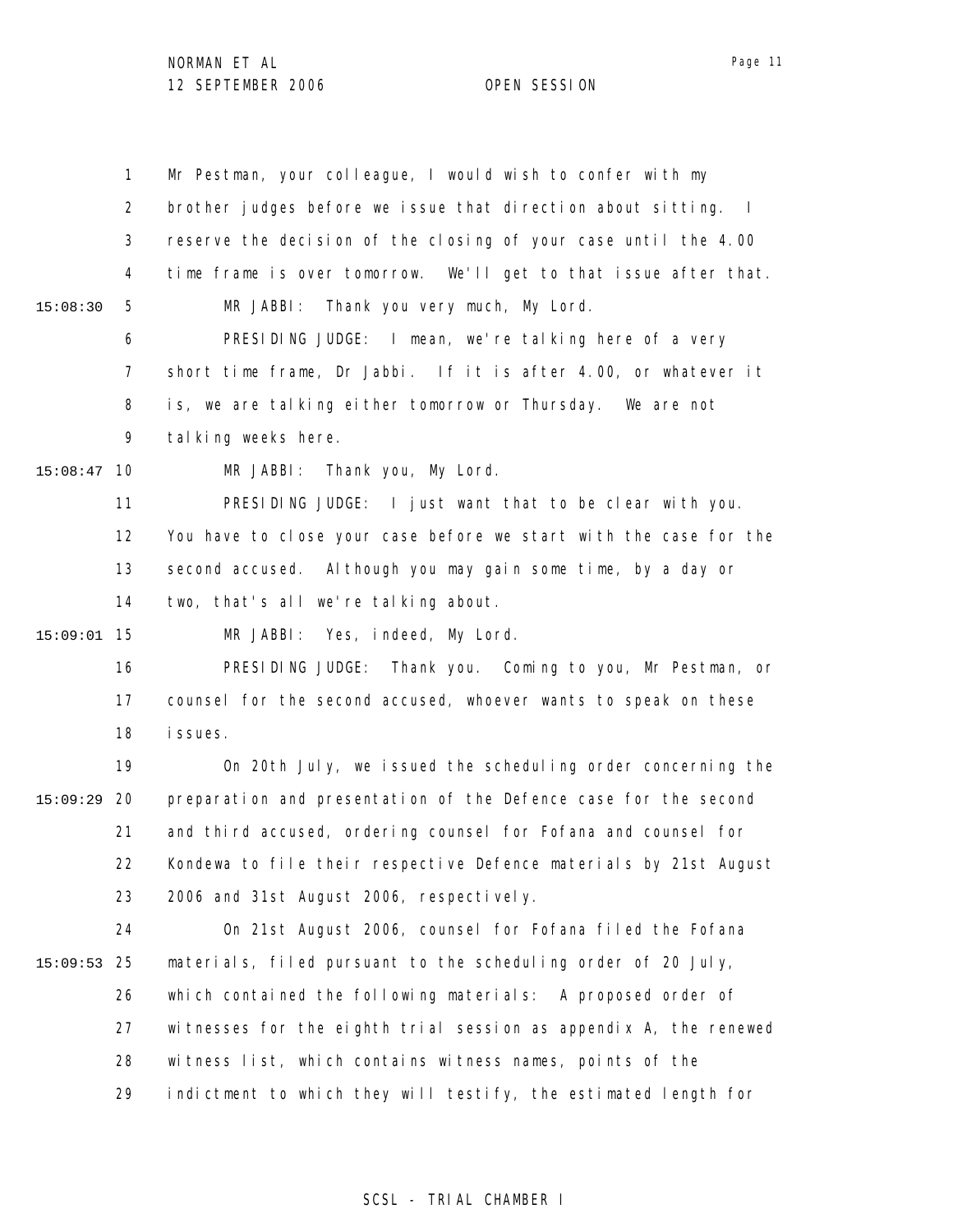1 2 3 4 5 6 7 15:10:28 their testimony, the mode of their testimony, the language of their testimony, and the summary of their proposed testimony, including a summary of the testimony of an additional seven witnesses, and a complete set of witnesses identifying information as appendix B, as well as an expert report of Daniel J Hoffman PhD as appendix C. This is collectively referred to as the Fofana Defence materials of 22 August 2006.

8 9 10 15:10:58 11 12 Counsel for Fofana notified the Chamber of their intention not to call the witness Simon Arthy any more, and remove him from the witness list. And that witness Foday Sesay will not appear to give oral testimony, but that he might be able to produce a written statement, which would be tendered through Rule 92bis.

13 14 15 15:11:19 16 17 18 19 20 15:11:44 The Chamber wishes to emphasise that any such change shall be communicated to all the parties as soon as possible, and any such statement shall be filed, as soon as possible. Counsel for Fofana also submitted that witnesses Tommy Jabbi, Dema Moseray and Frances Katherine Barclay Fortune will testify in person, as opposed to the counsel for Fofana's initial intention to submit their written statements, pursuant to and in accordance with Rule  $92$ bis.

21 22 23 24 25 15:12:10 26 27 28 29 Am I right in my description of these positions, and this is what you intend to do? I have spoken a bit of witnesses appearing on the witness list and some that have been removed. MR PESTMAN: Yes, our position remains unchanged. But, as I said, we might cut down the number of witnesses. And we're still considering to submit maybe one or two statements under Rule 92*bis*. We're still considering. We will, in any case, comply with the order and do so in time. In any case, as soon as possible.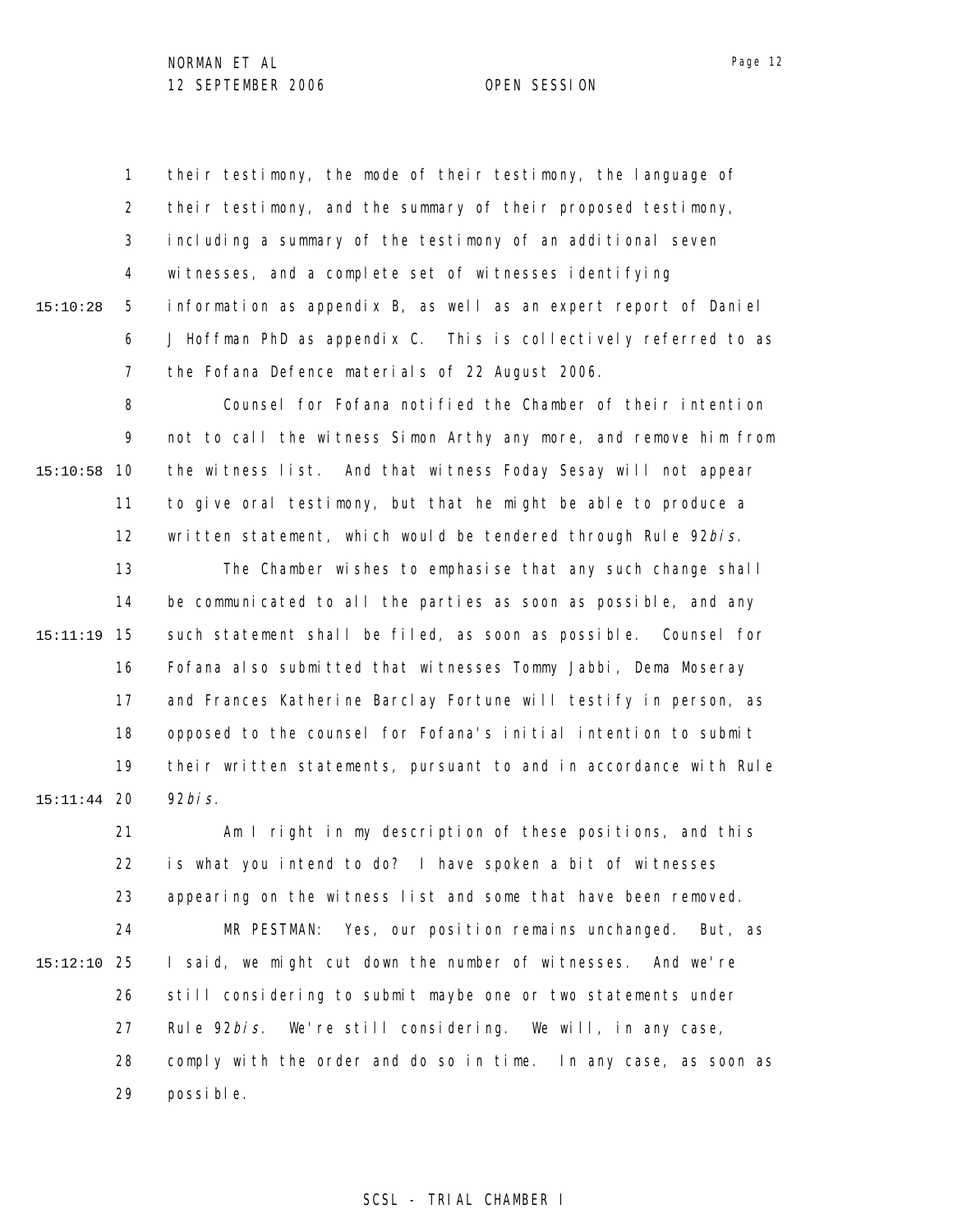1 2 3 4 5 6 7 8 9 10 15:13:11 11 12 13 14 15 15:13:36 16 17 18 19 20 15:13:49 21 22 23 24 25 15:14:03 26 27 28 29 15:12:59 PRESIDING JUDGE: Thank you. Mr Pestman, appendix A of your filing of material had the witness Major General Mohamed as your first witness. As you know -- MR PESTMAN: It still has, actually, yes. We're not giving up on him. PRESIDING JUDGE: But he's still listed as your witness number one. MR PESTMAN: Yes. It is unlikely he will be heard as the first witness, because we're still seeking contact with him, and we haven't been able to establish contact with him. We'll try getting into contact with him and convince him to come to Court. We will start with witness number 2 and follow the order subsequently. PRESIDING JUDGE: So you are saying this witness will still be maintained on your witness list, for the time being? MR PESTMAN: Yes. PRESIDING JUDGE: Are you moving the Court to modify your witness list, so this witness will be seen and perceived to be the last witness you're calling, for the time being? At least, he's not your first witness, that's for sure. MR PESTMAN: Yes, Your Honour. PRESIDING JUDGE: Do you intend now to start with your witness number 2 on your witness list, and then move on from there? MR PESTMAN: Yes, Your Honour. PRESIDING JUDGE: You will maintain the list as it is, except for that first witness? MR PESTMAN: Yes, and hopefully we will be able to hear him before the end, before we hear the last witness, or immediately

### SCSL - TRIAL CHAMBER I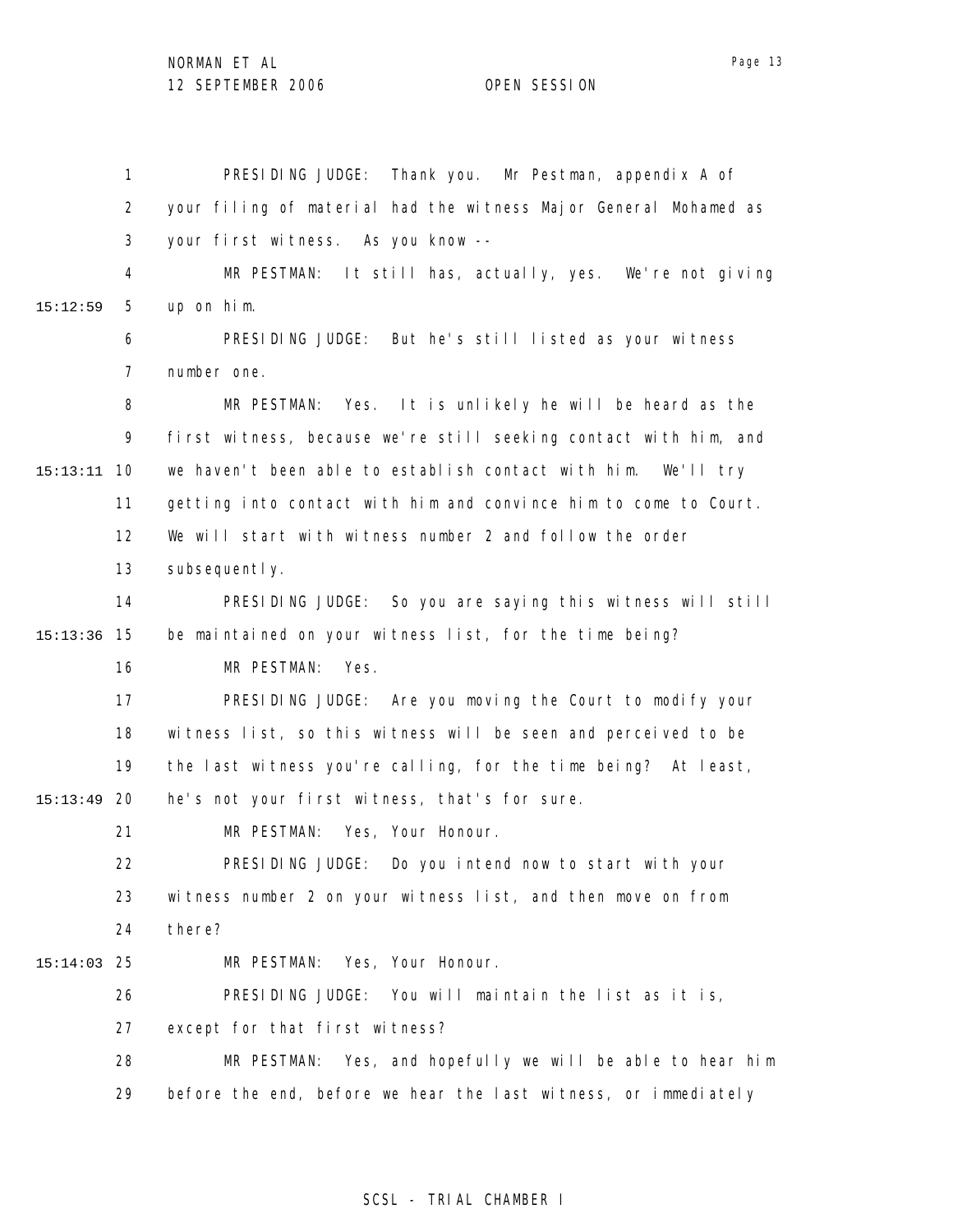1 2 3 afterwards. We'll keep the Court informed, of course, on our progress of this particular point. PRESIDING JUDGE: Thank you. The Chamber has been

4 5 6 7 8 9 10 15:14:53 15:14:27 informed, I'm told, as well as the other parties, that the witnesses for Fofana, 15 of these witnesses are now, or were, in Freetown, and three are expected to arrive soon. Is that still the situation? I just want to make sure that once we start hearing witnesses, that we're going to be able to move fairly swiftly without having to adjourn because witnesses are not available.

> 11 12 13 14 MR PESTMAN: I'm not sure about the exact number. There are certainly enough to start. I think there are at least 13 - 12 at the moment, I understand, waiting for us, and the rest are on their way.

15 15:15:11 16 17 18 As I explained earlier, we expect to go through the witnesses reasonably fast. We were hoping that we could do, on average, two witnesses a day. If I can expand a little bit on that now --

19 20 15:15:31 PRESIDING JUDGE: Yes. May I ask you, are including the cross-examination when you say that?

21 22 23 24 25 15:15:51 26 27 28 MR PESTMAN: That's why I say I'm hoping we will be able to do two a day. I understand there are 12 waiting here, and there are three who are available in Freetown. So, 15 are ready to go and the rest are still in the provinces, but I understand that they are about to collect them. There is nobody, apart from the first witness, who, as far as we know, is unable to attend. PRESIDING JUDGE: Can you comment on the availability of your expert, Professor Hoffman?

29 MR PESTMAN: Yes, that's the only problem. He is,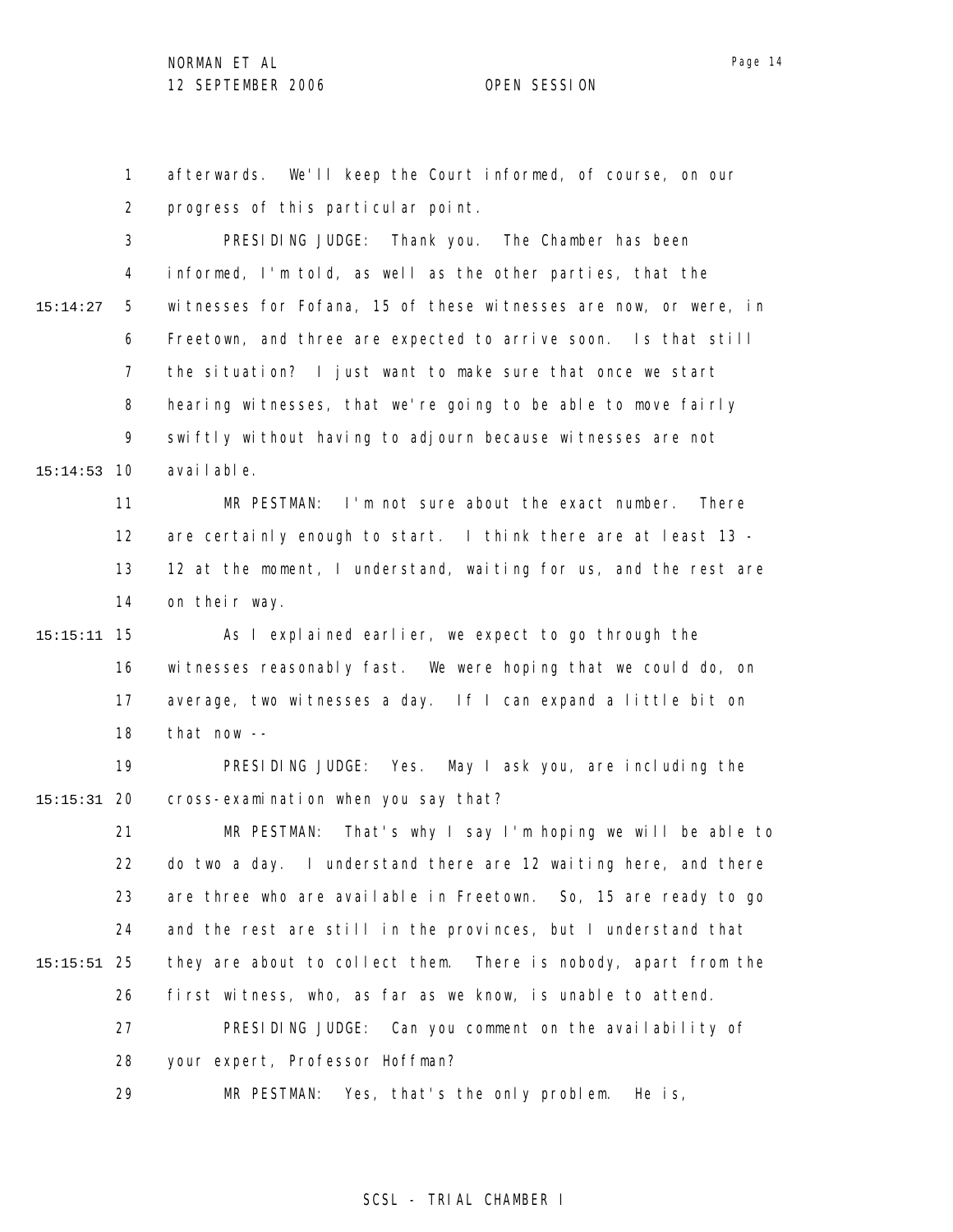1 2 3 4 unfortunately, unable to start testifying before 9 October. We certainly expect to finish with the other witnesses before that. PRESIDING JUDGE: If we follow your analysis and your estimate --

15:16:28

5 6 7 8 MR PESTMAN: Yes, my estimate of the cross-examination being short, then we should be able to finish before the 9th. There might be a small gap, about we're not sure. As you said, Your Honour, it doesn't depend entirely on us.

9 10 15:16:43 11 12 13 14 PRESIDING JUDGE: Very well. We'll assess that situation at that particular moment. We will inquire from counsel for the third accused, and we will see where counsel for the third accused is, and when they will be ready to proceed, and I hope soon after you finish. We'll get to them soon and we'll see where we go.

15 15:17:02 MR PESTMAN: Thank you, Your Honour.

16 17 18 19 20 15:17:31 21 22 23 PRESIDING JUDGE: Just before you sit down, looking at the exhibits, based on the information you have provided the Court with, you do not intend to tender any exhibit through any of the witnesses, save and except your expert witness, obviously. Is that still your position; you don't intend to file any exhibits? MR PESTMAN: We were intending to file, maybe, one or two exhibits through the first witness. That's a problem we have to deal with when we --

24 25 15:17:47 26 27 28 PRESIDING JUDGE: Leaving aside the one who is still your first witness on the witness list, you don't intend to file -- MR PESTMAN: Our position remains unchanged, and we'll do so in time, complying with the order of the Court. PRESIDING JUDGE: Thank you. Now, talking of this expert

> 29 report, in the filings of documents, the Prosecution indicated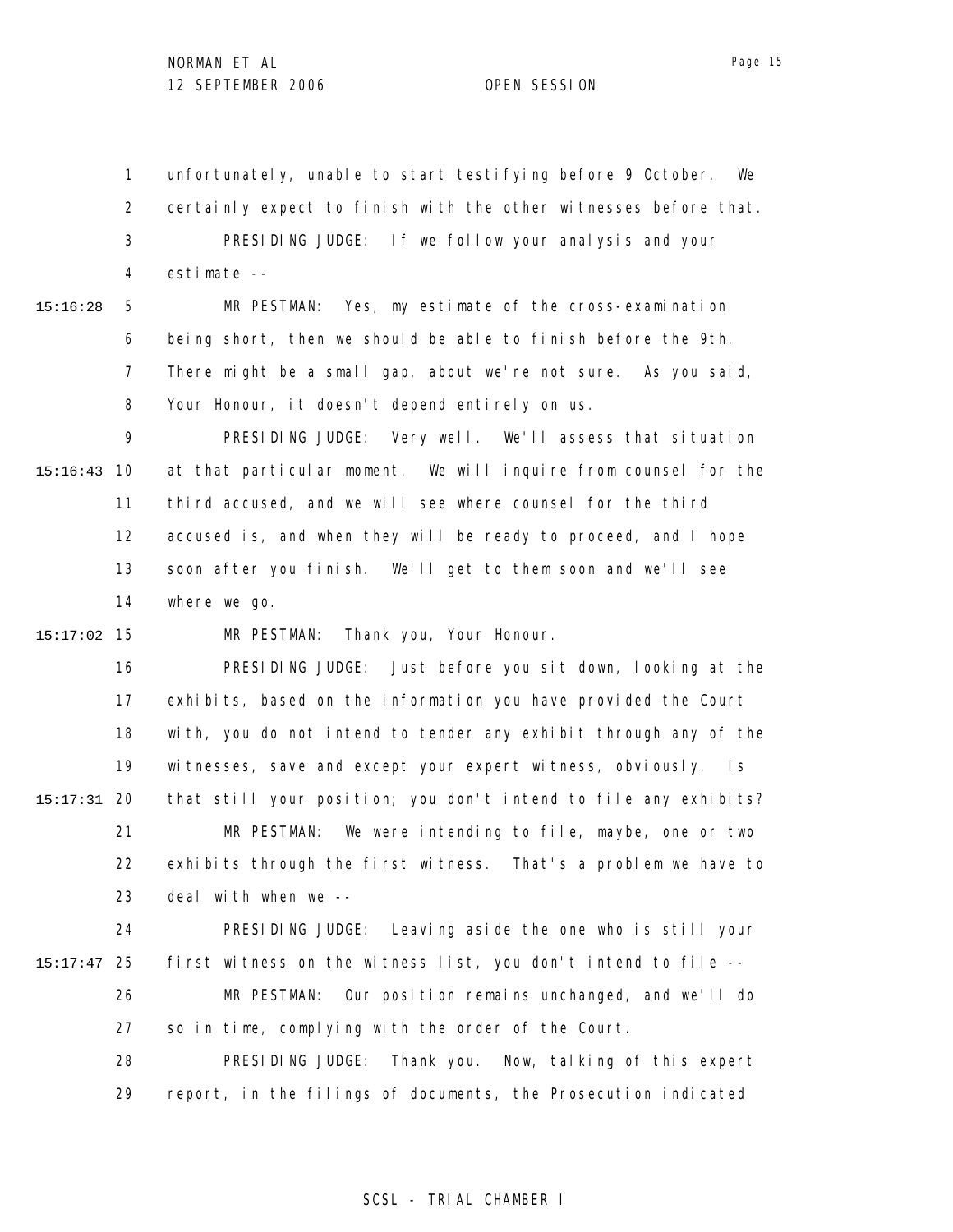Page 16

1 the intention to cross-examine this witness, your expert witness,

2 if his report was accepted. Is that still your position,

3 Mr Prosecutor?

4 5 15:18:44 MR KAMARA: Yes, My Lord, we intend to cross-examine him on his credentials and on his report.

6 7 8 9 10 15:19:22 11 12 13 14 PRESIDING JUDGE: Thank you. My last comment on your position, Mr Pestman, is, in your Defence material, you indicated that additional materials intended to be tendered through Rule 92bis will be disclosed and filed in accordance with the 15th order of the scheduling order. That order has stated, "Counsel for Fofana and counsel for Kondewa shall endeavour to submit any documents pursuant to Rule 92bis of the Rules as soon as possible, or at least 15 days prior to the anticipated closing of their respective Defence case."

15 15:19:42 16 17 18 I just want to remind you of that. If it is your intention to produce 92bis, there is a time limit that we have imposed, which is 15 days before the closing of your case. We are not there yet, but just a reminder.

19 20 15:20:04 21 22 23 24 25 15:20:31 26 27 Can I ask you now, Mr Pestman, if you can give me, and the Court, some indication of the length of your Defence case? We're talking of the rate you're intending to proceed, because you have given some indication that you are likely to be finished before 9 October, which is when your expert witness is to come. Does that mean that, likely, if things run in accordance with your expectation, you are likely to be finished by the end of September? MR PESTMAN: By the 9th or 10th October.

> 28 29 PRESIDING JUDGE: Yes, but excluding your expert. MR PESTMAN: It depends on when our client will recover,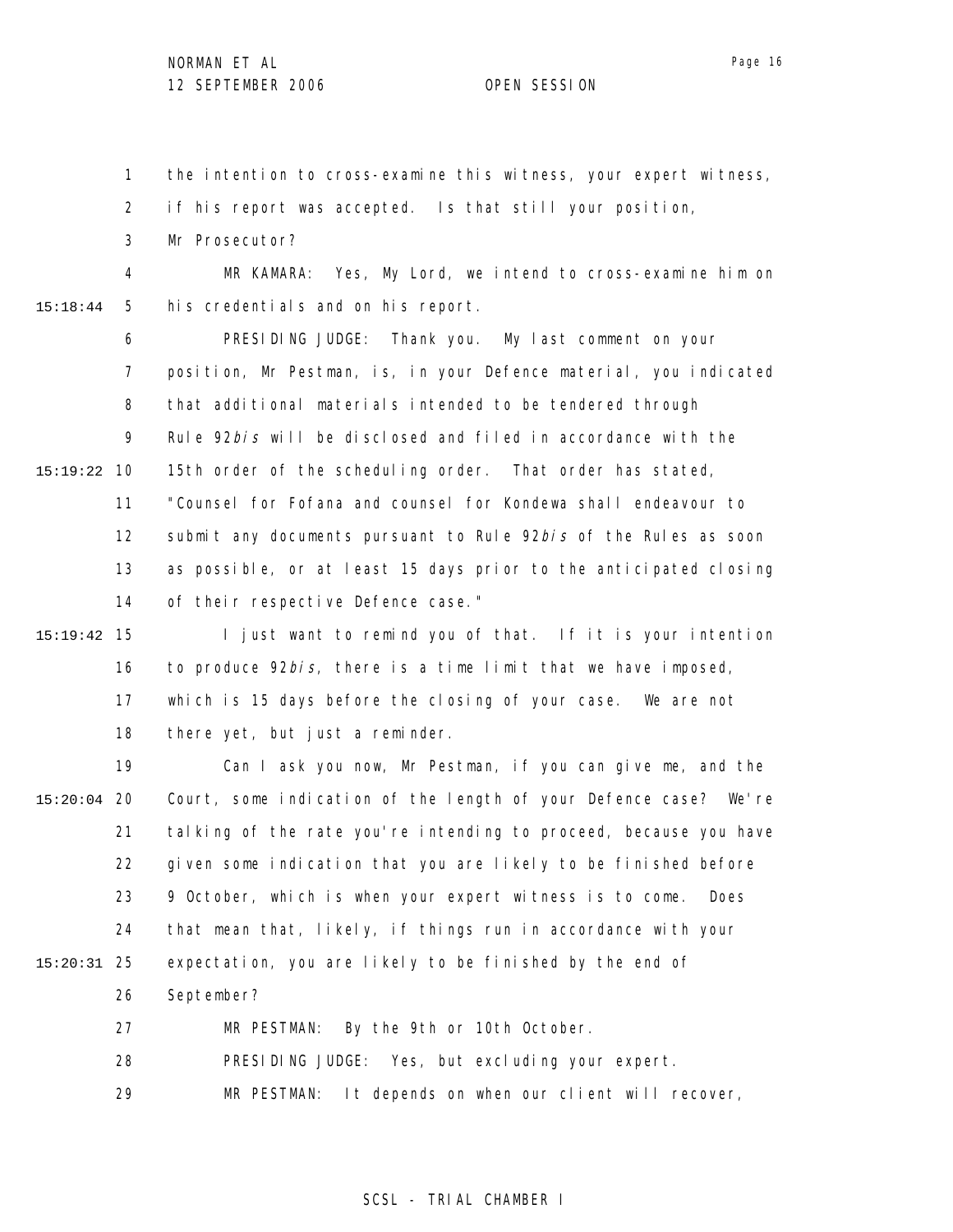Page 17

1 but I think --

2 3 PRESIDING JUDGE: Assuming that he's back on and at least able to give you some instructions on Monday.

4 5 6 15:20:56 MR PESTMAN: Let me just have a look at the diary. I think we should definitely be able to -- we're aiming for the end of September.

7 8 9 10 15:21:19 11 PRESIDING JUDGE: It is just some indication, Mr Pestman. MR PESTMAN: We'll never know what will happen, but we expect to go through it fairly quickly. Of course, hoping that the Prosecution will limit the scope of cross-examination. We should be fine.

12 13 14 15 15:21:43 16 17 18 19 20 15:22:07 21 22 PRESIDING JUDGE: We shall see. Thank you, Mr Pestman. Now, Mr Margai, looking at the presentation of the Defence case for the third accused. On 29 August, you filed the Kondewa application for leave to call additional witnesses, requesting the Chamber to grant their leave to add an additional seven factual witnesses to your witness list. This includes two witnesses, namely Momoh Bockarie Moiwa and Joe Kpana Lewis, who were asked to be added to the witness list, as they were previously added without leave sought by the Chamber. They appeared on your witness list, but you never sought permission or authorisation to add them.

23 24 25 15:22:28 26 27 28 On 30th August, you then filed materials pursuant to the scheduling order of 20th July. Therein, you submitted that 15 witnesses had been removed from your witness list of 8th May 2006, including the two aforementioned witnesses, in respect of whom a motion is pending, that is, these two witnesses that are subject to the motion.

> 29 This filing contains a renewed list of remaining 13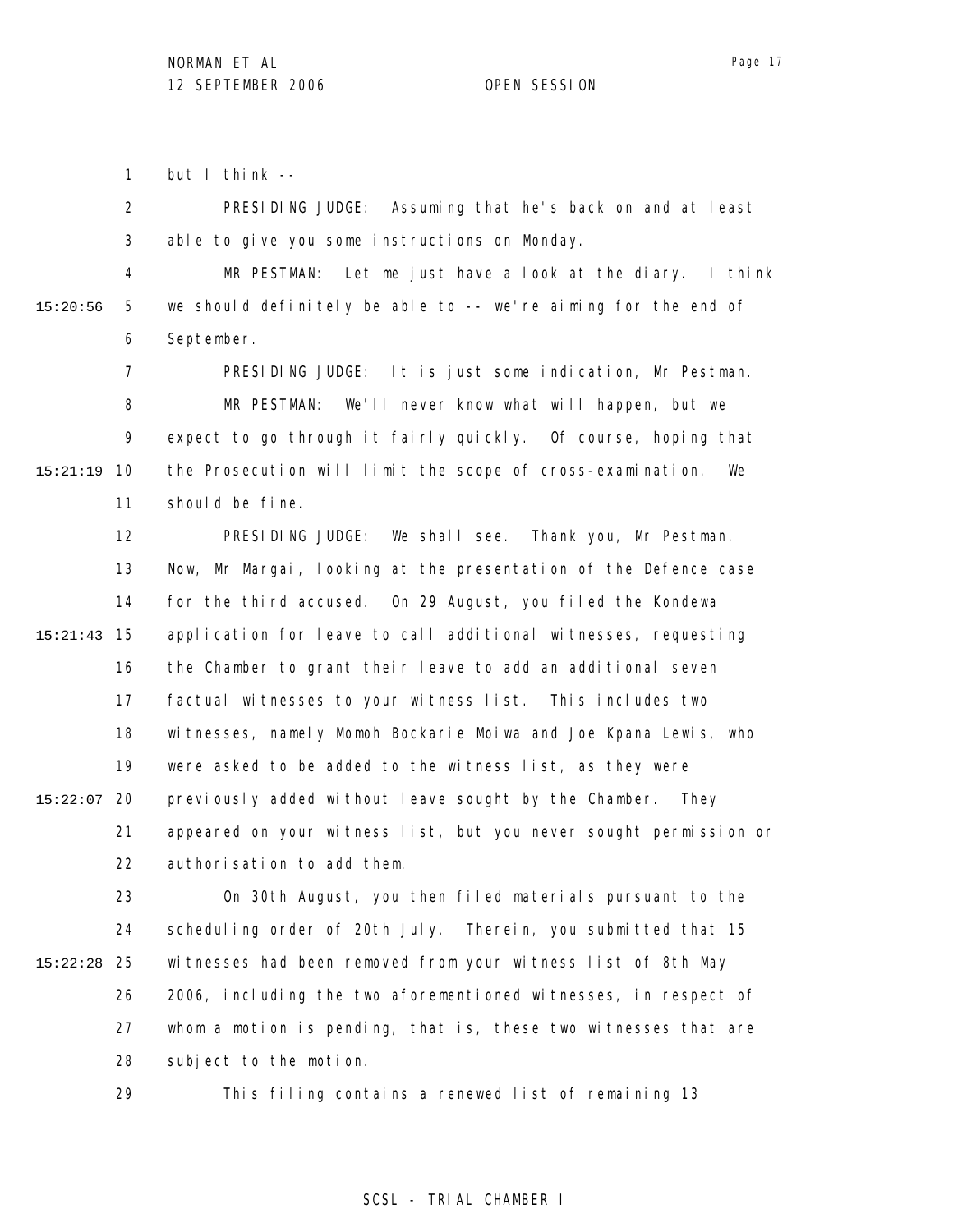1 2 3 4 5 6 7 8 9 10 15:23:18 11 12 13 14 15 15:23:52 16 17 18 19 20 15:24:14 21 22 23 24 25 15:24:41 26 27 28 29 15:22:59 witnesses and a complete set of their identifying information as annex A, and a list of witness names, points of the indictment to which they will testify, the estimated length for their testimony, the mode of their testimony, the language of their testimony, and a summary of their proposed testimony as annex B, and the order of their appearance in Court as annex C. The latter contains the names of seven additional witnesses, for whom leave is sought from the Chamber in the order of their anticipated appearance, should leave be granted. The Chamber wishes to clarify a couple of points on that witness list. Witness Simeon Tommy Yavannah, according to the summary of his proposed testimony, as described in annex B, is reported to give a testimony in relation to attacks on Gerihun, specifically at Kalia Junction, in 1997, and the Kenema axis. In a previous summary of the witness's proposed testimony of 8 May 2006, it was reported that this witness would testify about the operation Black December. The Chamber wishes to clarify if the now updated proposed testimony of this witness will not include any reference to the Operation Black December, which was dismissed in our Rule 98 decision, specifically paragraphs 24(f) and 25(g) of the indictment, which charged the murder in road ambushes at Gumahun, Gerihun, Jembeh and Bo-Matotoka Highway. I just want to make sure that if this witness is called to testify about Gerihun, that's fine, provided it is not in relation to the Black December operation. Because this is of no more relevance, given the Court's decision. This is for clarification purposes. May I ask Mr Margai, or whoever -- MR WILLIAMS: Your Honour, the testimony of the witness would be restricted to the latter filing, My Lord.

SCSL - TRIAL CHAMBER I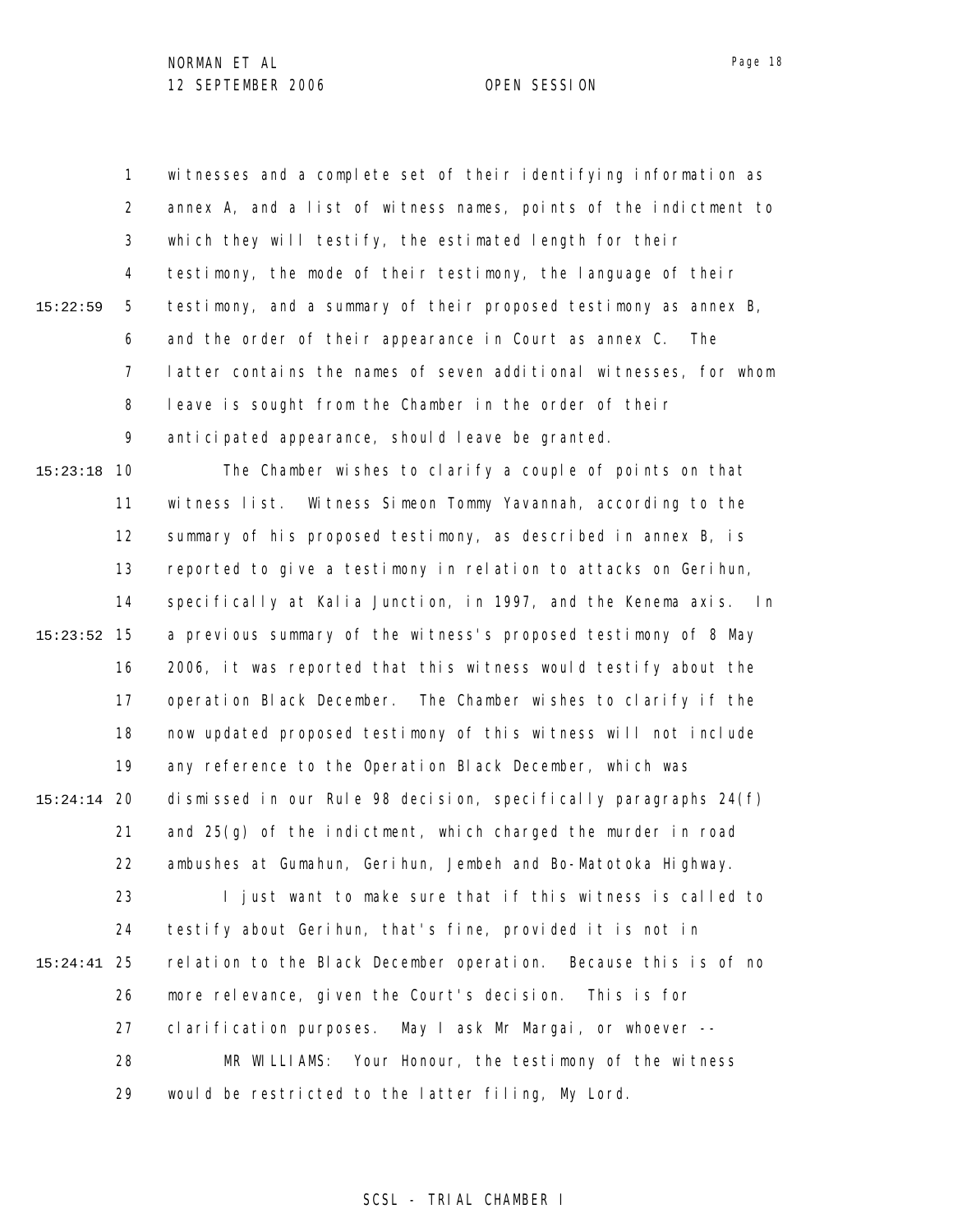NORMAN ET AL

12 SEPTEMBER 2006 OPEN SESSION

Page 19

1 2 3 4 5 6 7 8 9 10 15:25:28 11 12 13 14 15 15:25:50 16 17 18 19 20 15:26:07 21 22 23 24 25 15:26:21 26 27 28 29 15:25:12 PRESIDING JUDGE: To Gerihun? MR WILLIAMS: Yes. PRESIDING JUDGE: This is the Kenema axis and the Kalia Junction in 1997, which is separate from the Black December incident? MR WILLIAMS: Exactly, My Lord. PRESIDING JUDGE: I have other similar comments. Witness Charles Kailie's proposed testimony includes reference to the AFRC and RUF occupation at Kebbie Town in the period between January and February 1998, and the atrocities allegedly committed by the AFRC/RUF forces, including killing, looting, burning of houses. The Chamber wishes to remind counsel that an allegation of murder in Kebbie Town has been dismissed by the Chamber in our Rule 98 decision as well. Again, my comments are not to preclude you from calling this witness, but, if you do, I want to remind you that this is not an issue any more, because that has been dismissed. If that witness was called essentially for that purpose, we are really not interested to hear that. I take it this is for additional material? MR WILLIAMS: In leading the witness, My Lord, we shall abide by the ruling on the 98 motion, My Lord, and exclude whatever has been -- PRESIDING JUDGE: You're calling this witness for matters that would exceed this? It's more than just to talk about Kebbie Town? MR WILLIAMS: Exactly, My Lord. PRESIDING JUDGE: Fine. If he is, I will ask you to brief your witness, that this is not relevant any more, the Kebbie Town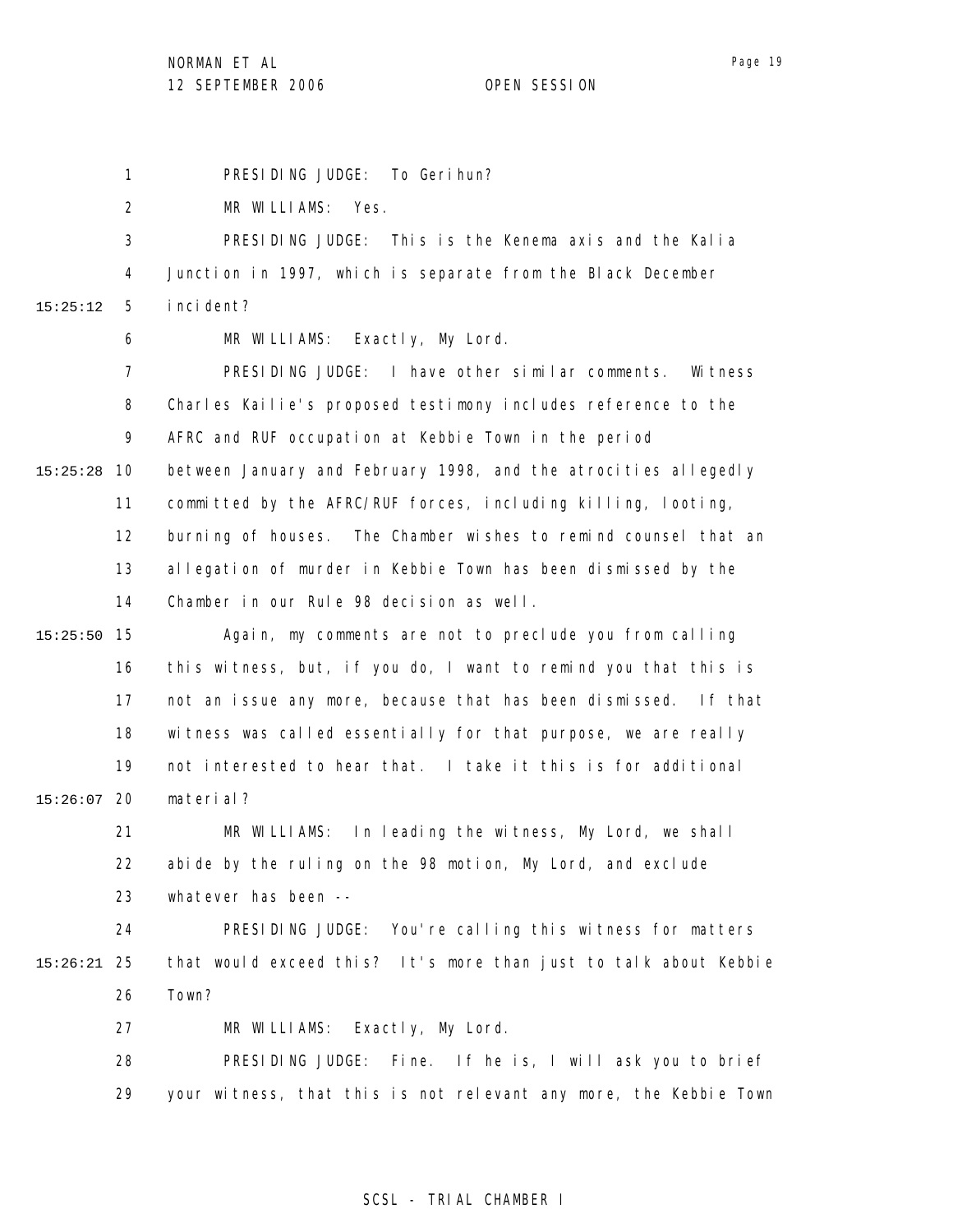1 issue.

|             | 2   | MR WILLIAMS: I shall do that, My Lord.                            |
|-------------|-----|-------------------------------------------------------------------|
|             | 3   | PRESIDING JUDGE:<br>Thank you. Looking at exhibits, the           |
|             | 4   | Chamber notes that the order of witnesses' appearance of the      |
| 15:26:57    | 5   | third accused does not contain references to exhibits which       |
|             | 6   | counsel for Kondewa are intending to tender through any           |
|             | 7   | particular witness in that order, as was ordered to be submitted, |
|             | 8   | according to Order 11 of the scheduling -- paragraph 11 of the    |
|             | 9   | scheduling order concerning the preparation and presentation of   |
| 15:27:14    | -10 | the Defence case for the second and third accused.                |
|             | 11  | The Chamber wishes to clarify whether counsel for Kondewa         |
|             | 12  | still intends to submit any exhibit, or whether a non-inclusion   |
|             | 13  | of any reference to an exhibit means that no exhibits will be     |
|             | 14  | tendered through any witness on that list.                        |
| 15:27:32    | 15  | MR WILLIAMS:<br>That is the position of the team for the          |
|             | 16  | third, My Lord, we shall not be tendering any exhibit through any |
|             | 17  | of our witnesses.                                                 |
|             | 18  | PRESIDING JUDGE: Thank you very much. As to 92bis                 |
|             | 19  | submissions, if you intend to do any of those, I wish to remind   |
| 15:27:57    | 20  | you, as I did for the second accused, if you do, you must make    |
|             | 21  | sure you do that within at least 15 days prior to the anticipated |
|             | 22  | closing of your Defence case. That's the only reminder I would    |
|             | 23  | like to bring to your attention at this moment, should you wish   |
|             | 24  | to proceed with any 92bis submission.                             |
| 15:28:23 25 |     | Can you give an indication of the anticipated length of           |
|             | 26  | your Defence case, either Mr Margai, or Mr Williams?              |
|             | 27  | Three to four weeks, My Lord. Not more than<br>MR WILLIAMS:       |
|             | 28  | four weeks.                                                       |
|             | 29  | PRESIDING JUDGE:<br>Thank you. Admissions by the parties and      |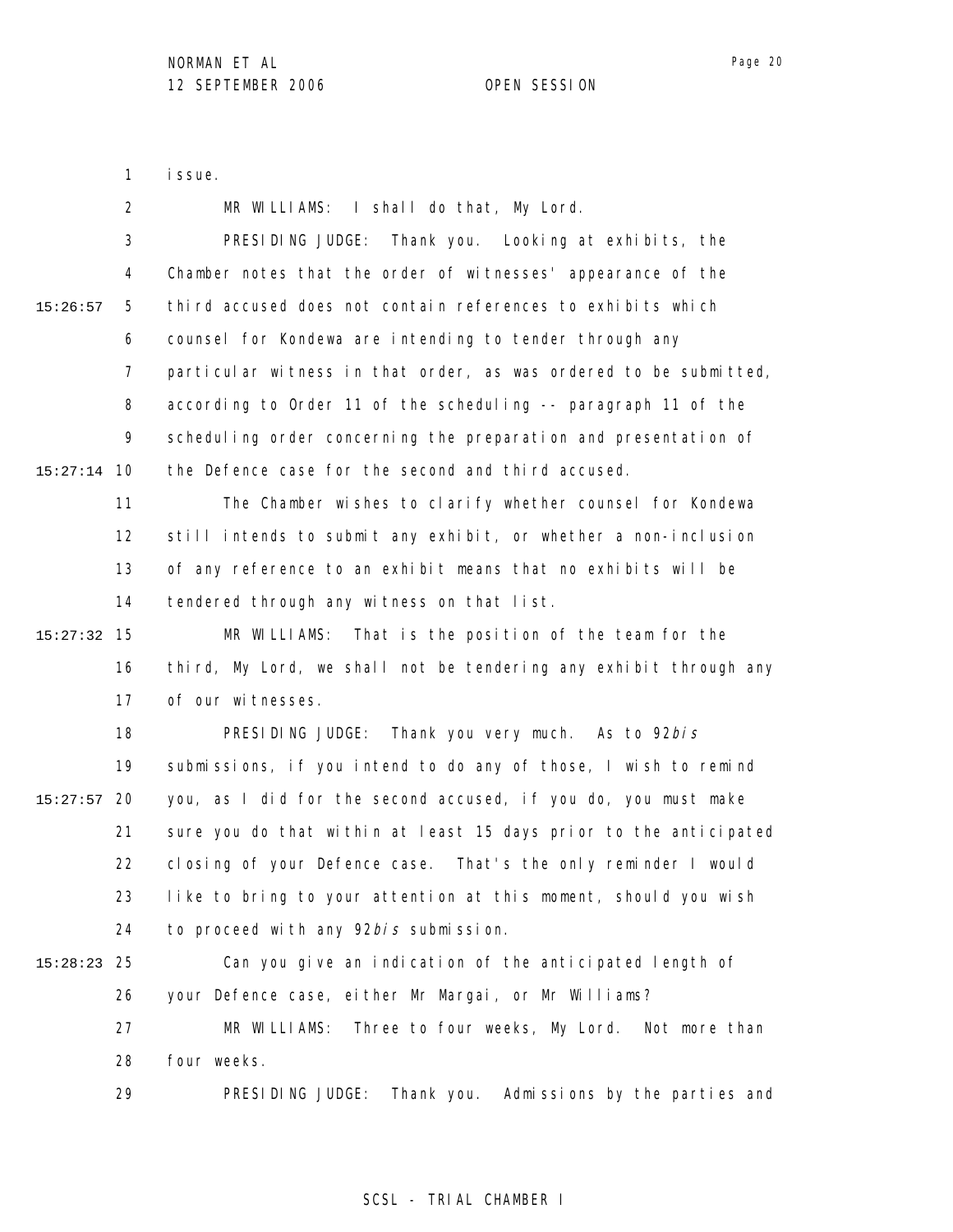1 2 3 4 5 6 7 8 9 10 15:29:32 11 12 13 14 15 15:30:15 16 15:29:14 the statement of other matters not in dispute. On 18 July 2006, the Prosecution filed the status report between the parties wherein they stated that the Prosecution submitted 10 additional proposals for agreed points of fact and law to all three Defence teams, hoping to reach an agreement by 3 July 2006. They also submitted that only counsel for Fofana responded to this proposal, agreeing to the first point of the additional proposal. However, no answer was received from counsel for Norman or counsel for Kondewa. Anything to report on this matter? Counsel for Mr Norman? MR JABBI: My Lord, we have not seen it feasible to agree to any of the points that the Prosecution proposes in that paper, namely because of certain overstatements in almost every item on the list. We are looking at it in order to propose other related sets of facts, admissions, or otherwise. PRESIDING JUDGE: Thank you, Dr Jabbi. Mr Margai? The

17 18 second accused had responded to that, but I'm still to see any response or position from counsel for the third accused.

19 Mr Williams?

### 20 15:30:41 21 22 MR WILLIAMS: My Lord, we intend to continue talking with the Prosecution, and, by the close of next week, we intend to file something.

23 24 25 15:31:01 PRESIDING JUDGE: Very well. I can only encourage you to do that, if it can focus the issues where they should be, and it is always welcome.

> 26 MR WILLIAMS: I'm grateful.

27 28 29 PRESIDING JUDGE: Thank you very much. One of the items of the agenda that has been proposed by counsel for Fofana is a discussion on the possibility of bringing rebuttal or rejoinder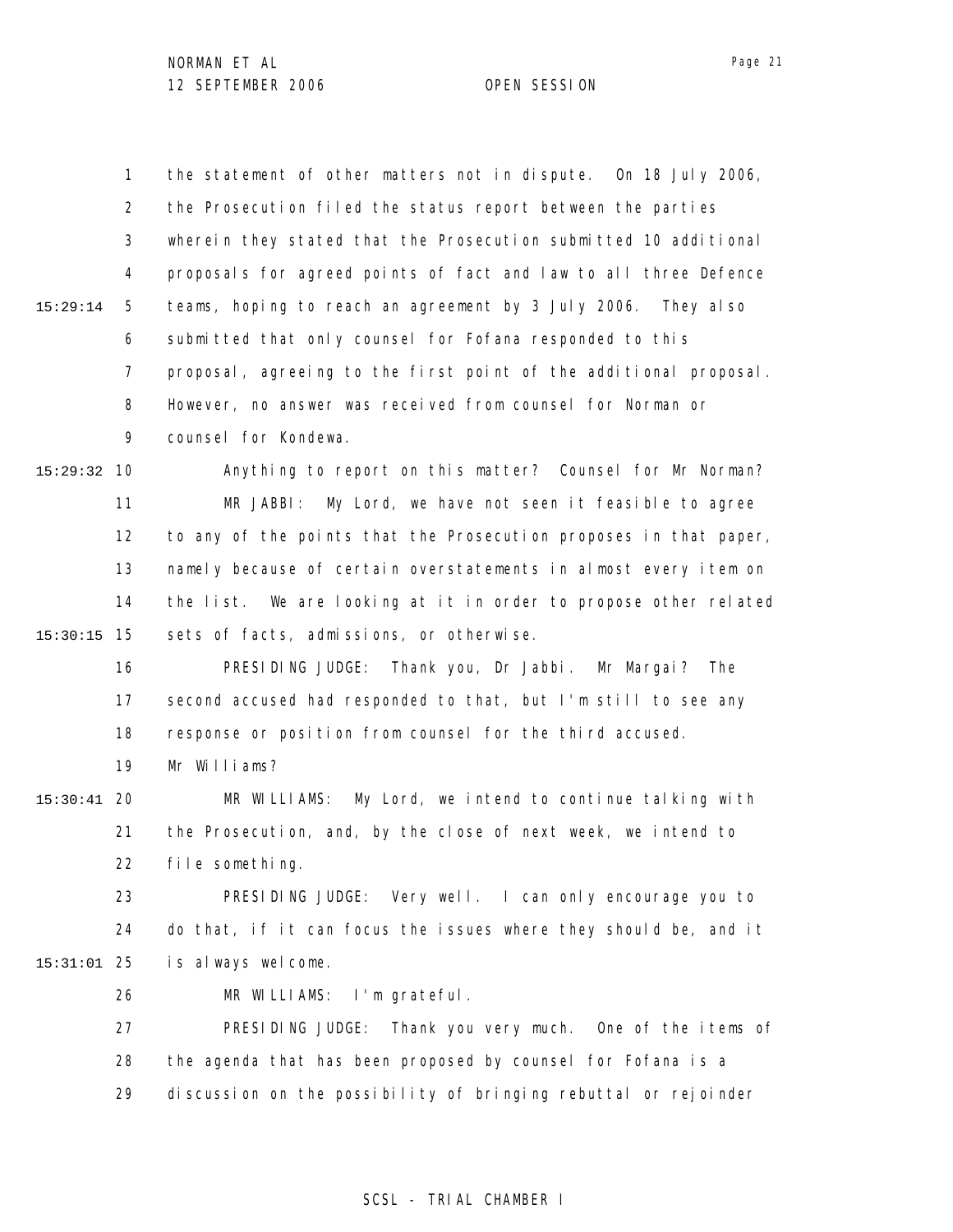1 evidence by the parties.

2 3 4 5 6 15:31:31 The Special Court Rule 85(A) states that subsequent to the presentation of the evidence for the Defence, the Prosecution evidence in rebuttals shall be presented "with leave of the Trial Chamber." The ICTY Chamber decision of Delalic et al held that

7 8 9 rebuttal evidence must relate to a significant issue arising directly out of defence evidence which could not reasonably have been anticipated. I underline this particular part.

10 15:31:51 11 12 Rule 85(A) of the Special Court does not provide for a possibility of calling the rejoinder evidence of the defence as opposed by Rule 85 of the ICTY, ICTR Rules.

> 13 14 Do you wish to comment on that, Mr Pestman, or any members of your team?

15 15:32:10 16 17 18 19 MR PESTMAN: We would just appreciate the guidance of the Court on this particular issue. I don't know whether we have to address it at this very moment. We might cross the bridge when we get there. I don't know whether the Prosecution wants to call for rebuttal witnesses at all.

20 15:32:29 21 22 23 24 25 15:32:48 26 27 28 29 PRESIDING JUDGE: All I can say, this is what the Rules do provide at this particular moment. Whether or not they will make an application, it is for them to make that assessment in due course. If they make that application, as I stated, this is a matter of discussion for the Court to make and assess, given the criteria that I have just underlined. I think the law, in this respect, I would say, is quite clear. It is a matter arising - a significant issue arising directly out of the defence evidence which could not reasonably have been expected, or anticipated. So this is what the Court will deal with if -- as I say, it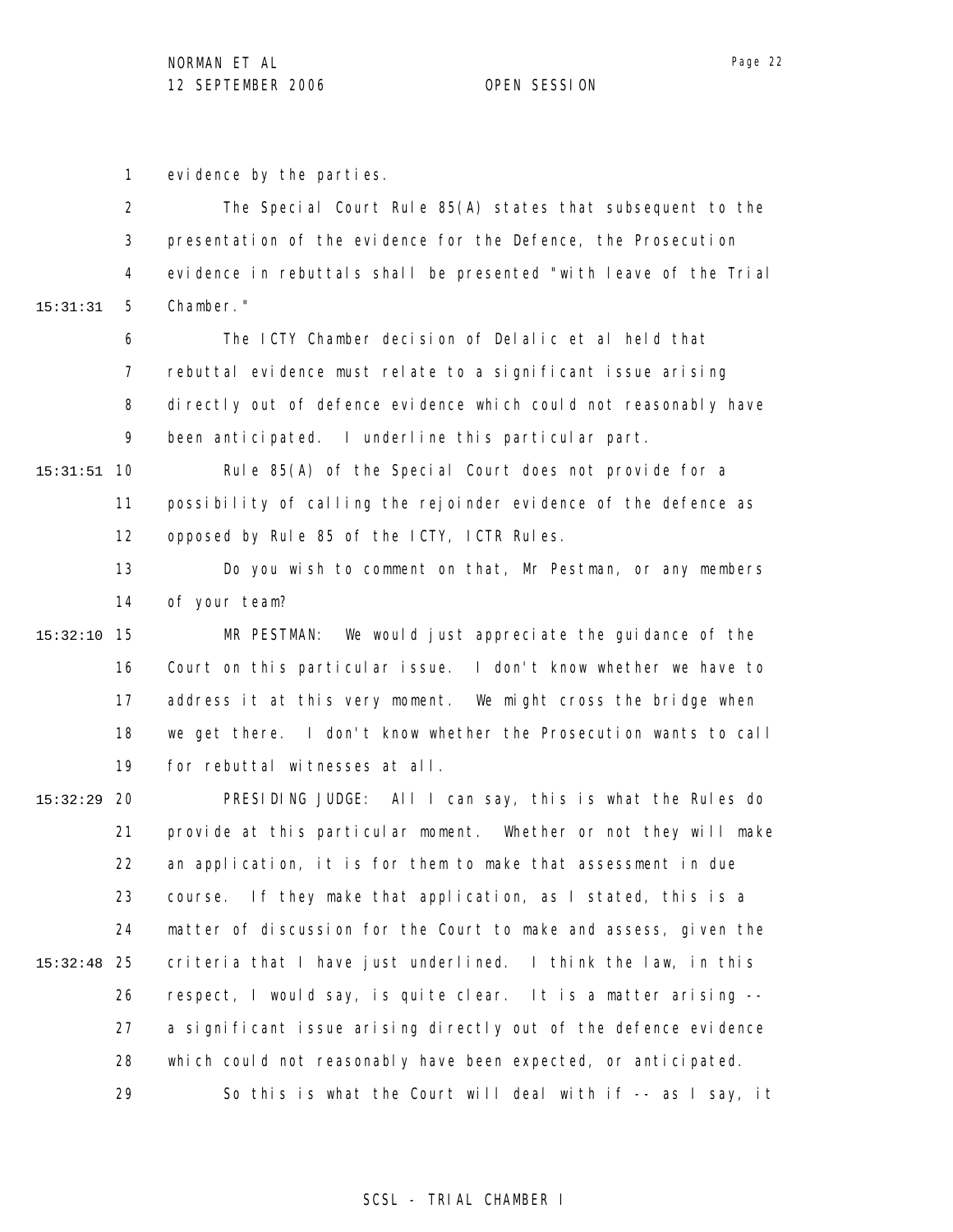1 2 3 4 5 6 7 15:33:29 is for them to make that decision then, but they don't have to make that announcement before you call your case. I guess we'll have to wait till the case for the Defence in its totality is done to see if there is any such application. They may wish to give you an indication at this time. I mean, whatever indication they give to you, as I say, is subject to the approval of the Court.

> 8 MR PESTMAN: Thank you very much, Your Honour.

9 10 15:33:47 11 12 13 14 15 15:34:14 16 17 18 19 20 15:34:34 21 22 23 24 PRESIDING JUDGE: You have, also, proposed some discussion for this agenda for the status conference of discussing dates for the closing arguments and filing of the final trial briefs. I certainly welcome these suggestions. We will address that very briefly. The Rules are silent as to how many days the parties may be allowed to have in order to file their final trial brief. The only reference in the Rules could be found in relation to the presentation of closing arguments, and Rule 86 on closing arguments states that, "(A) After the presentation of all the evidence, the Prosecutor shall and the Defence may present a closing argument; (B) A party shall file a final trial brief with the Trial Chamber, not later than five days prior to the day set for the presentation of that party's closing argument; and (C) the parties shall inform the Trial Chamber of the anticipated length of closing arguments. The Trial Chamber may limit the length of those arguments in the interests of justice."

25 15:34:54 26 27 28 29 A brief perusal of the jurisprudence of other international tribunals in respect of this issue reveals that different Trial Chambers of ICTY, where Rule 86 on closing arguments are similar to the Special Court for Sierra Leone Rule 86, have given various time frames for the filing of the final trial brief, but, as a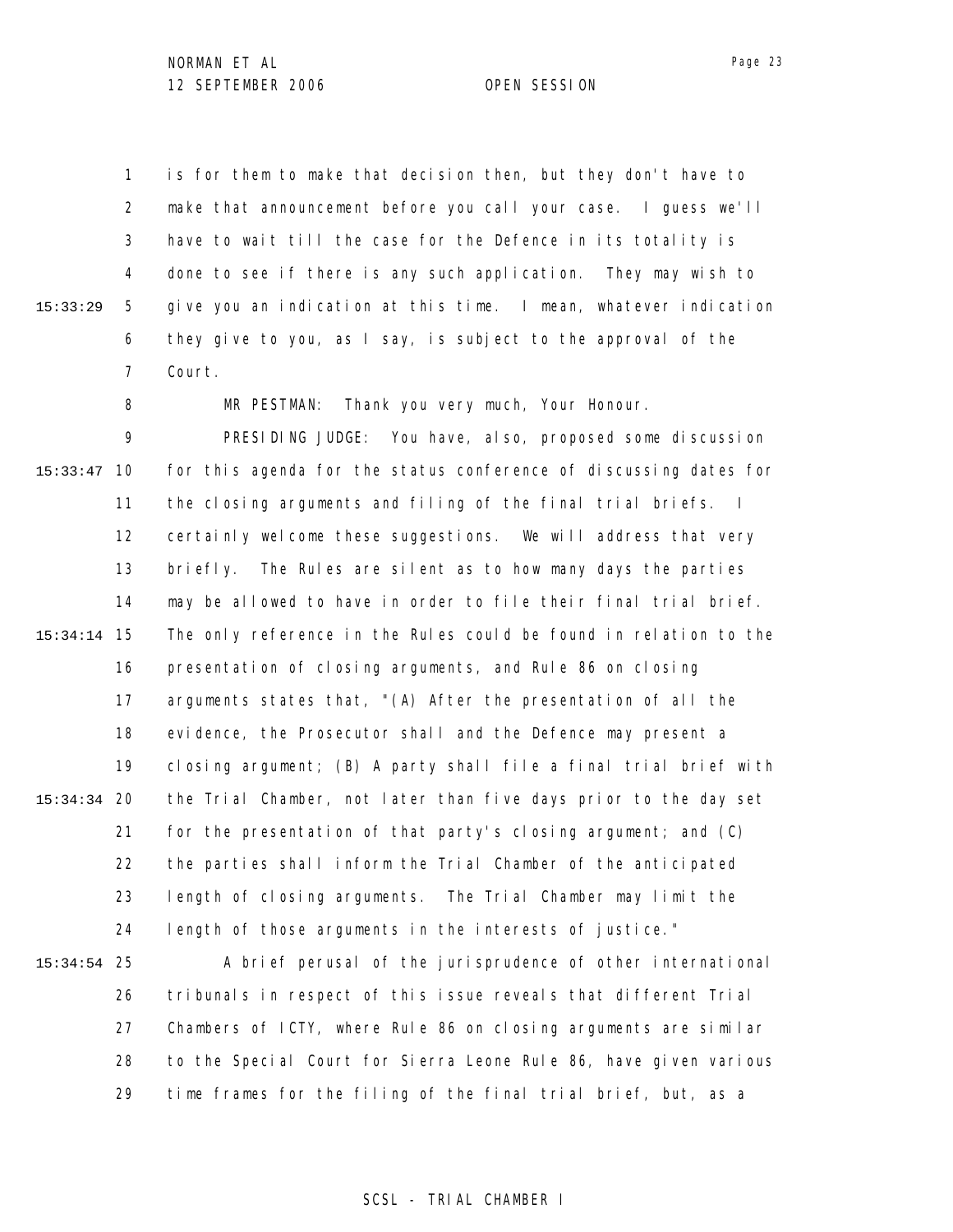1 2 3 4 5 6 15:35:33 practice, a period between three to four weeks seems to be the most common. Such factors as complexity of the case, multiplicity of accused, number of witnesses heard, and documents admitted, counts of the indictment, presentation of the rebuttal and rejoinder of evidence and orders, as it may be, are taken into account in determining this deadline.

7 8 9 10 15:35:59 11 12 13 14 15 15:36:25 16 17 In Simic, for example, a case of three co-accused persons could present a good example of this matter. The trial lasted for 234 days. The Defence case closed on 4th June 2003. The Prosecution and Defence filed their respective final trial briefs on 18 and 19 June 2003. The Prosecution presented their closing arguments between 30th June 2003 and 1st July. The Defence presented their arguments between 2nd and 3rd July 2003. The Prosecution called the evidence in rebuttal on 3rd July 2003, and the Defence presented the rejoinder evidence on 4th July. But, as I said, rejoinder does not exist under our Rules, the Rules of this Court. And the case closed on 4th July 2003.

18 19 20 15:36:55 21 22 23 So, I would like to know from the parties if they have any comments on this, any particular views on these matters, as such. I think it is a very important matter that we should have as much discussion as we can on this issue at this stage, so you can prepare yourself and discuss these matters with your client as you may wish to do so.

24 25 15:37:14 26 27 28 29 Dr Jabbi, I would like to ask you first if you have any comments in this respect, for now. Then I will go to the second and third accused. At least, comments as to how many days you think that you might need to file your final trial brief. MR JABBI: My Lord, I would consider that the one-day differences at the end of the particular example you have given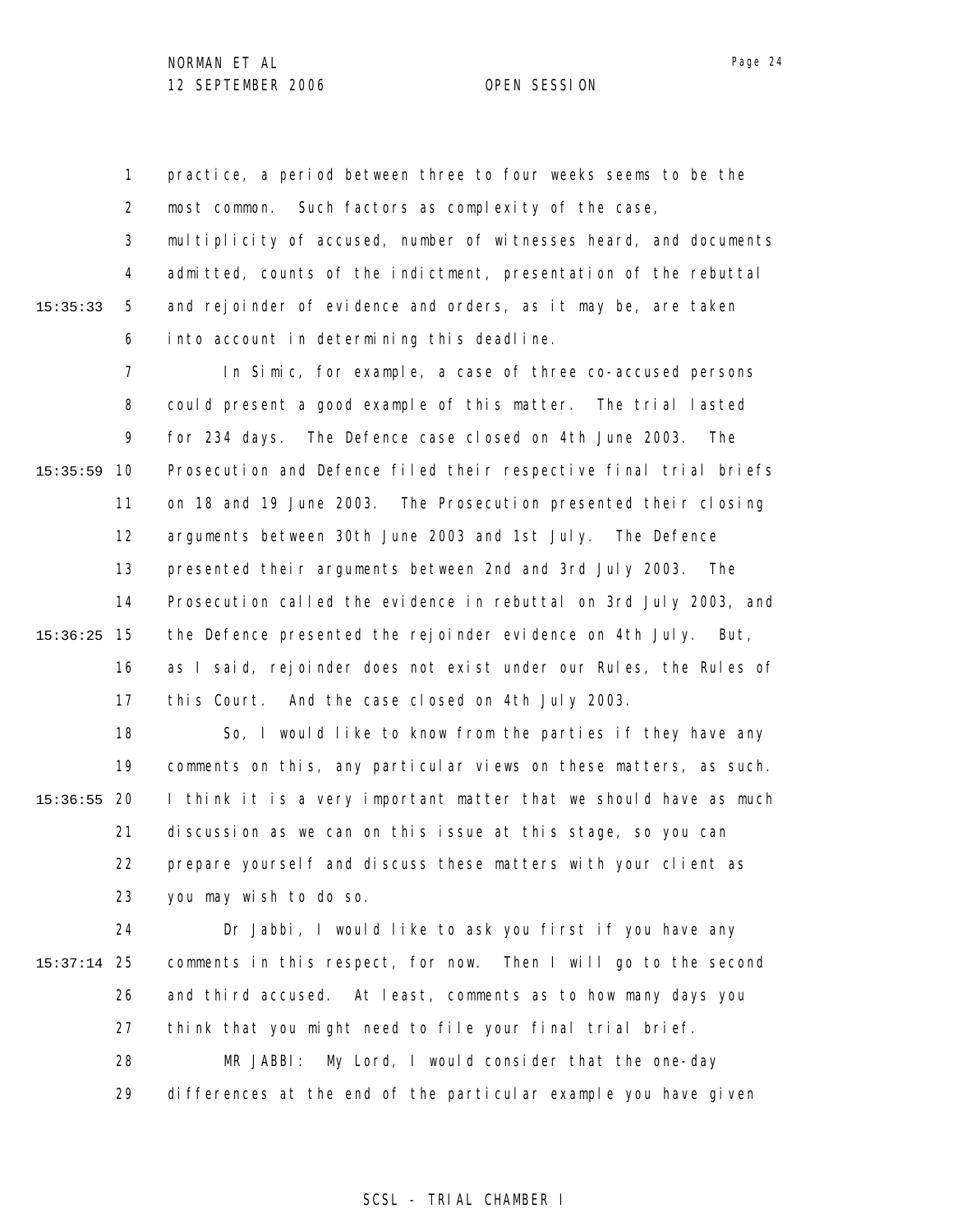1 2 3 4 5 6 7 8 9 10 15:38:52 11 12 13 14 15 15:39:15 16 17 18 19 20 15:39:37 21 22 23 24 25 15:39:52 26 27 28 29 15:38:17 would be most improbable with us here. One would be suggesting a number of weeks, rather than days, between those concluding dates. It would be obvious it would depend on the progress of the entire trial. Maybe by the time the Defence closes, we'll have had certain indications from all angles as to how soon closing argument on the final trial briefs are best likely to called. Certainly, one, two, three days would seem, to me, an unsuitable situation, for our circumstances. PRESIDING JUDGE: Thank you. We'll hear from all parties and we'll see if we can find some common ground on these matters. Mr Pestman? MR PESTMAN: Three or four weeks is fine, but not after the closing of our case, but after rebuttal of the Prosecution, if any. I understand that is self-evident. We are intending to be clear to submit a final brief, and we would also like to present closing arguments. We were hoping that we could wrap up before the end of this year. PRESIDING JUDGE: I hope we can do that, too. MR PESTMAN: We're counting on it. PRESIDING JUDGE: Thank you. We'll canvass that in more detail. I just wanted to know your initial position on this. Mr Margai, or Mr Williams, whoever wants to speak on this matter. Mr Williams? MR WILLIAMS: My Lord, we are of the view that a four-week period, My Lord, after -- PRESIDING JUDGE: After the close of the Prosecution, or rebuttal? MR WILLIAMS: After all -- PRESIDING JUDGE: All the evidence is dealt with?

### SCSL - TRIAL CHAMBER I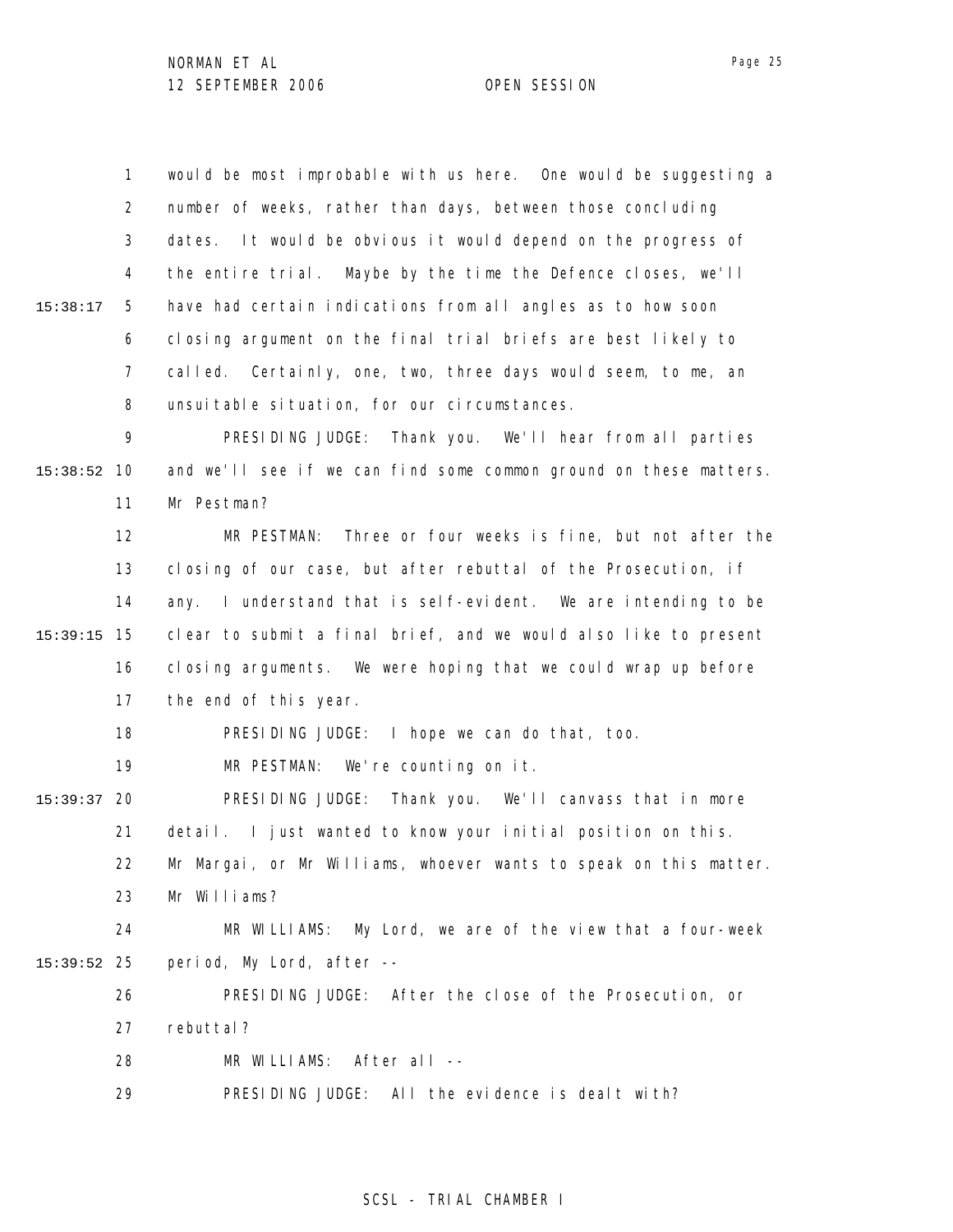1 2 3 4 5 6 7 8 9 10 15:40:40 11 12 13 14 15 15:41:05 16 17 18 19 20 15:41:25 21 15:40:18 MR WILLIAMS: Yes, My Lord. A four-week period would be advisable, My Lord, for the filing of a final brief. PRESIDING JUDGE: Thank you, Mr Williams. Prosecution? MR KAMARA: Yes, My Lord, we do agree that a four-week window is reasonable, under the circumstances. Realistically, as I see it, that means we may not conclude within the year. If we were to go by the estimates of the second and third accused persons that the second finishes in October, and the third has asked for four weeks, so we're looking at completing the evidence by at least 15 November. And, if rebuttal evidence is coming in, if at all, we're looking at maybe another two-week window. If time starts to run thereafter, then we're looking at the second week in January for final -- as long as we get the understanding that -- and my learned friend Pestman was thinking it was going to happen within the year, by his calculations, and this is what it would look like, but a four-week window is definitely welcome. My Lord, if I may have a direction from you concerning rebuttal timing, since I heard after the close of the entire evidence -- PRESIDING JUDGE: No, I'm reading from the Simic case. I'm not saying this is what we want to do. MR KAMARA: Thank you, My Lord.

22 23 24 25 15:41:42 PRESIDING JUDGE: This is not the position that this judge would take on this. It would be after the close of the Defence case, whatever it is. If there is any rebuttal intended to be called, it would be at that time.

26 27 28 29 MR KAMARA: Is it after the entire Defence, or after a particular defence? I'm looking at -- now we're hoping Dr Jabbi would close their case for the first accused as soon as probably by Monday or Tuesday, when next we meet. Is it the expectation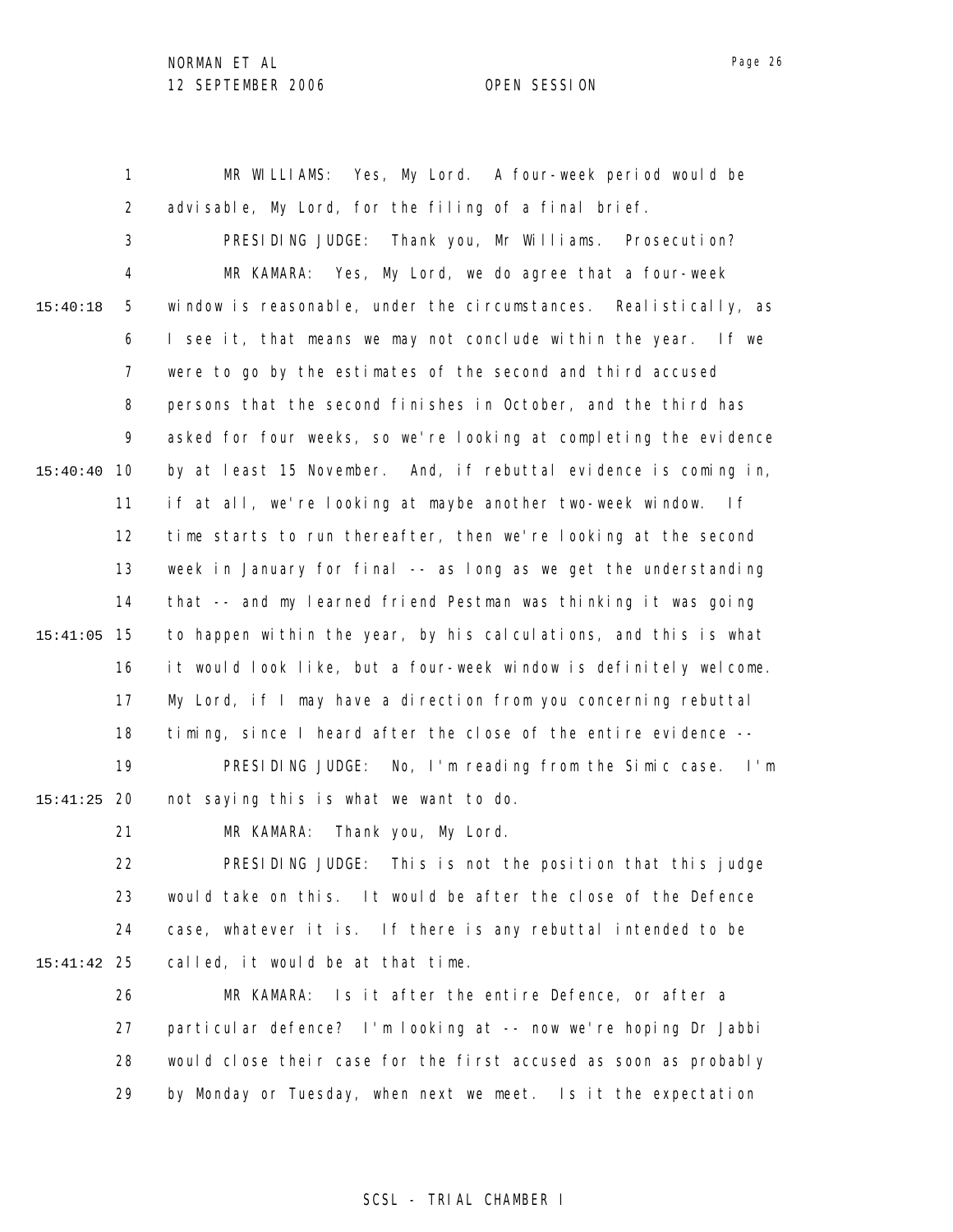1 2 3 4 5 6 7 8 9 10 15:42:36 11 12 13 14 15 15:42:50 16 17 18 19 20 15:43:12 21 22 23 24 25 15:43:30 26 27 28 29 15:42:21 that if any rebuttal evidential shall come in as regards his case, do we make an application within that time frame, or do we have to wait for the entirety of the case and then we make our submissions for rebuttal, if at all. PRESIDING JUDGE: My inclination, but this is not a ruling of the Court - I will have to discuss that with my brother judges on this matter - would be that, after the whole of the evidence of the Defence is called, but not after each and every one of them. MR KAMARA: I thought as much. PRESIDING JUDGE: As I say, I stand to be corrected. This is not an issue I have canvassed. I have not discussed that. This is an important matter. MR KAMARA: We would like some direction in that. PRESIDING JUDGE: We'll give you some direction, so you are not taken by surprise at that time. And we'll do so once the case for the first accused is closed. If you intended to call rebuttal after the close of that case, you will know in sufficient time so you are not prejudiced. Don't take my comments to mean any more than -- what I'm expressing is just some guidance at this stage. It's not an invitation for rebuttal and it is not a decision that it will be only at the end. I will clarify that, for all concerned. MR KAMARA: We are on the same radar screen. PRESIDING JUDGE: Thank you. MR MARGAI: My Lord, before we proceed, My Lordship did say there is no provision for a rejoinder. PRESIDING JUDGE: In our Rules. MR MARGAI: In our Rules.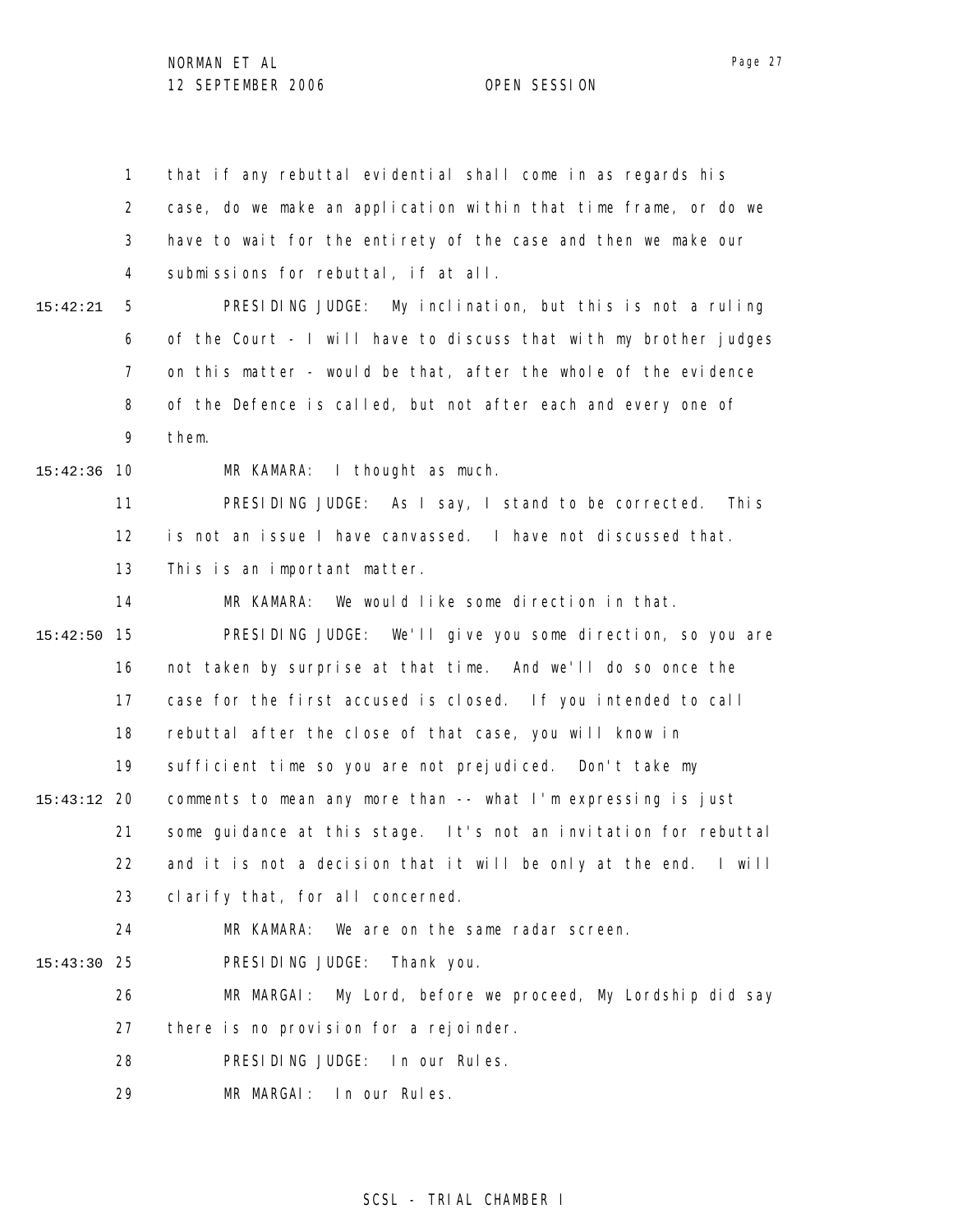1 PRESIDING JUDGE: That's right.

|          | $\overline{2}$ | MR MARGAI: I do accept that, but might it not be relevant            |
|----------|----------------|----------------------------------------------------------------------|
|          | 3              | under Rule $85(A)(i \vee)$ ? I would very much appreciate if Your    |
|          | 4              | Lordship could also discuss it with your brothers for our            |
| 15:43:59 | 5              | Because, I mean, whenever one talks of the rebuttal,<br>qui dance.   |
|          | 6              | it pre-supposes that there will be a rejoinder, depending on the     |
|          | 7              | ci rcumstance.                                                       |
|          | 8              | PRESIDING JUDGE: Normally, this is a proposal that is the            |
|          | 9              | normal procedure being followed. However, as you know, we have       |
| 15:44:24 | 10             | amended our Rules, at that time, and we have removed that            |
|          | 11             | particular portion from our Rules from those that were in            |
|          | 12             | existence. I, again, will look at it and discuss that with my        |
|          | 13             | brother judges, as such. We'll certainly give you, again, clear      |
|          | 14             | direction before we get there, if ever. But, again, you'll get       |
| 15:44:44 | 15             | there only if the Prosecution is calling rebuttal.                   |
|          | 16             | MR MARGAI: Yes, we may not, but just in case, out of an              |
|          | 17             | abundance of caution.                                                |
|          | 18             | PRESIDING JUDGE: Absolutely. This is a very fair request,            |
|          | 19             | and we'll look into it, Mr Margai.                                   |
| 15:44:59 | 20             | Very well.<br>MR MARGAI:                                             |
|          | 21             | My Lord, if I may just comment on the position<br>MR KAMARA:         |
|          | 22             | of my learned friend, interpretation of Rule $85(iv)$ evidence       |
|          | 23             | ordered by the Trial Chamber. My Lord, the view of the               |
|          | 24             | Prosecution is that that provision is totally different from a       |
| 15:45:31 | 25             | Evidence ordered by a Trial Chamber is total.<br>rej oi nder.<br>I t |
|          | 26             | never contemplates a rejoinder, and that is the statute.<br>If my    |
|          | 27             | learned friend wants to canvass or plead with the Court to make      |
|          | 28             | any further reconsideration, the learned Prosecution will only       |
|          | 29             | submit that the standard for rebuttal be maintained for any          |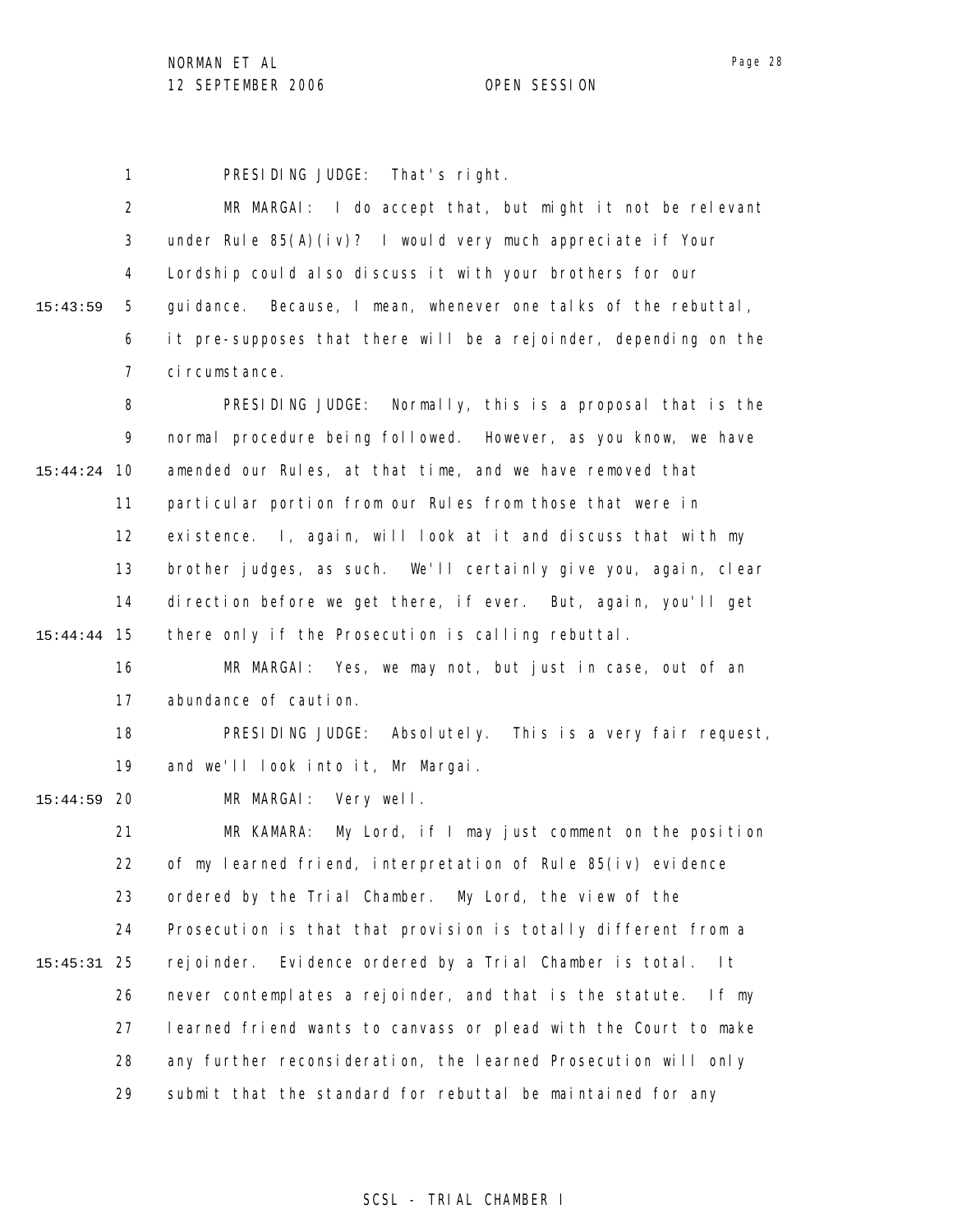1 2 3 4 5 6 7 8 9 10 15:46:42 11 12 13 14 15 15:47:05 16 17 18 19 20 15:47:18 21 22 23 24 25 15:47:36 26 27 28 29 15:46:18 further evidence to be called. The position remains as it is in the statute, that 85(iv) never contemplated a rejoinder. PRESIDING JUDGE: Sorry, from the plain reading of 85(A)(iv), this is for the Court itself calling witnesses and calling evidence. It does not deal with the rejoinder. Now, whether or not it can be given a larger interpretation to satisfy the request, it's a different issue. But this is, clearly, for the Court, calling its own witnesses, whether the Court would like to do. That's the plain reading of that. MR MARGAI: My Lord, I was very cautious not to place an interpretation. I said, depending on the prevailing circumstance, if we deem it fit, after the rebuttal, we could apply to the Court, and the Court could exercise its discretion under 85(A)(iv). That's all I'm saying. That is why I said it ought to be discussed with your brothers, and then we shall have a direction. PRESIDING JUDGE: It would not be a rejoinder in the true sense, but it would serve the same purpose. MR MARGAI: Precisely. The end justifies the means. PRESIDING JUDGE: As you know, we have done something similar to that when we order the Prosecution to call or recall some witnesses, to their great dismay, but this is what we have done in the past. Mr Prosecutor, whatever we do, we'll do in the best interest of justice, I can assure you of that. MR KAMARA: Thank you, My Lord. My Lord, is it the Prosecution recalling witness, or is it the Defence that recalled that witness, the example you just gave; is it for this case? If it's for this case, I think it's the benefit of the Defence, they

### SCSL - TRIAL CHAMBER I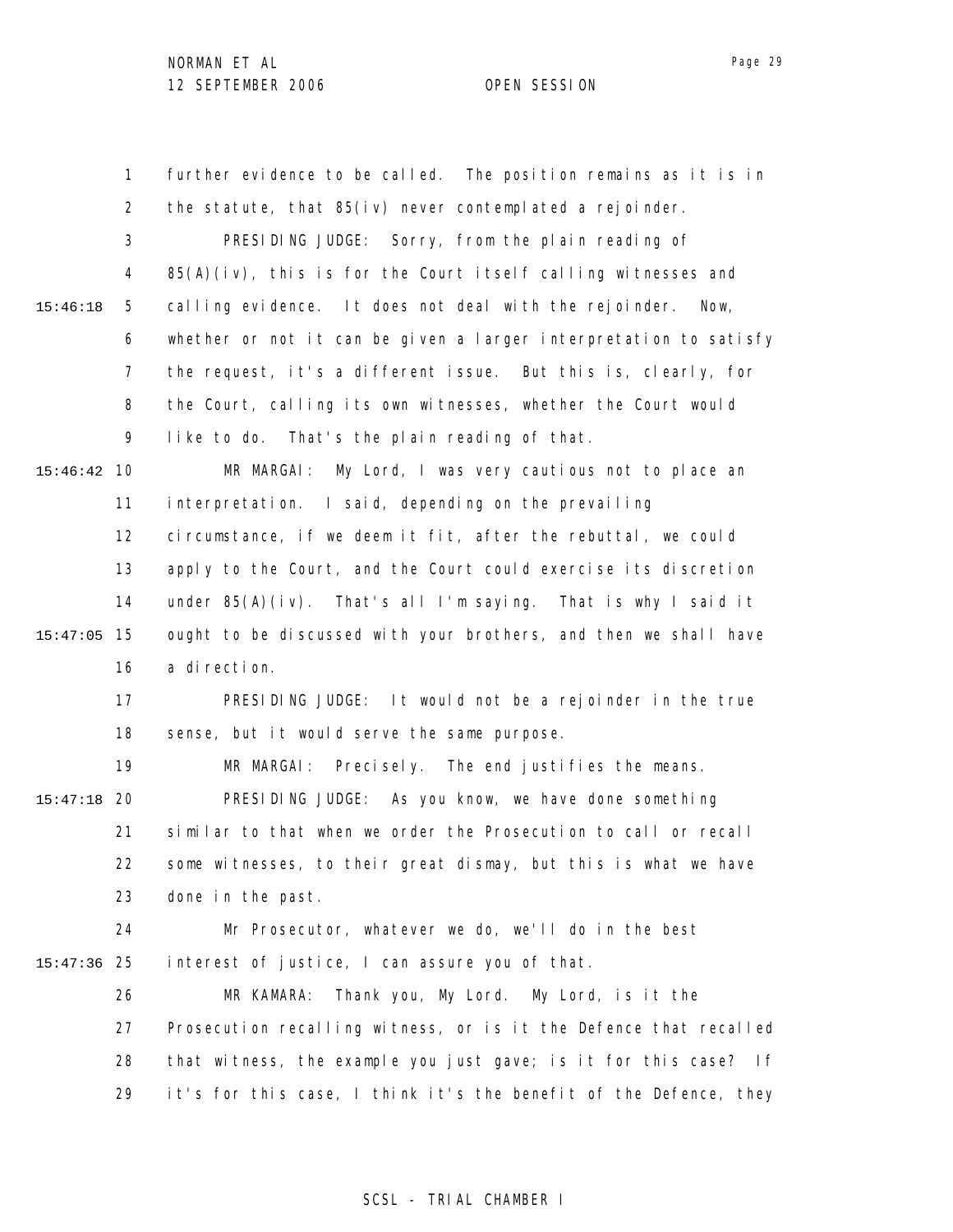1 recalled the witness.

|               | $\overline{2}$ | PRESIDING JUDGE: I'm not sure if it's CDF or RUF.                   |
|---------------|----------------|---------------------------------------------------------------------|
|               | 3              | The CDF, we did recall a particular witness,<br>MR KAMARA:          |
|               | 4              | and it was my learned friend, Mr Margai, who did apply to the       |
| 15:48:02      | 5              | Court --                                                            |
|               | 6              | PRESIDING JUDGE: It's in the RUF case.                              |
|               | 7              | Thank you, My Lord.<br>MR KAMARA:                                   |
|               | 8              | PRESIDING JUDGE: For the indication and information of the          |
|               | 9              | parties, as such, I shall also say that a different approach has    |
| 15:48:18      | 10             | been taken by different Chambers and different Courts, as to the    |
|               | 11             | final brief, as such.                                               |
|               | 12             | In the ICTY, different Chambers have different approaches           |
|               | 13             | to the scheduling of the filing of the final briefs. As a           |
|               | 14             | practice, one deadline is set for the filing of the briefs by       |
| 15:48:38      | 15             | both parties. However, filing of the briefs is not viewed as the    |
|               | 16             | filing of the ordinary motion. There is no 10-day period for the    |
|               | 17             | filing of a response. When you look at the final brief, we are      |
|               | 18             | in a different scenario than the scenario of standard motions.      |
|               | 19             | We may wish to, in this kind of scenario, to set one                |
| $15:49:04$ 20 |                | deadline for the filing of the briefs by both parties and then      |
|               | 21             | set a date for the closing arguments, five days after the filing    |
|               | 22             | of the briefs, where parties can respond orally to each other's     |
|               | 23             | written submission, as well as answer any other questions from      |
|               | 24             | There are different possibilities that we can take on<br>the Bench. |
| 15:49:20      | -25            | There are no fixed ways of doing it. We will, certainly,<br>thi s.  |
|               | 26             | welcome -- maybe, on this matter, it might be a good situation to   |
|               | 27             | ask the parties to make some submission on this, as to what they    |
|               | 28             | consider to be the best approach, and then we'll make a decision.   |
|               | 29             | It's not a motion, just a submission as to what you are proposing   |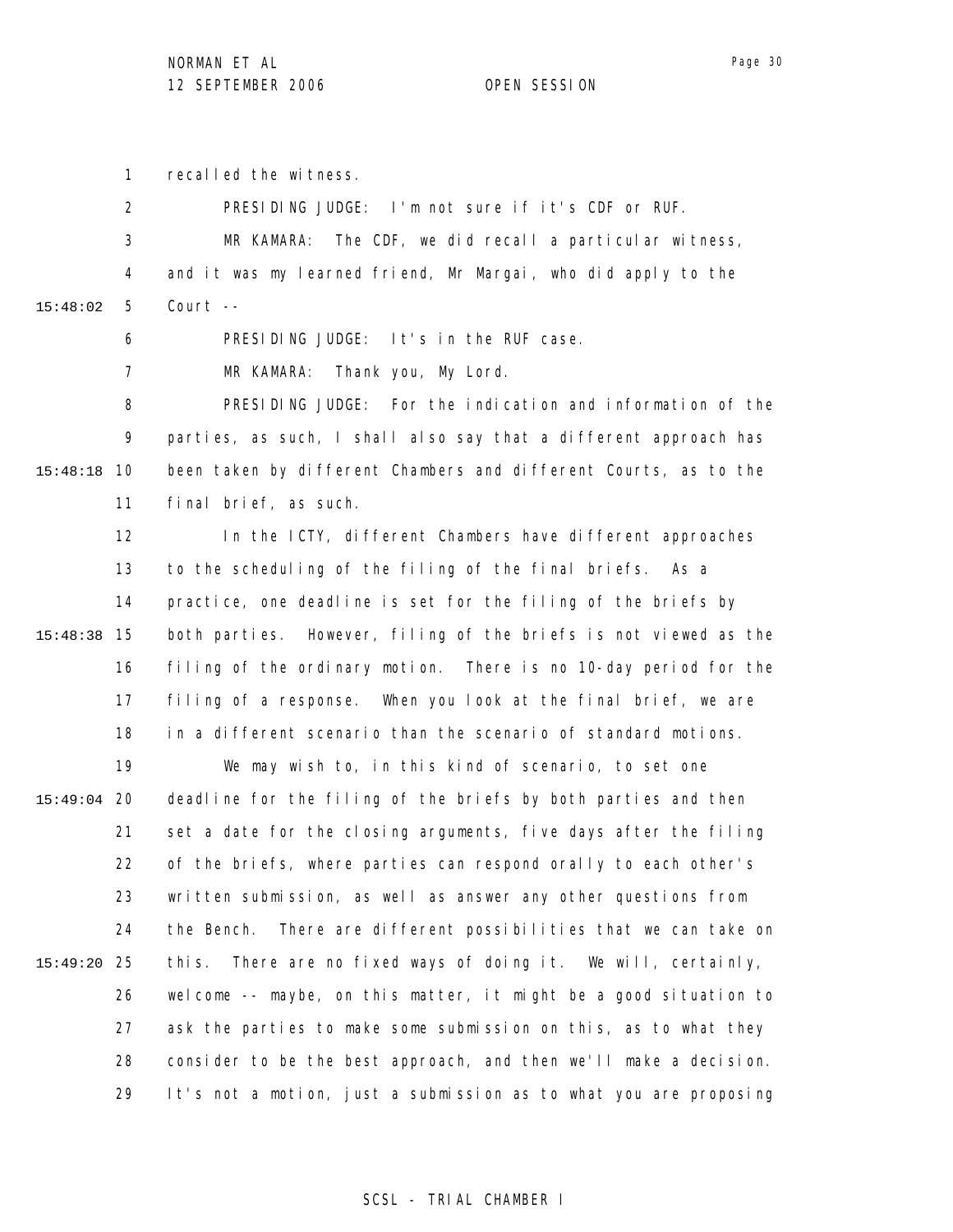|          | 1.             | to be the best approach to this. As I say, to me, this is a very  |
|----------|----------------|-------------------------------------------------------------------|
|          | $\overline{2}$ | good approach where all parties file their final brief at the     |
|          | 3              | same time, as such, and then you deal with whatever matters you   |
|          | 4              | want to deal as a response, in your oral submission, as such.     |
| 15:50:06 | 5              | Everybody then is on the same footing.                            |
|          | 6              | It has the objective, as well, of speeding up the process,        |
|          | 7              | to an extent, and focusing on the matters that need to be focused |
|          | 8              | upon. So, I will appreciate it if I can get some submission from  |
|          | 9              | the parties on this and, maybe, within the next two weeks, so we  |
| 15:50:33 | 10             | can look at that and issue a proper direction so you know where   |
|          | 11             | to go after that.                                                 |
|          | 12             | Dr Jabbi, would that be convenient to you, to make a              |
|          | 13             | submission on these matters in the next two weeks?                |
|          | 14             | MR JABBI: Yes, indeed, My Lord.                                   |
| 15:50:50 | 15             | PRESIDING JUDGE: All parties are invited to make their            |
|          | 16             | submissions. Obviously, if you can make a joint submission for    |
|          | 17             | the Defence, that's even better, so I can only invite all parties |
|          | 18             | to discuss, and you can make a joint submission as to what will   |
|          | 19             | be the position of the Defence on those final briefs, do it       |
| 15:51:08 | 20             | together. If not, do it as a separate issue. I ask the same for   |
|          | 21             | the Prosecution.<br>Mr Pestman?                                   |
|          | 22             | MR PESTMAN: I don't think it is necessary to submit a             |
|          | 23             | written submission. We completely agree with your view, and the   |
|          | 24             | view of the Court. We wholeheartedly support the interpretation   |
| 15:51:25 | 25             | of the Rules given by the Court.                                  |
|          | 26             | PRESIDING JUDGE: All I'm trying to do is to see what's the        |
|          | 27             | best approach to this, so it serves your interest as well as the  |
|          | 28             | interests of the Bench. I want to make sure that these final      |
|          | 29             | briefs and presentation, we are focusing on the very issues that  |
|          |                |                                                                   |

# SCSL - TRIAL CHAMBER I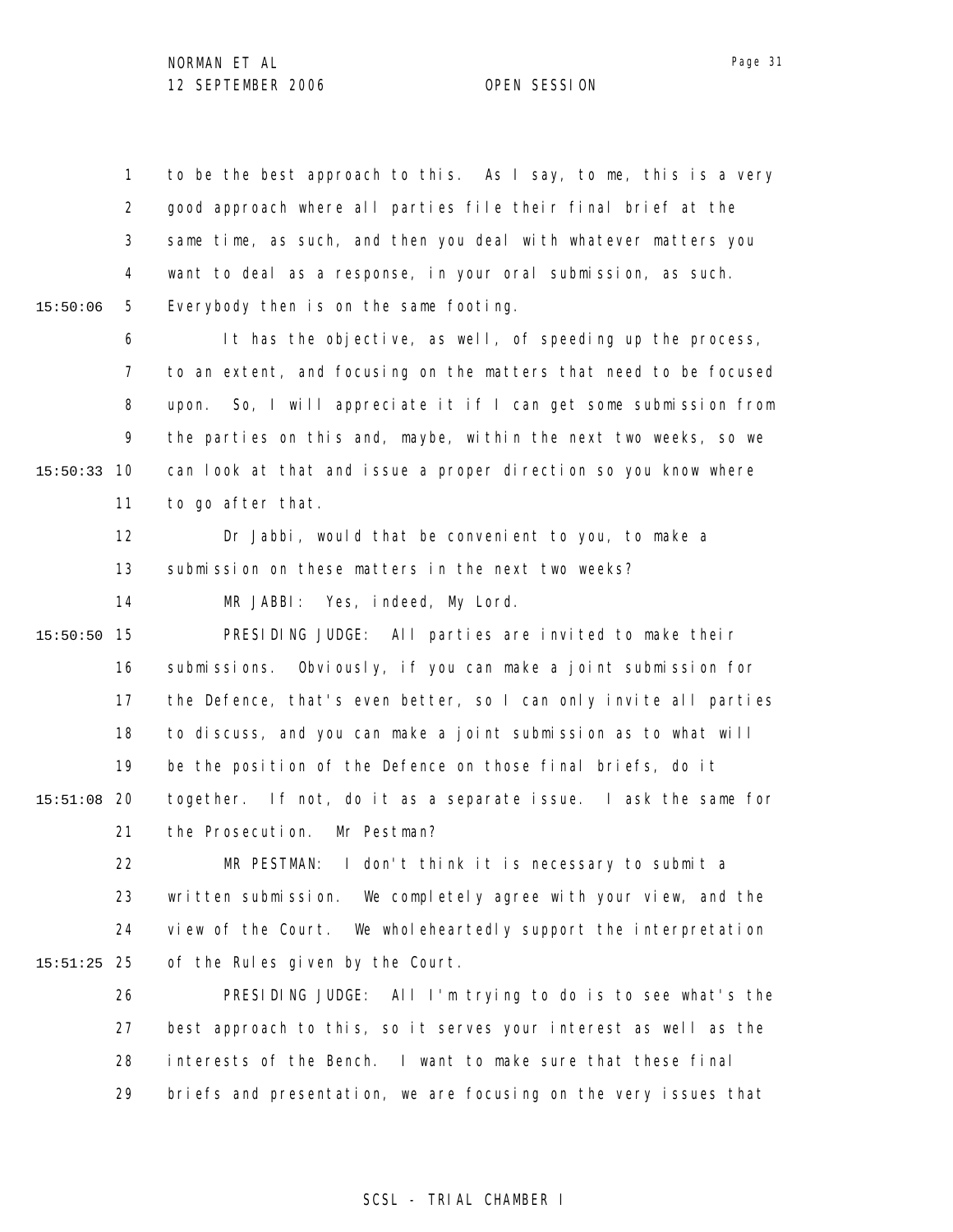1

need to be dealt with, and we don't go and get lost in a mountain

2 3 4 5 6 7 8 9 10 15:52:16 11 12 13 14 15 15:52:34 16 17 18 19 20 15:52:59 21 22 23 24 25 15:53:13 26 27 28 29 15:51:59 of papers, as such. That's not necessary to reach the decisions that have to be made. MR PESTMAN: That's why we agree. PRESIDING JUDGE: Thank you. Mr Margai, or Mr Williams, do you wish to comment on this? MR WILLIAMS: My Lord, we would like to file something in writing. I think we might beg to differ from the position that the Bench holds. PRESIDING JUDGE: That's why I ask. I'm just making reference to positions that have been taken by other Courts in these matters, as such. There is no firm position from the Court. That's why I'm raising these matters with you, so we try to see if there is a consensus. If not, we have to make a decision how best to go about it, that's all. Mr Prosecutor, do you wish to comment on this? MR KAMARA: My Lord, except for the fact that we hold the view that this is a very serious matter, and it is a court of records. We would love to see a final written brief and, thereafter, make our arguments and show what our position is, and our view of the law on that position. That is the way we treat this matter; it is very matter. PRESIDING JUDGE: Yes, but the example I gave is exactly along these lines. The final brief is -- this is not inconsistent with what you are saying. MR KAMARA: That is it. I understand Mr Pestman was saying about not writing something, and that is why I got -- PRESIDING JUDGE: No, not in writing. I asked if submissions could be made how best to proceed with this. He was

### SCSL - TRIAL CHAMBER I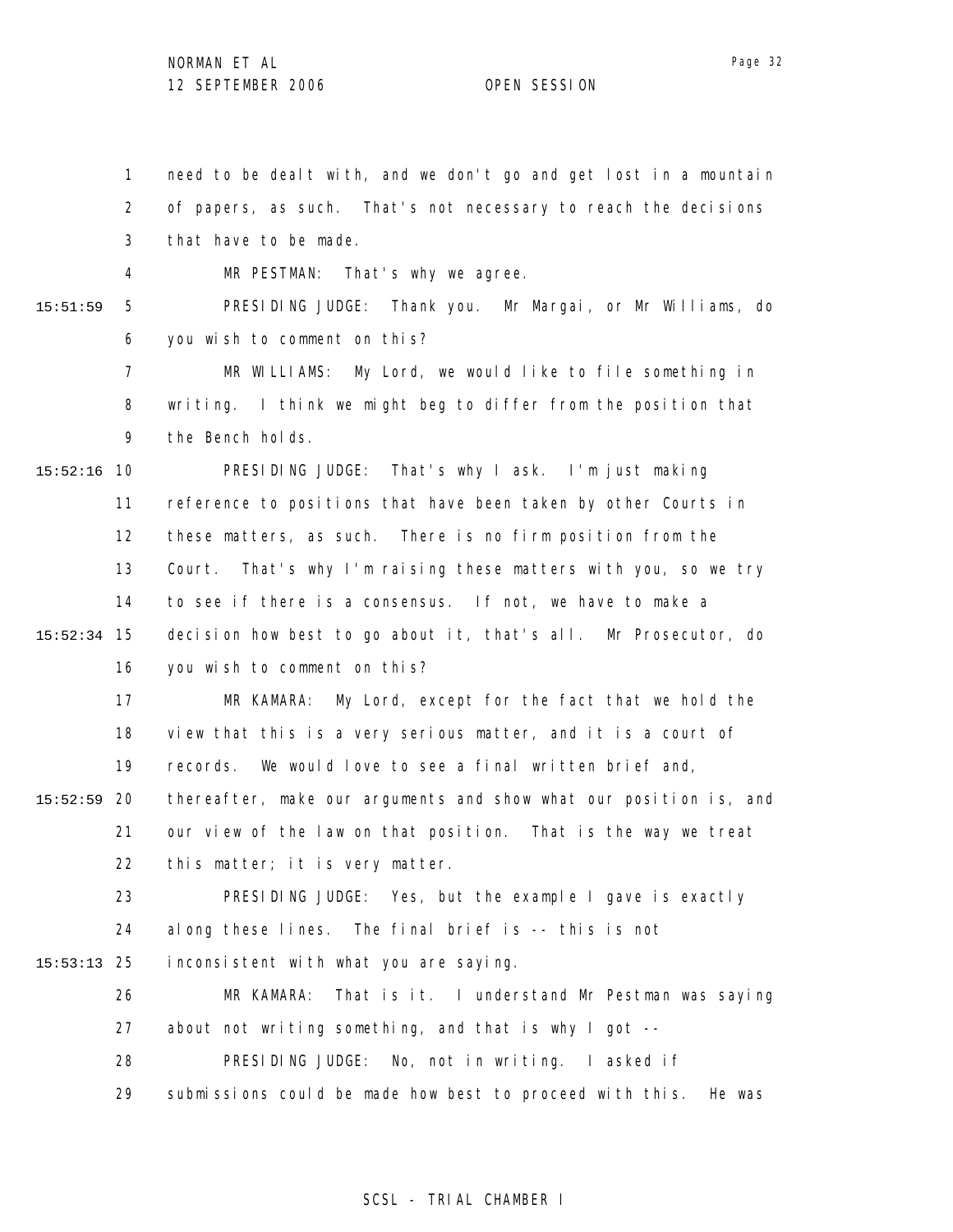1 2 3 4 5 6 7 8 9 10 15:53:55 11 12 13 14 15 15:54:24 16 17 18 19 20 15:54:43 21 22 23 24 25 15:55:06 26 27 28 29 15:53:45 not talking about the final briefs. I asked and invited them to make a submission as to how best to proceed with this. MR KAMARA: Thank you, My Lord. Then we are at the same level, My Lord, we want a final written brief. PRESIDING JUDGE: Do you wish to make a submission, that's my submission on this. MR KAMARA: Yes, My Lord. PRESIDING JUDGE: As to how best the Prosecution sees this to be done. MR KAMARA: I agree with you entirely, My Lord. PRESIDING JUDGE: All right. On this final brief, the last comment on this, I would like to invite the parties to consider the following, and this is part of the direction on the preparation of final briefs. The length of the final trial submissions "shall not exceed" -- and this is from the directives that are in existence -- "200 pages or 60,000 words, whichever is greater," but I would say that we are likely to insist that we do not exceed 60,000 words, which is less than 200 pages, in most cases. I would like to give you guidance, as such, at least comments from Judge Hunt in the Krnojelac case, where he gave the following instructions to the parties on the content of their closing briefs. I will quote from what he said, because I think they are very cogent and very helpful. "What the Trial Chamber does not expect is the mammoth final briefs that seem to have become obligatory in these trials. That was the whole purpose of the practice direction reducing their size. The ICY practice direction puts a limit of 60,000 words for the final briefs. [...] What we want in the final

### SCSL - TRIAL CHAMBER I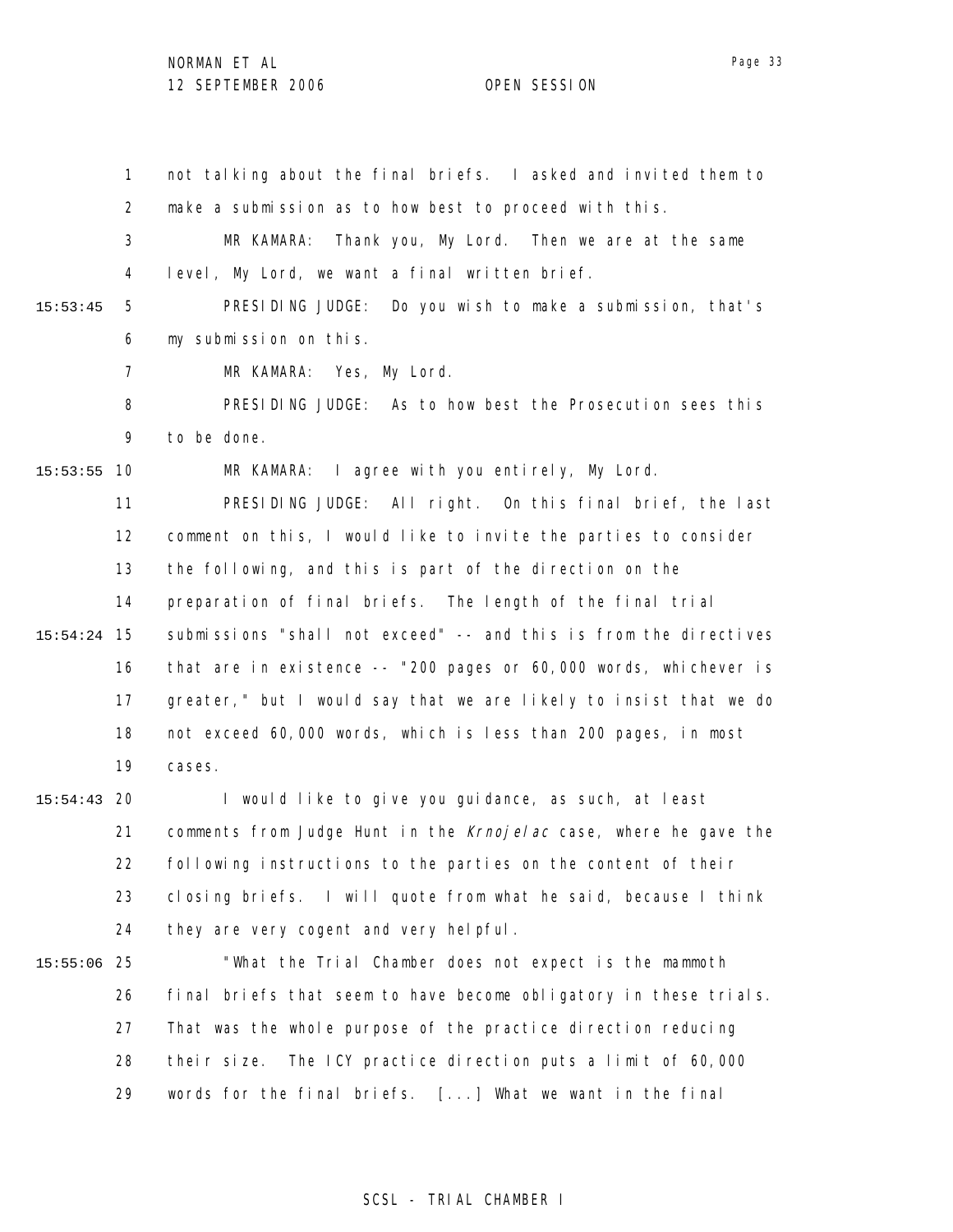1 2 3 4 5 6 7 8 9 10 15:56:03 11 12 13 14 15 15:56:25 16 17 18 19 20 15:56:49 21 22 23 24 25 15:57:08 15:55:44 brief are your arguments, with references to the transcript. We don't want great passages from the transcript set out, unless there is some extraordinary importance in a particular part of the transcript. All of our legal officers and we have been throughout the trial. We've heard the trial. We don't want some general description of how the trial went. We do not want anything that is in your pre-trial briefs as to the law repeated. If you want to add to it, by all means. But what we need are a set of propositions as to what your arguments are as to why a particular count should be upheld, and why it should be rejected and then, preferably, in footnotes or in brackets, references to the name of the witness and a transcript page and line, so that we can go and look at it in the transcript. Your final briefs should be relatively short, unless you have an extraordinary number of arguments. What we want, of course, is more attention paid to your better arguments than to those which you put in for the purposes of making an appeal point or something else." I think these are very interesting arguments. As I say, these are the comments of Judge Hunt that were found in the transcript of 2 July 2001, at page 8211, if anyone wants to refer to that transcript. Subsequently to that, further instructions were given by the Trial Chamber as to the content of the oral submissions, following the filing of the final trial brief, as prescribed by Rule 86.

26 27 28 29 "When we come back for the oral arguments, we will, of course, allow you to make some final pre-oration on behalf of the Prosecution and the Defence, but we would not expect that to be of any substantial length. What we expect you to do, mainly, in

### SCSL - TRIAL CHAMBER I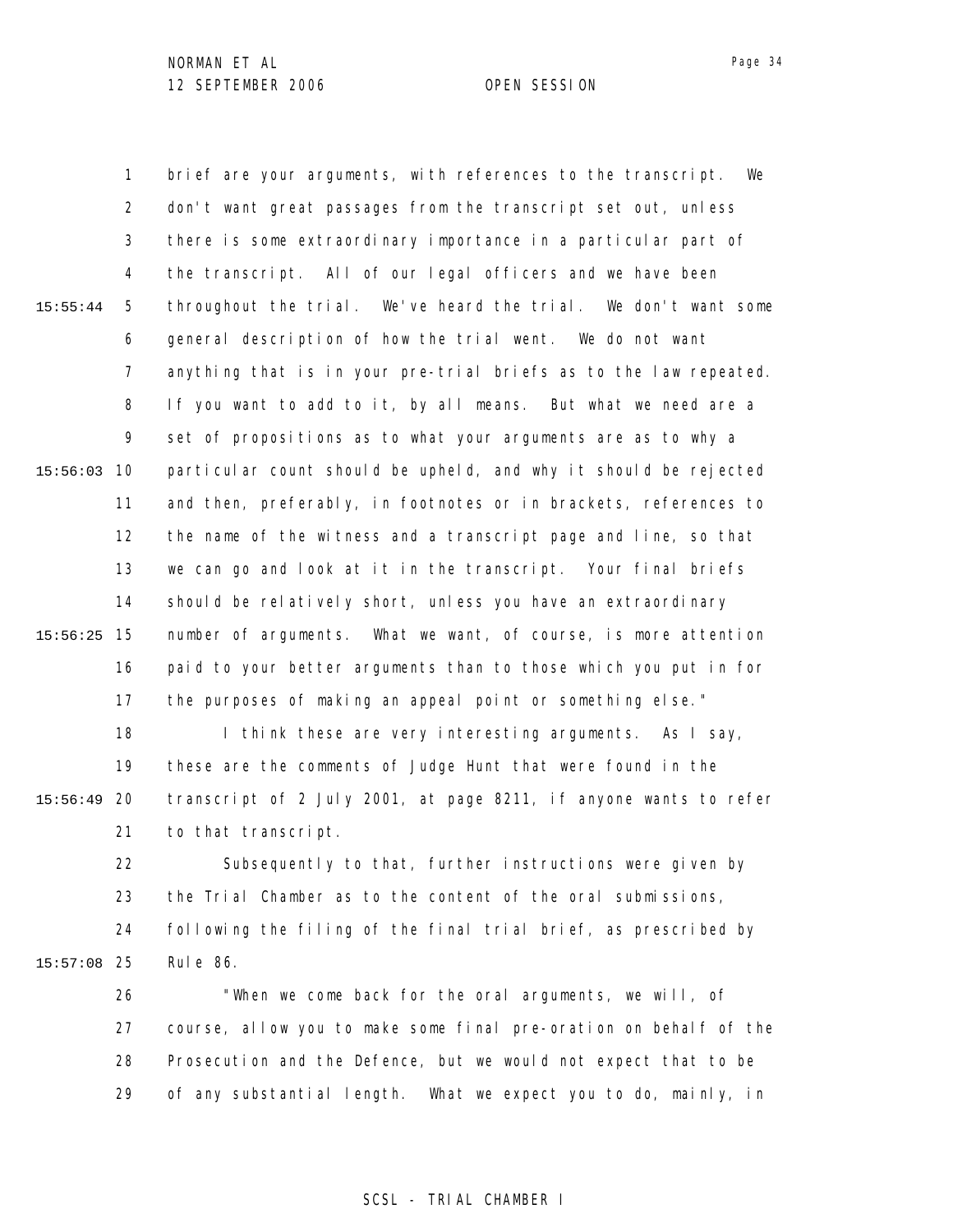1 2 3 4 5 6 7 8 9 10 15:58:04 11 12 13 15:57:41 those oral submissions, is provide an answer, where you wish to, to any of the submissions put in the written final briefs [...] So there is no a lot of repetition. [...] We don't want to restrict you unfairly, but if you keep very much in mind that the oral submissions are mainly concerned with the responses to the written submissions of the other party, plus whatever pre-oration you feel is necessary at the end in relation to the case generally, they should not be very long. A couple of hours or so would seem to be more than necessary, but if they take a little more than that, we will certainly not stop you." Again, these are just comments of Judge Hunt. I think they are very, very relevant and pertinent to what you are going to be dealing with. I will invite ask you to give consideration to

14 these comments.

15 15:58:15 16 17 18 19 20 15:58:35 So that concludes my comments on these matters. Again, we welcome submissions. Mr Pestman, I understand your position to be that that I have expressed. But if you wish, again, to speak with your colleagues, if they have a different point of view, that's okay. We'll just see what is being submitted, and I will appreciate comments from you, Mr Prosecutor, as well.

21 22 23 24 An issue that has arisen is the composition of the Defence team of the second accused. I know we have the Principal Defender present in Court today. There has been an exchange of correspondence between --

25 15:58:53 26 27 MR KAMARA: Sorry, My Lord. Just before we move to that, there is an issue I wanted to raise with the Court, and that is as regards the final brief.

> 28 PRESIDING JUDGE: Yes.

29 MR KAMARA: My Lord, what is the expectation from the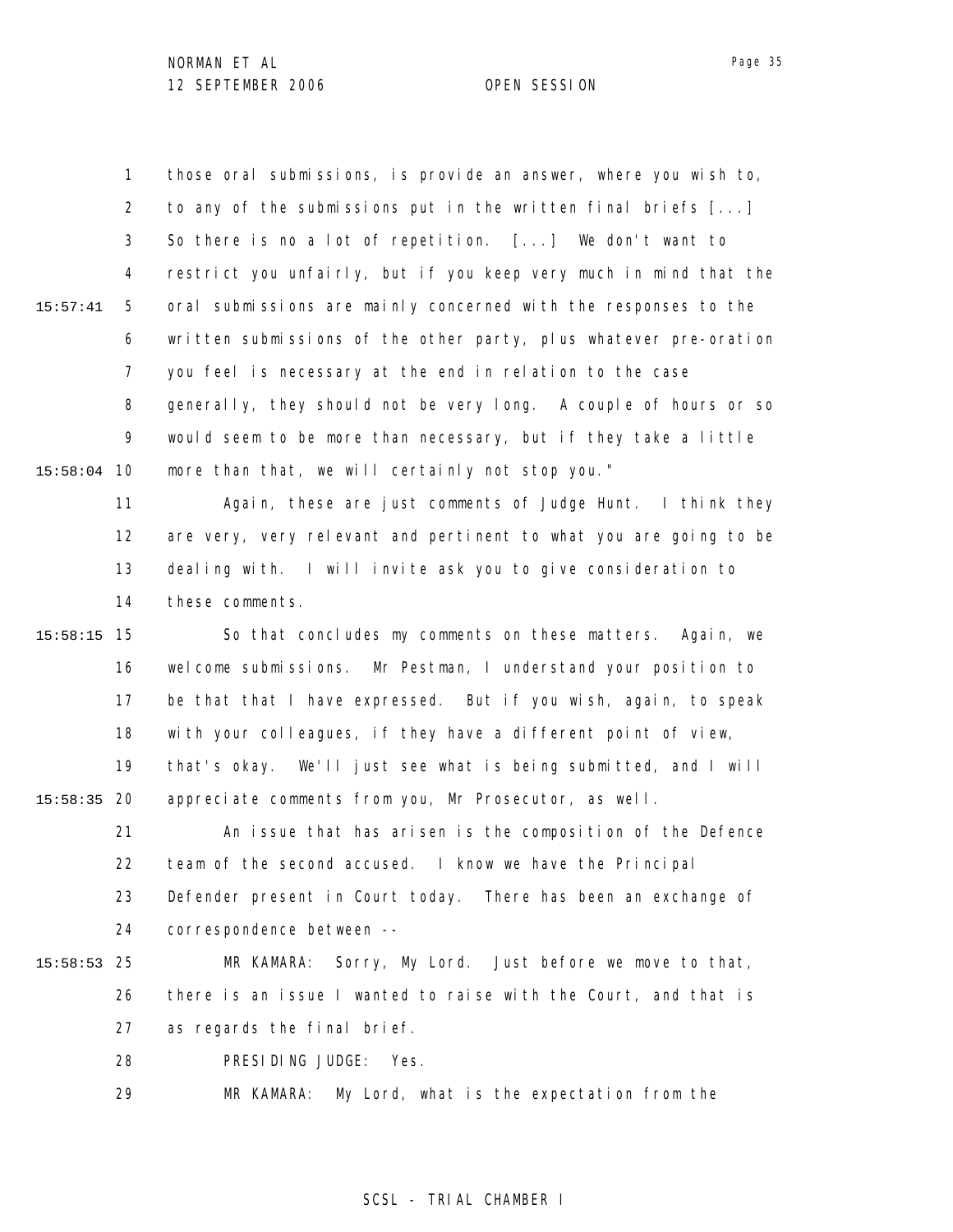1 2 3 4 5 15:59:20 Prosecution in terms of are we to address the individual accused persons by their cases, or are we looking at doing a statement of the law as regards to the three, and then separate the facts for the first, second and the third? Or is it that we do independent briefs for each and every accused person?

6 7 8 9 10 15:59:46 11 PRESIDING JUDGE: I don't see how you can, without being repetitive, do a separate brief for the law with respect to every accused person, as such. I would imagine the law, given that this is a joint indictment, and they are jointly accused, that the law is the same with respect to the three accused, if you're talking of the law.

12 13 14 15 16:00:01 16 17 18 19 20 16:00:23 21 22 23 24 25 16:00:45 26 27 MR KAMARA: Yes, My Lord. If you recall, that is what we were asked to do in the Rule 98, when we did our Rule 98 submissions. That is why I'm asking now if we will do a joint statement of the law, as applies to the three accused persons, and then we separate them as we to, like, we say section A is the law; and B, Chief Norman; and then C, Moinina Fofana; and D, Allieu Kondewa. These would be factual matters that we'll be addressing independent of what the law is stated in section A. PRESIDING JUDGE: Yes. That's the way I see it, yes. MR KAMARA: Thank you, My Lord. PRESIDING JUDGE: To come back to the composition of the Defence team for the second accused, I have seen some correspondence between the second accused and the Defence office, asking whether Professor Zegveld and Nollkaemper are part of the Fofana defence team, whether active or not. I hope that was your question, Mr Pestman, that you asked. At least, it's the

28 Principal Defender that was asking the question as to whether

29 they are and whether they are a part of the team.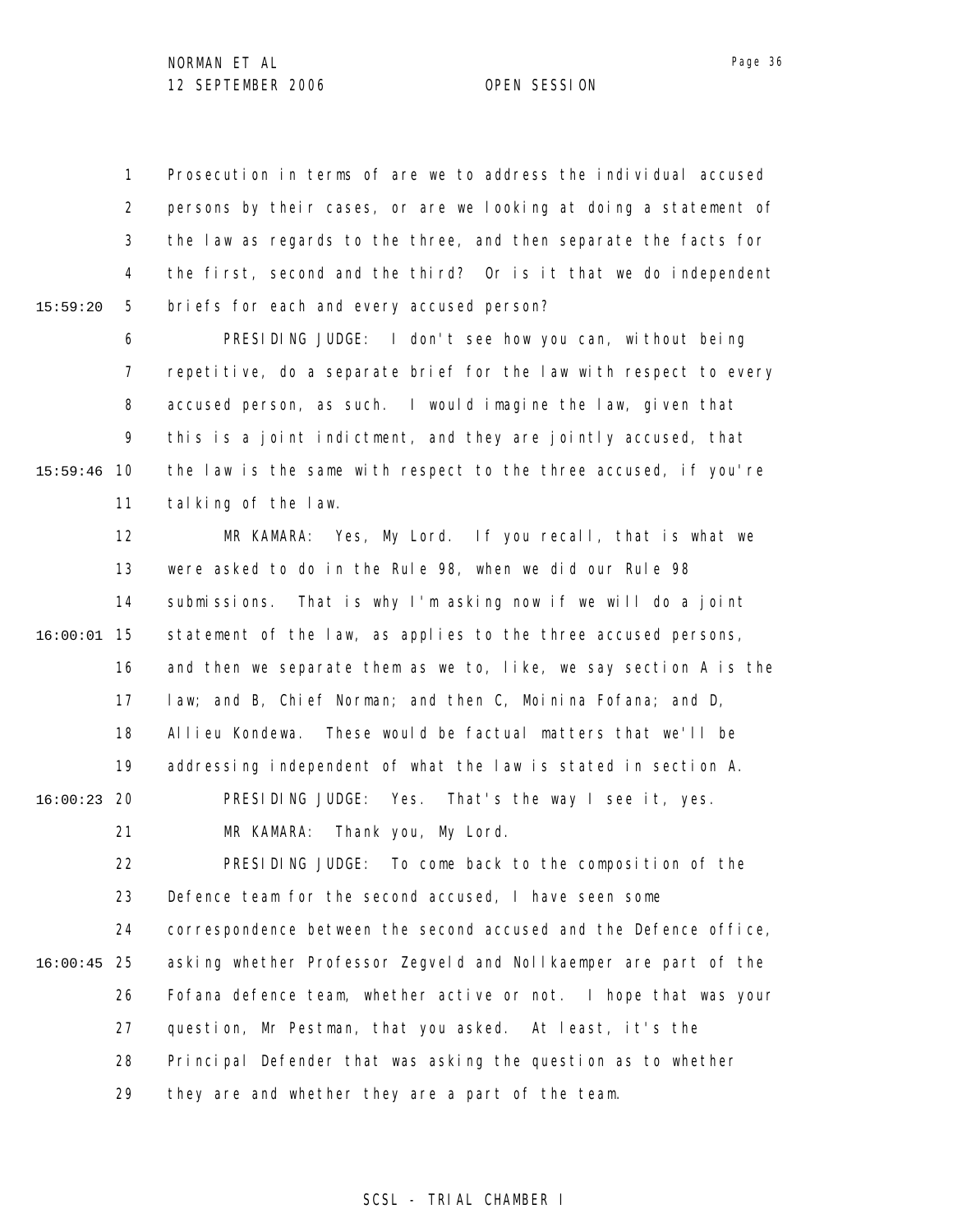1 2 3 4 5 6 7 8 9 10 16:01:53 11 12 13 14 15 16:02:15 16 17 18 19 20 16:02:34 21 22 23 24 25 16:02:54 26 27 28 16:01:31 MR NMEHIELLE: Yes, Your Honour. My main concern is for the fact that every member of the team is Court-appointed. Though the team, as presently constituted, was Court-appointed, in my view, but the addition of the other names, I felt, they had not been active. They have not been here, and I really was surprised as to whether or not they could be termed members of the team from the point of view of Court appointment. There seems to be some wavering from the lead counsel as to whether or not they remained, and then back and forth, oh, I wouldn't think they are relevant and then he comes back and says they are relevant, with the legal assistant clarifying. The appointment was made, without naming names, when they were made. But, for me, that will mean having a legal team of about six people -- six to seven people, which I don't have a problem with, if they think that is what they want to do and if the Court thinks that it is appropriate. PRESIDING JUDGE: Well, I don't have the copy of the decision with me here. But, if I'm not mistaken, the decision was quite -- the Court-appointed counsel for the second accused and the third accused, at that time, were not as you have mentioned, listed. They were just -- we just said that those counsel acting on behalf of the second accused and the third accused are now to become Court-appointed counsel. And it included, in our view, all the counsel that were a part of those teams. We never intended to take only a portion or a certain segment of that team. And, as you know, since that time, whenever a person were to be added or deleted from that team, they came to the Court,

> 29 and we said we would agree or disagree, whatever it was.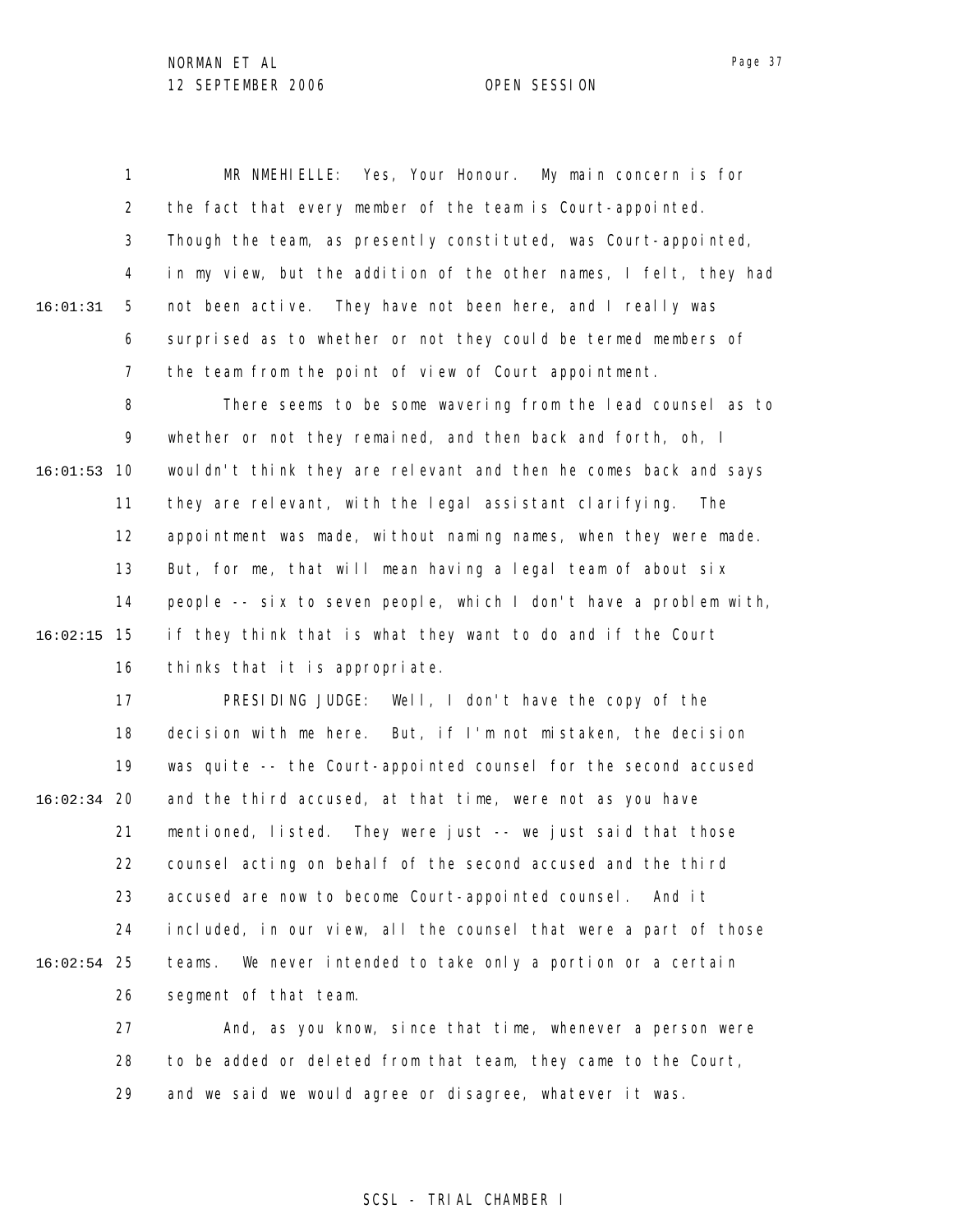1 2 3 4 5 6 7 8 9 10 16:03:49 11 12 13 14 15 16:04:03 16 17 18 19 20 16:04:19 21 22 23 24 25 16:04:34 26 27 28 29 16:03:29 So, in my view, the team for the second accused, and the third accused, is composed of those who were there at the time where we appointed them so if these names were there at the time, to my recollection, we never deleted them from that team, and we were never asked to modify that team and, therefore, they should form part of that team, unless we do otherwise. But if they are not active, and they have no role to play, I think we should very well welcome an application to change the composition of that team. We are not to have members there that have absolutely no role to play. MR NMEHIELLE: My Lord, I will leave it entirely to the team to determine what they want to do and advise me, and I'll advise the Court. PRESIDING JUDGE: Thank you, Mr Principal Defender. So does that clarify the issue with you, Mr Pestman? Or I don't know who raised the issue, whether it was the Principal Defender or you, or both of you? MR PESTMAN: Well, just for your information, they have been on the list since 2003. PRESIDING JUDGE: Yes, they were on the list prior to converting. MR PESTMAN: A long time before, yes, before the decision you were referring to was taken. And Professor Nollkraemper, professor in international public law at the University of Amsterdam and Professor Zegveld is a professor in international humanitarian law at the University of Leiden and we were hoping, and they have promised that they would contribute to both of the final brief and closing arguments, as they have done, indeed done in the preliminary phase. They were also involved in the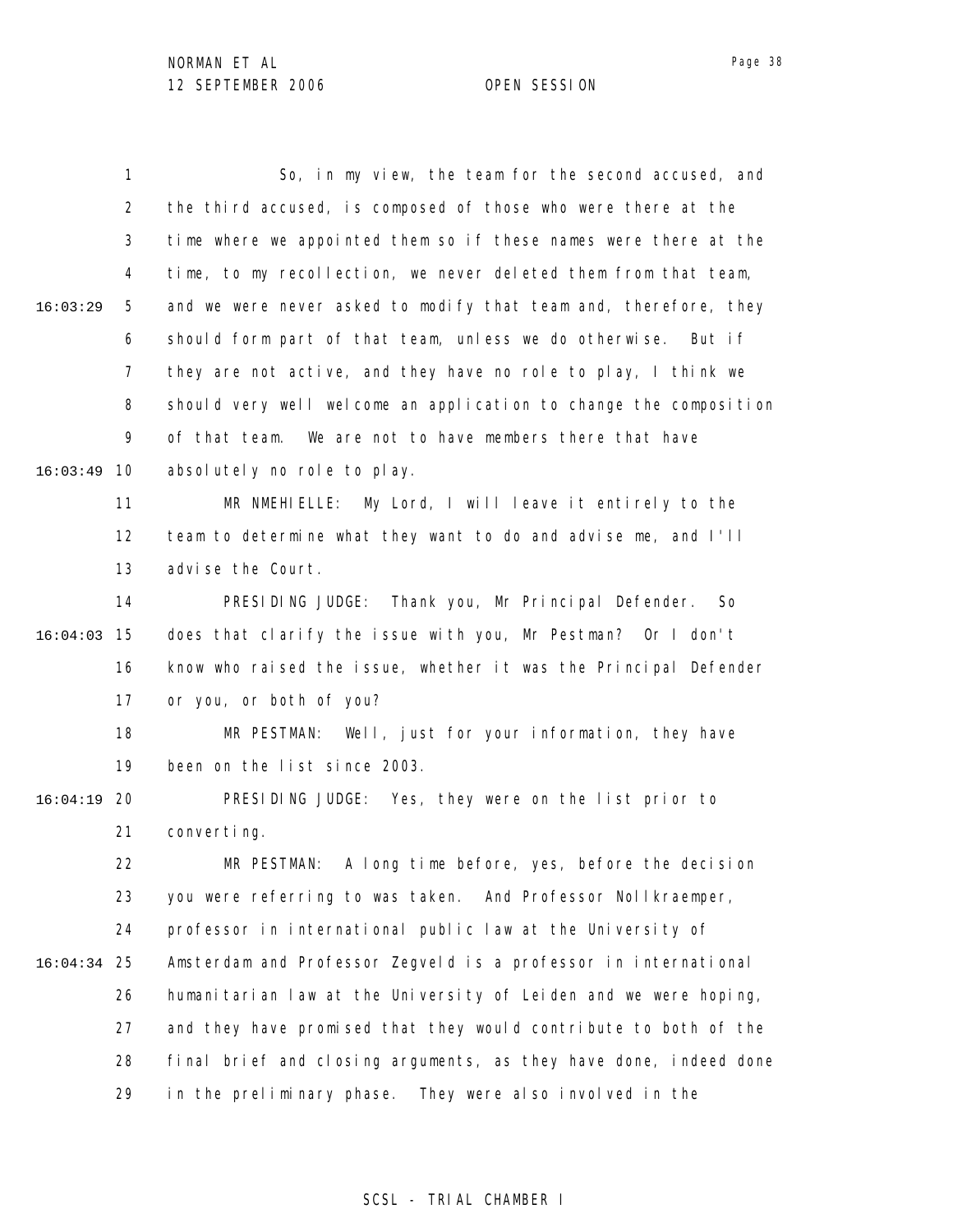1 drafting of the preliminary motions.

2 3 4 5 6 7 8 9 10 16:05:20 11 12 13 14 15 16:05:45 16 17 18 19 20 16:06:08 21 22 23 24 25 16:06:33 26 27 28 29 16:05:09 As far as we are concerned, there is no reason to file an application to add, so we will just leave it as it is. PRESIDING JUDGE: That's what I say. I mean, they are there now. They were there at the time of the appointment and then they have been appointed. They were part of the appointed counsel for that team. MR PESTMAN: So as far as we are concerned, the matter is closed. PRESIDING JUDGE: That's fine. MR PESTMAN: Thank you, Your Honour. PRESIDING JUDGE: Thank you very much. So this is essentially all I wish to raise at this particular moment. There are a few pending motions that have been recently filed. There is a motion by the Kondewa team to call additional witnesses, and the first accused's request to admit certain documents in lieu of the oral testimony of Major General Mohammed. That's it for now, unless there are some other issues, and I will ask you, Dr Jabbi, if you wish to raise any other matter that has not been dealt with that you feel that we should address at this particular moment. Dr Jabbi? MR JABBI: The agenda, My Lord, has item 9, matters raised by counsel for Norman re detention issues. PRESIDING JUDGE: Yes. MR JABBI: Although it has not been specifically adverted to by Your Lordship. My Lord, it may not necessarily be strictly a matter for the Court processes, but we would want to bring to the notice of the Court certain issues arising from the circumstances of the first accused, although they do not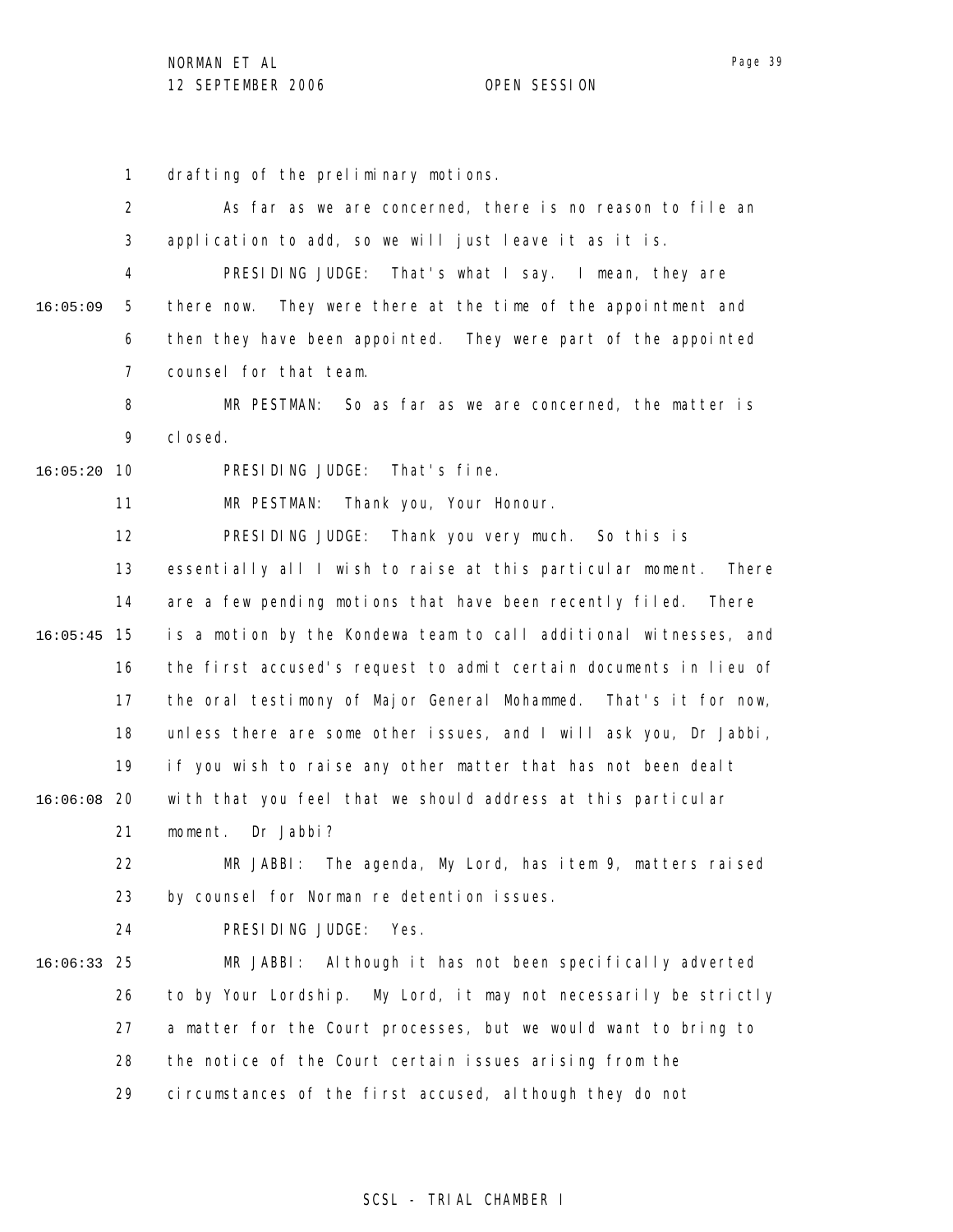Page 40

1 exclusively pertain to him.

|               | 2              | My Lord, it's a question of the availability of suitable                     |
|---------------|----------------|------------------------------------------------------------------------------|
|               | 3              | conditions in the case of a detainee who may well be so sick that            |
|               | 4              | he may suffer some excruciating pain in order to access certain              |
| 16:07:35      | 5              | resources. For example, for some time when the hip and the leg               |
|               | 6              | of the first accused were troubling him, My Lord, he found it                |
|               | $\overline{7}$ | difficult to be in his cell whilst he was in that condition and              |
|               | 8              | be able to access things like the telephone, or even the toilet.             |
|               | 9              | And that gave -- that suggested the need for, perhaps, an                    |
| 16:08:19      | 10             | extension to the medical section there, to ensure that an                    |
|               | 11             | extremely sick detainee is able to be kept apart from the others,            |
|               | 12             | so as to be able to access those facilities, or resources, that              |
|               | 13             | he may need urgently, without having to walk long distances or,              |
|               | 14             | indeed, be unable at all to reach a certain facility.                        |
| 16:08:59      | 15             | May I ask you, Dr Jabbi, if this has been<br>PRESIDING JUDGE:                |
|               | 16             | raised with the detention authorities at all or --                           |
|               | 17             | MR JABBI: Yes, My Lord. I have, in discussion, mentioned                     |
|               | 18             | it with a few of them, but no formal application has been made.              |
|               | 19             | But I believe that already, in fact, further events are taking               |
| 16:09:28      | -20            | place which necessitate a close examination of that issue.<br>$\blacksquare$ |
|               | 21             | don't want to be too specific.                                               |
|               | 22             | PRESIDING JUDGE: That's okay. Any other matter you wish                      |
|               | 23             | to raise? I will come to you, Mr Pestman.                                    |
|               | 24             | For the moment, My Lord, that is the only one<br>MR JABBI:                   |
| $16:09:54$ 25 |                | that we think we need to raise concerning detention.                         |
|               | 26             | PRESIDING JUDGE: Thank you. Mr Principal Defender.                           |
|               | 27             | MR NMEHIELLE: Yes, Your Honour. I just wanted to clarify                     |
|               | 28             | in relation to what counsel has said. The accused person had                 |
|               | 29             | sent some message to me as well, in terms of engaging with the               |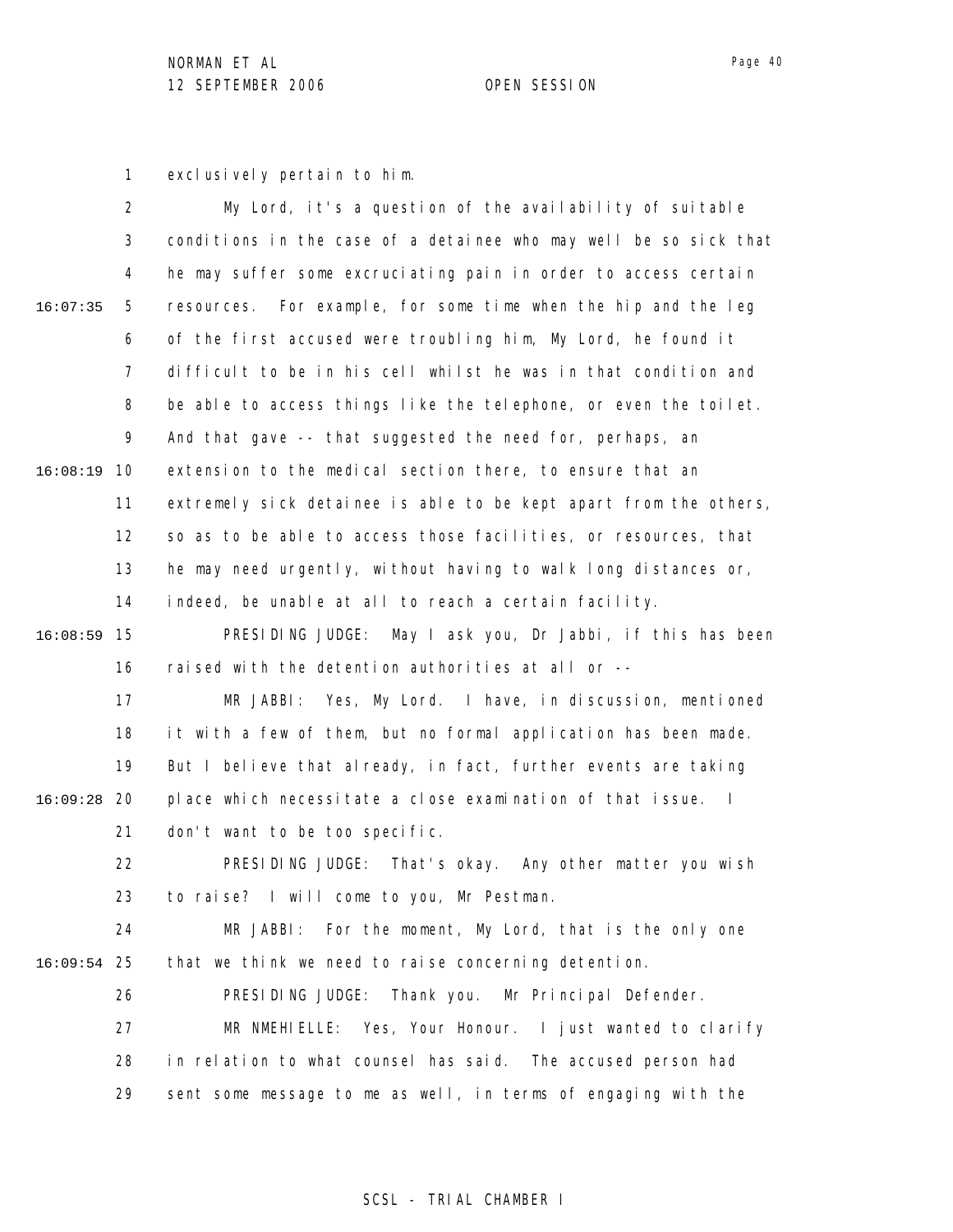1 2 3 administration, on the administrative procedures that may be necessary in dealing with issues that pertain to his detention conditions.

4 5 6 7 8 16:10:31 I have interacted with the medical doctor as well, and I can very well say, also, that in a meeting held today, I raised the issue, and mechanisms are being looked into in addressing some of those situations, and I will continue to follow up from an administrative side to ensure that it happens.

9 10 16:10:50 PRESIDING JUDGE: And you're talking of the very same issue that Dr Jabbi just talked about?

> 11 MR NMEHIELLE: Yes, yes.

12 13 14 PRESIDING JUDGE: Okay. Thank you. Mr Pestman, you wish to raise any other matter that I have not raised or discussed? Yes, Mr Powles.

15 16:11:08 MR POWLES: If I may, this is --

> 16 17 18 PRESIDING JUDGE: Welcome to this Court. I was waiting to have all the Court together to welcome you but, in the meantime, I will do so on behalf of them.

19 20 16:11:21 21 22 23 24 25 16:11:39 26 27 28 29 MR POWLES: I'm very grateful. I want to say this is, of course, the first time that I have appeared on behalf of Mr Fofana, and I want to perhaps take the opportunity to say briefly, and out of courtesy, that it is of course a pleasure to be appearing again before Your Honour in this very impressive structure, and to say that I look forward to working, both with my learned colleagues Mr -- Dr Jabbi and his team for Chief Norman, my learned friend Mr Nmehielle for the Defence office, my learned friend Mr Margai and his team for Mr Kondewa, and of course, my learned friend Mr Kamara and his team for the Prosecution. And, of course, the Court and all of its staff, in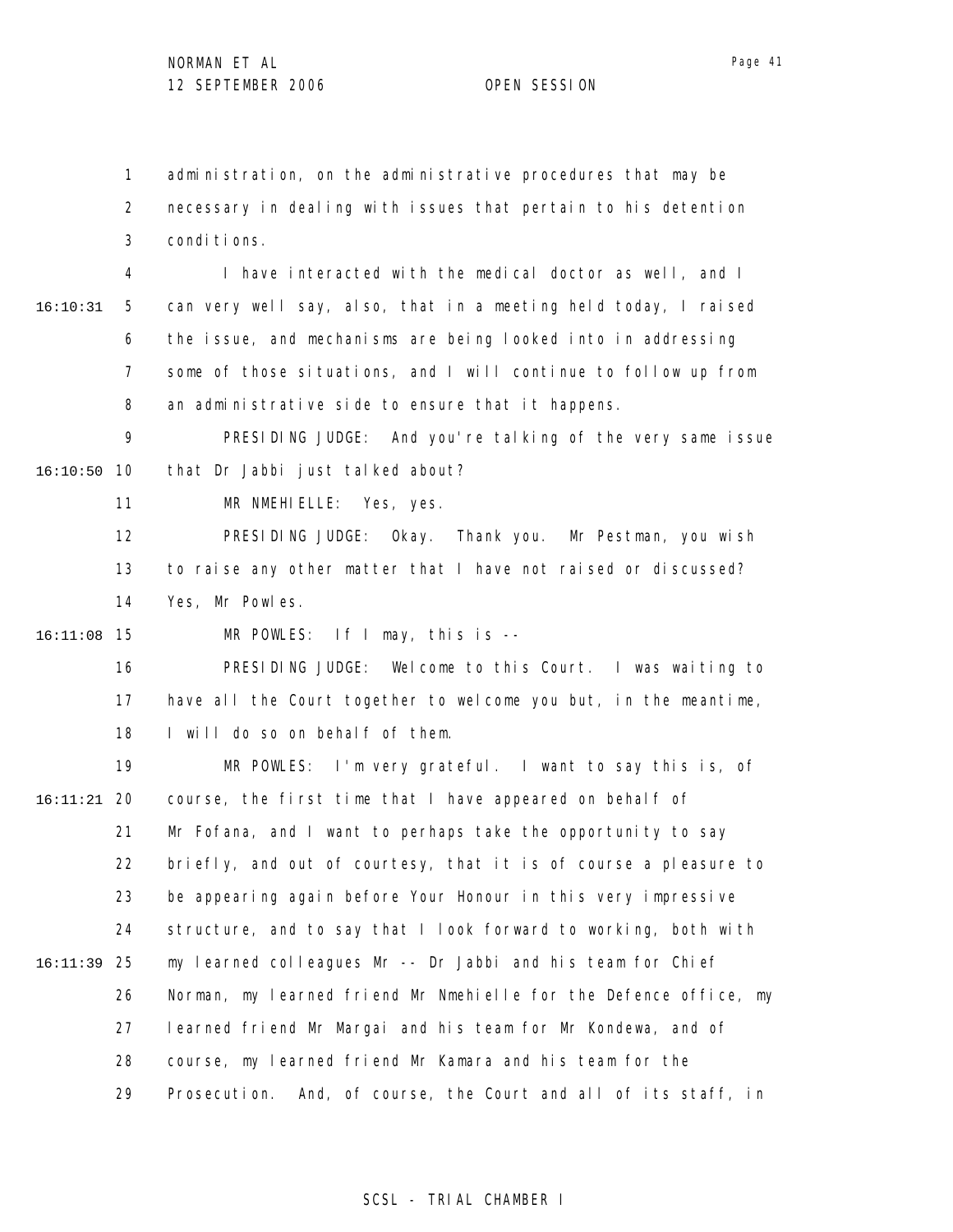1 2 3 4 5 6 7 8 9 10 16:12:28 11 12 13 14 15 16:12:45 16 17 18 19 20 16:13:11 21 22 23 24 25 16:13:25 26 27 28 29 16:12:14 the weeks to come, in presenting the case for Mr Fofana as efficiently and as timely as possible. PRESIDING JUDGE: Thank you very much. You're welcome. MR POWLES: Thank you, Your Honour. PRESIDING JUDGE: Mr Margai, do you wish to raise any particular matter at this moment? MR MARGAI: My Lord, just to welcome Mr Powles and reciprocally to say that I am looking forward to working with him diligently. PRESIDING JUDGE: Thank you. Mr Prosecutor, any comments you wish to make, or any other matter you wish to raise? MR KAMARA: My Lord, we also do welcome Mr Powles, and we know each other before, within the vicinity of this Court. And my only comment is regards to Dr Jabbi, his language in describing the state of the accused, saying that an extremely sick person, an extremely sick accused -- I mean, these I consider a bit alarmist. And if at all that is the case, we want medical representation of such statements. If it is the case, we empathise with the accused person, we know it is, and let the Court know. It is a court of records, and I keep on insisting on this. It is not for the lawyer to make medical pronouncements on the condition of an accused person. He can be informed and, like the Defence for the second accused did, they sent us an email from the medical doctor telling us what is the state of affairs of the second accused. But for a lawyer to speak from the Bar, continuously describing and analysing the condition, or the medical health of an accused, is a bit, and especially along those terms, is alarmist for me. That is the way I see it. And I recall, Dr Jabbi himself had mentioned quite so many times

### SCSL - TRIAL CHAMBER I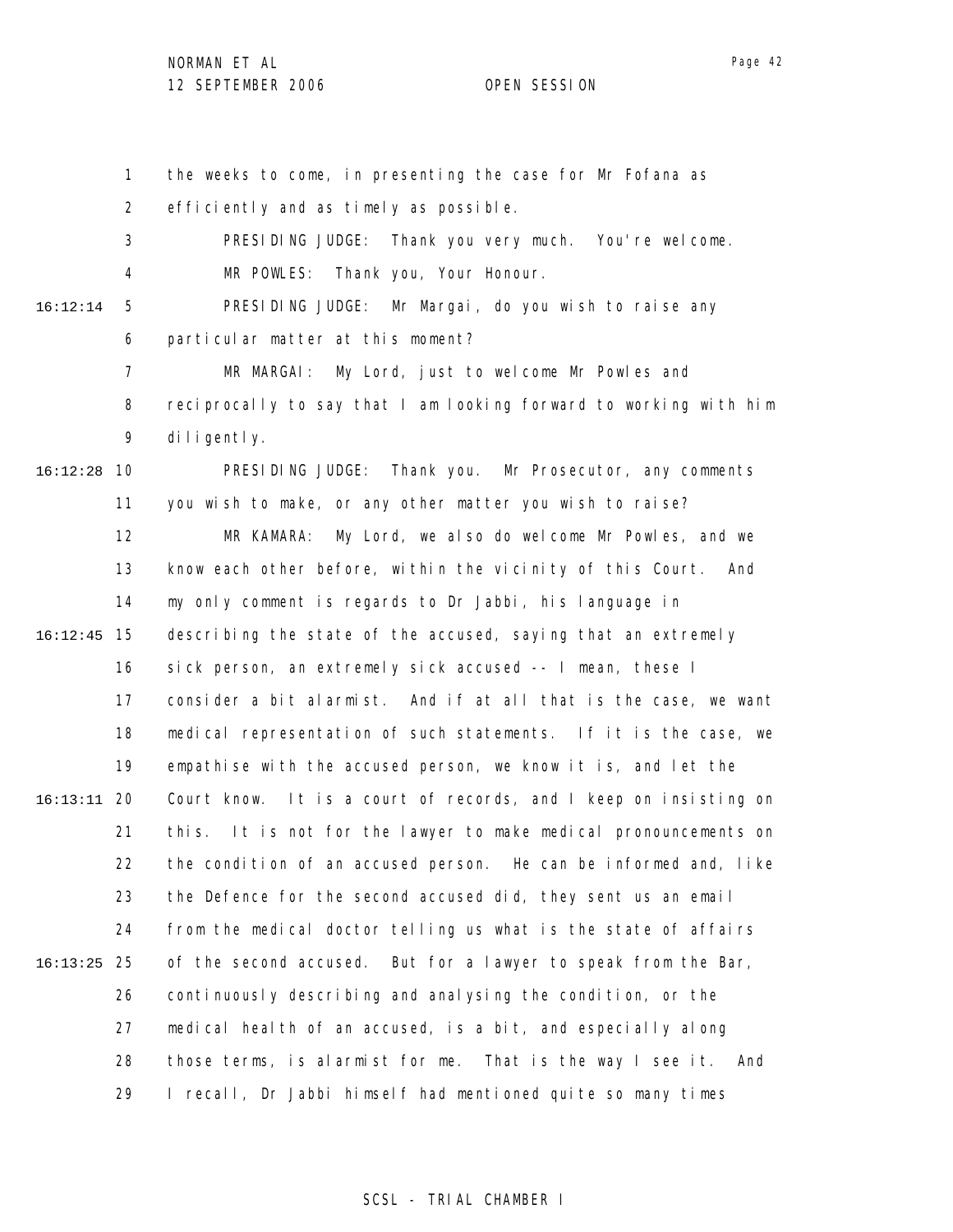1 2 3 4 5 6 7 8 9 10 16:14:15 11 12 13 14 15 16:14:37 16 17 18 19 20 16:14:54 21 22 23 24 25 16:15:12 26 27 28 29 16:13:58 before the Court about the use of the press, how the press uses such language, and I think we have to restrain ourselves in the application of such language for this Court. If it is the case, then let the medical records prove so. Thank you, My Lord. MR JABBI: My Lord -- PRESIDING JUDGE: Yes, Dr Jabbi. Go ahead. MR JABBI: -- I am quite sure my learned friend probably did not listen so carefully to the portion -- yes, indeed -- to the portion where I mentioned a very sick detainee. That was a generic reference. It was not in description of any particular detainee, but I was just saying those circumstances arose where a detainee was so sick that he required those facilities, it will be necessary to have a look at it so as to establish it. I was not, in the process, describing any particular person as a detainee, My Lord. PRESIDING JUDGE: I thank you very much for these comments. He was -- it is well recognised by this Court that the first accused was, indeed, and is still, suffering from some difficulties and, to the extent that we've even allowed the accused to remain seated in Court, rather than standing up, because it would cause him pain. So, I mean, this is not in dispute that the accused, the first accused is suffering from a hip problem that is causing him a lot of pain, so, we have accepted that, and we were wishing him good luck and hoping that his condition would improve. I hope it is still going this way. So, Mr Norman, as you know, we -- I have a lot of sympathy for your problems in this respect, and I hope, as a minimum, that they don't get worse, that your condition does improve. One last comment is: We have the representative, or the

### SCSL - TRIAL CHAMBER I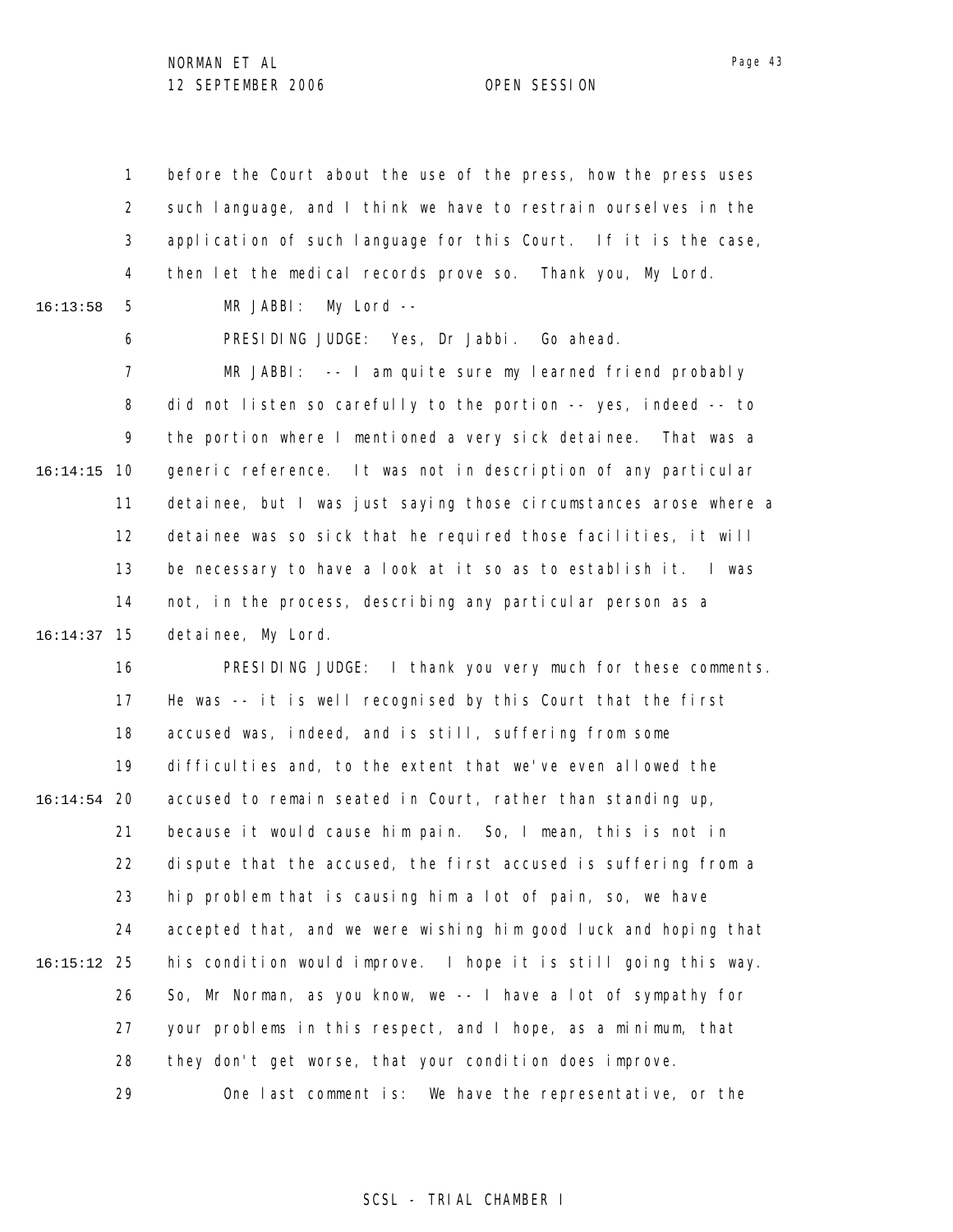1 2 3 4 5 6 16:15:56 Chief of Court Management, Ms Thompson, who would like to make some comments, and suggestion to all of you, and all of us, indeed, as to -- about the record keeping and some of the difficulties that they have experienced in Court Management, trying to put some order in the transcript, more specifically, so can you address us, Ms Thompson.

7 8 9 10 16:16:19 MS THOMPSON: Yes, thank you, Your Honour. Just a few matters to raise to assist with the smooth functioning of the Court proceedings. I feel it is important for me to come to you all and raise these matters.

11 12 13 14 15 16:16:48 16 17 18 The first issue relates to the speed in which parties speak. There has been some concern about this, and the direct relationship that it has with producing an accurate and precise record. I ask, I kindly ask, that you all speak slowly, speak clearly, so that the interpreters and the stenographers can produce an accurate record for you all and, if it's possible, in certain situations where there is some difficult spellings, it would be nice if you can also assist us and get the spelling.

19 20 16:17:12 21 22 23 24 25 16:17:38 26 27 28 The second issue is also the overlapping of speakers. As you know, when several speakers talk at the same time, you cannot ascertain what is actually being said, and it has been my experience, dealing with these matters, that my staff are spending a great amount of time listening to the audio and trying to figure out what is being said, and to the end that they can't even get a proper interpretation because so many people are talking. So I just kindly ask that you think about these things and, when you're speaking, to defer to each other, and let one finish before the other one begins.

> 29 There is another issue. Some of the lawyers who understand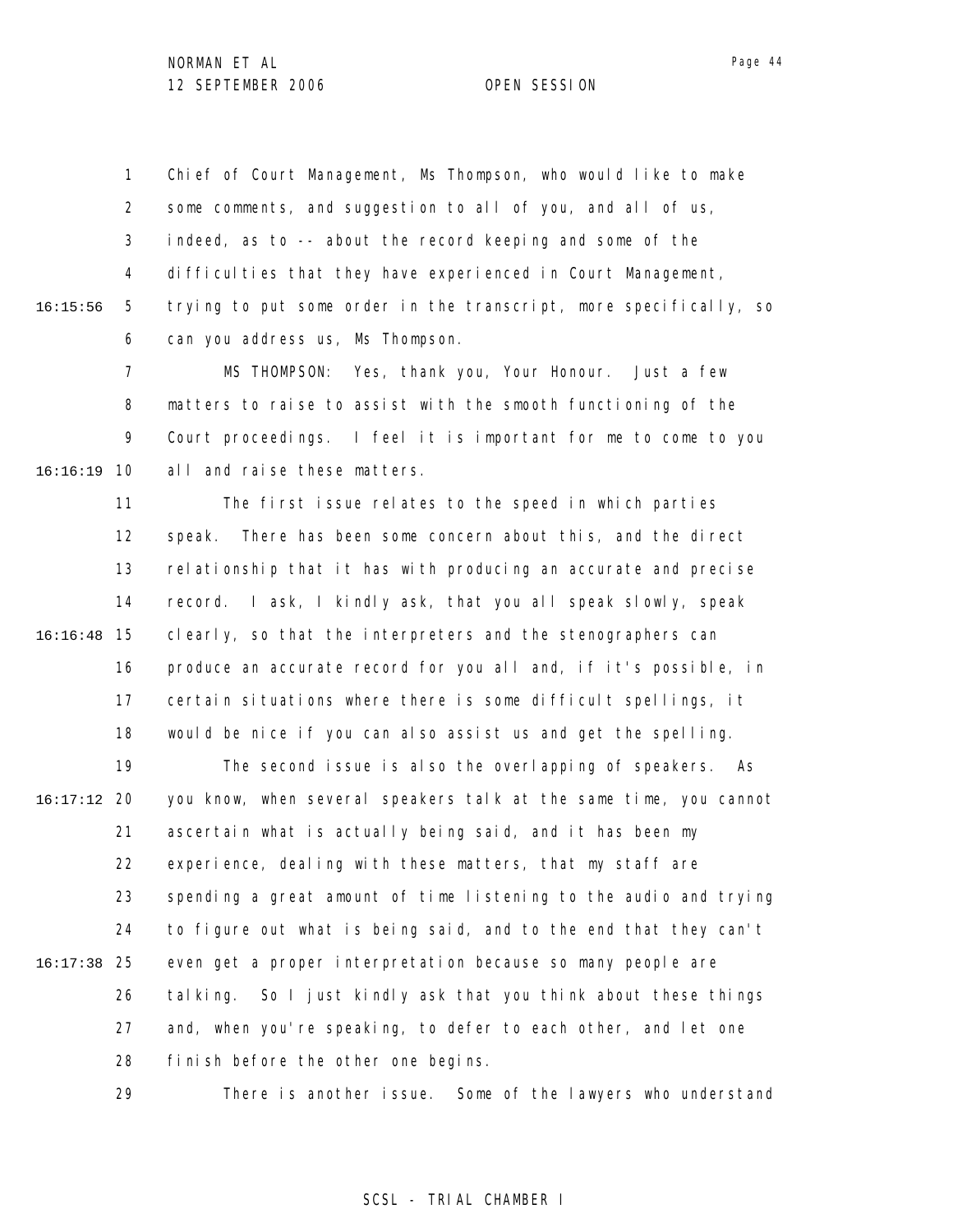1 2 3 4 5 6 16:18:40 the indigenous languages have a tendency to listen to the witness instead of the interpreter. Therefore, they ask the next question even before the interpreter completes the answer. This prevents the interpreter, obviously, from hearing the tail end of the witness's testimony. I just ask you to take caution with that as well. Let's try to work together on these issues.

7 8 9 10 16:19:01 11 12 13 14 15 16:19:31 16 Redactions of confidential witness information. I also ask that you also be very diligent in maintaining the confidentiality of witnesses. I know that it happens inadvertently, that a name or a location is mentioned, but I really ask that you take precaution with this. On this end, we try our best to catch the errors. Most of the time, the judge will order us to redact the identifying information, but sometimes it's not caught. So I just ask that if a particular party has called a witness, that maybe another member of that team just have an area out to make sure that the confidential information doesn't get out.

17 18 19 20 16:20:01 21 22 23 24 25 16:20:31 26 This leads me to my next and final point. There are, from time to time, either investigators or Court monitors that sit in the public gallery during closed session testimony. From a Court Management perspective, we have to keep a log of who is in and who is out, particularly during this time. A log book will be placed in the gallery shortly, and we just request that investigators and Court monitors sign in: Their name, the time, the date, their role, so we can keep a record of that. I also would like to welcome Mr Powles. I have worked with him, also. That is all I that have to say. Thank you,

> 27 Your Honour.

28 29 PRESIDING JUDGE: Thank you very much. You are all invited to try to comply with these requests. This is not to please